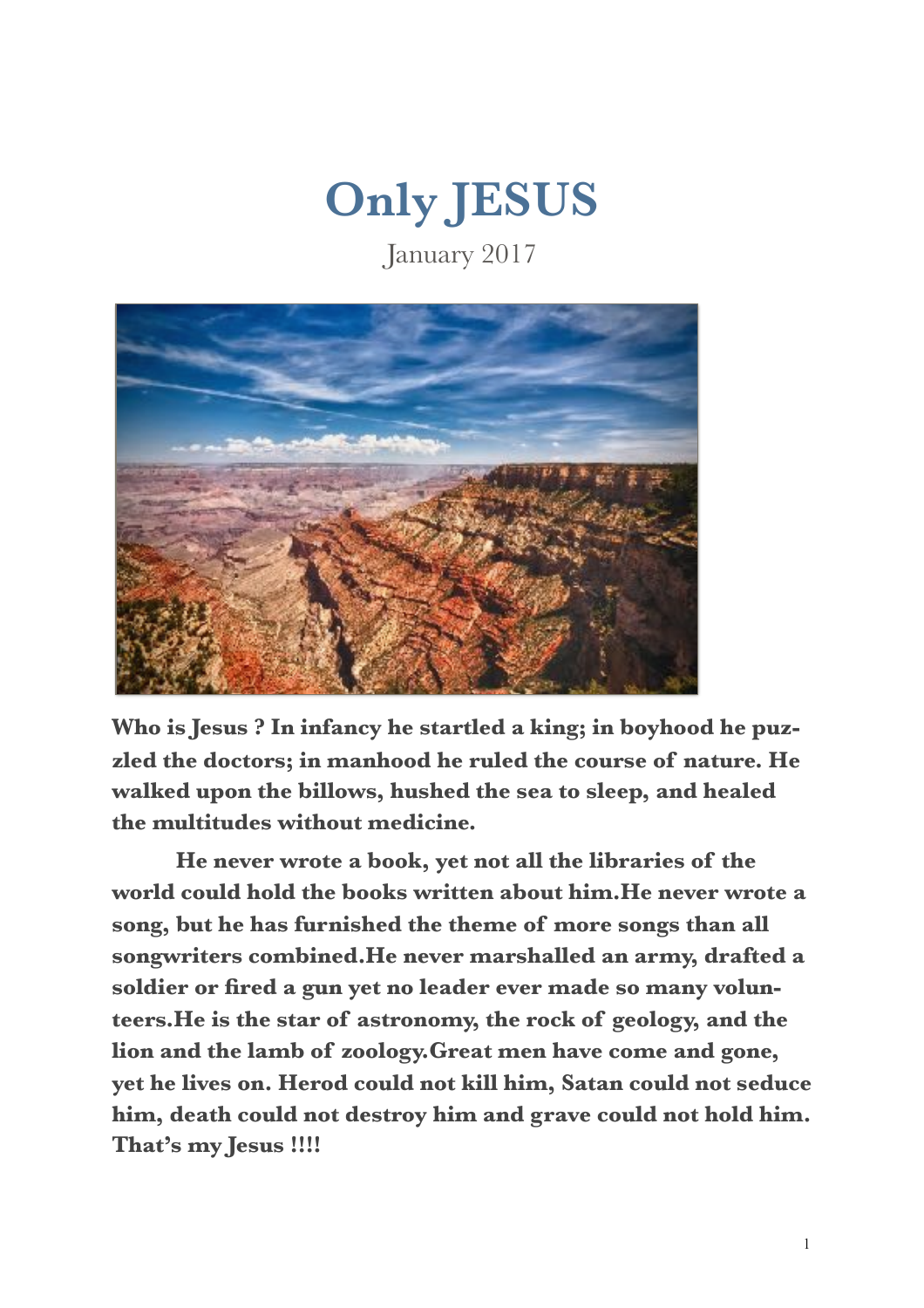### **January 1,Sunday 2017**

#### **READ : JOHN 1:1-14**

**1 In the beginning was the Word, and the Word was with God, and the Word was God. 2 He was with God in the beginning. 3 Through him all things were made; without him nothing was made that has been made. 4 In him was life, and that life was the light of all mankind. 5 The light shines in the darkness, and the darkness has not overcome it.** 

**6 There was a man sent from God whose name was John. 7 He came as a witness to testify concerning that light, so that through him all might believe. 8 He himself was not the light; he came only as a witness to the light.** 

**9 The true light that gives light to everyone was coming into the world. 10 He was in the world, and though the world was made through him, the world did not recognise him. 11 He came to that which was his own, but his own did not receive him. 12 Yet to all who did receive him, to those who believed in his name, he gave the right to become children of God— 13 children born not of natural descent, nor of human decision or a husband's will, but born of God.** 

**14 The Word became flesh and made his dwelling among us. We have seen his glory, the glory of the one and only Son, who came from the Father, full of grace and truth.** 

**REFLECT : We begin our new year with the simple staggering truth found in the above mentioned scripture: The Word became flesh and made his dwelling among us.Without doubt this one is the most amazing statements made in Scripture.William Barclay, the Bible commentator said," It might well be held that this is the greatest verse in the New Testament.**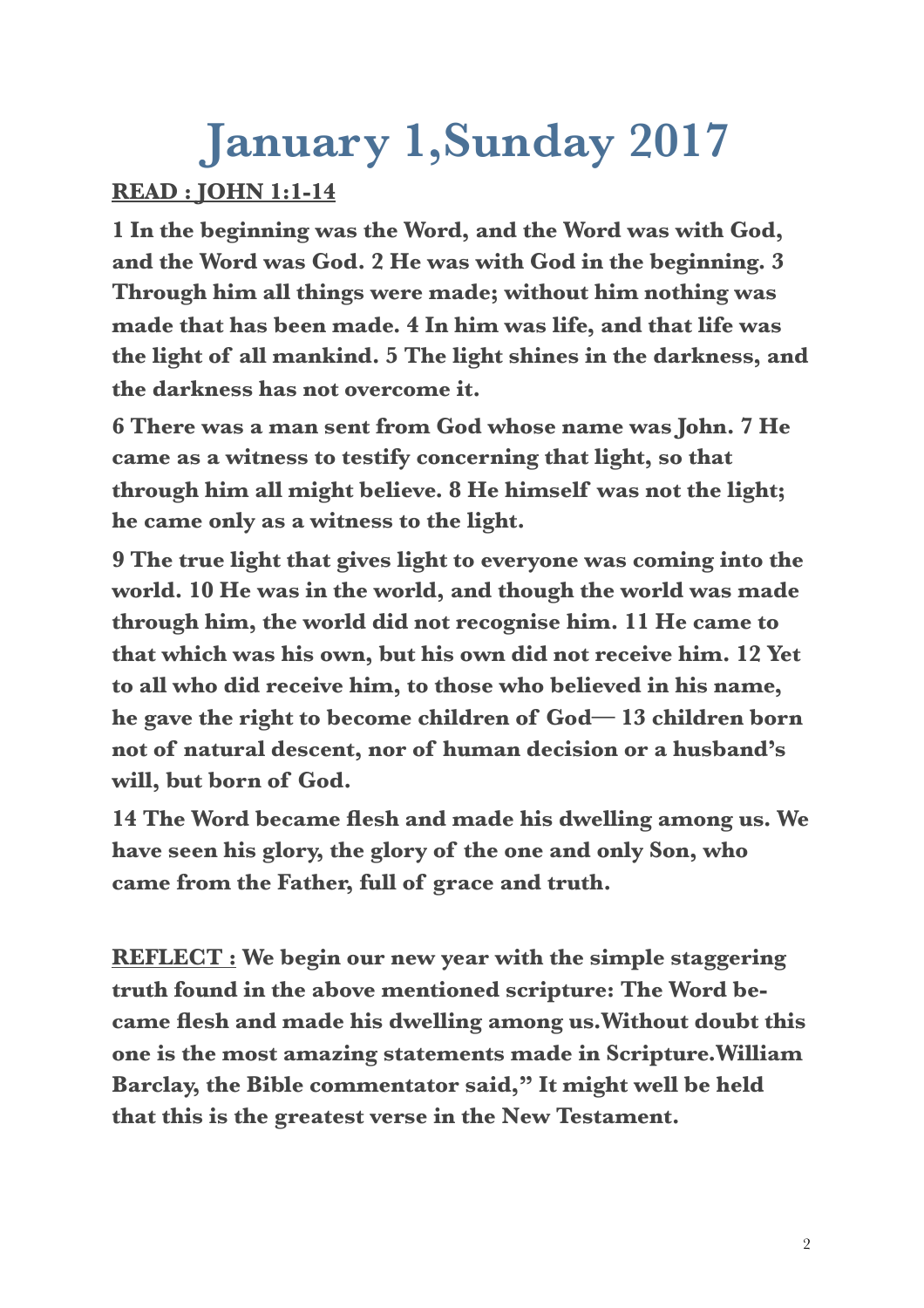**'The Word became flesh' phrase separates Christianity from every other religion on earth.The gospel of Jesus Christ is not merely an exhortation( telling us to do something) but an exhibition( showing us what God has done for us)** 

 **Let this truth astonish us today : The one who is infinite became finite.God became man and dwelt with us.Jesus is the link between heaven and earth( like the vision that Jacob saw in Genesis 28:12 of a stairway resting on earth and its top reaching to heaven)** 

**ACT: Share with someone about Jesus coming to earth** 

### **January 2,Monday**

#### **READ: MATTHEW 9:14-17**

**14 Then John's disciples came and asked him, "How is it that we and the Pharisees fast often, but your disciples do not fast?"** 

**15 Jesus answered, "How can the guests of the bridegroom mourn while he is with them? The time will come when the bridegroom will be taken from them; then they will fast.** 

**16 "No one sews a patch of unshrunk cloth on an old garment, for the patch will pull away from the garment, making the tear worse. 17 Neither do people pour new wine into old wineskins. If they do, the skins will burst; the wine will run out and the wineskins will be ruined. No, they pour new wine into new wineskins, and both are preserved."** 

**REFLECT: One of the amazing facts we find when we read the New Testament is the way in which language had to bear a whole new weight of meaning with the coming of Jesus Christ into the world. When Paul says," we are conquerors through Him who loved us" in Romans 8:37 and then adds we are more than conquerors, is it an exaggerated statement. No - it's a fact.**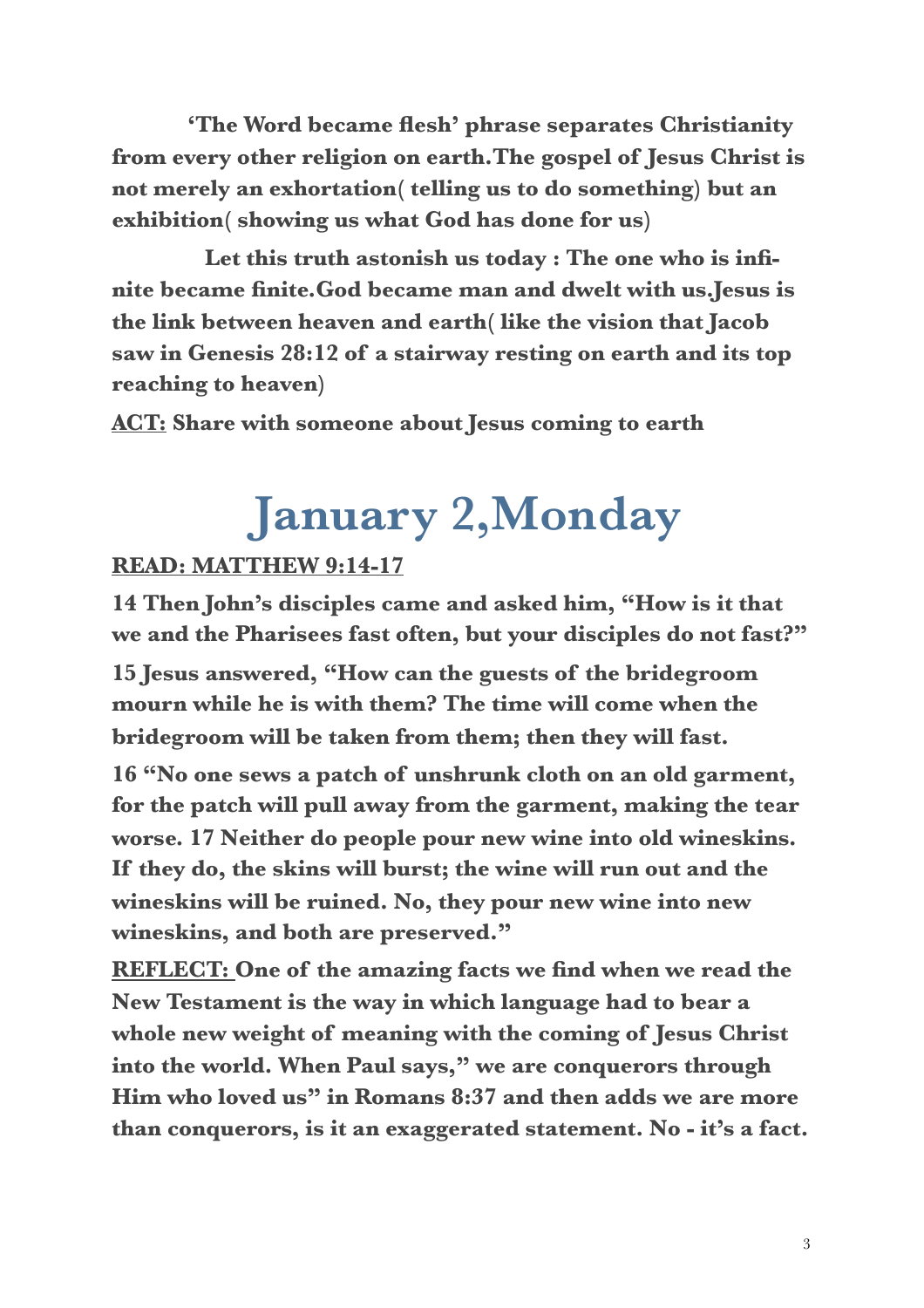**The new wine of God's amazing salvation had to be put into new wineskins of ministry and facts.Facts that are new to us.To be a conqueror is one thing; to be more than a conqueror is another. The word 'more' allows us to see the unlimited nature of our resources and growth that lies before us.In Christ we do more than survive. We thrive( flourish).** 

**ACT: Let us fast today to understand the unlimited power of Jesus and what we can do in and for Him.** 

### **January 3,Tuesday**

#### **READ : 1 JOHN 1:8-10**

**8 If we claim to be without sin, we deceive ourselves and the truth is not in us. 9 If we confess our sins, he is faithful and just and will forgive us our sins and purify us from all unrighteousness. 10 If we claim we have not sinned, we make him out to be a liar and his word is not in us.** 

**REFLECT: Being 'more than a conqueror' does not guarantee freedom from making mistakes or sins.The key words are "if we confess our sins" - we receive forgiveness and get purified. Though we must be totally committed to living for God, we must not forget there's a provision for us when we sin.We may lose a fight with Satan but not lose the battle. We may even lose a battle but not lose the war.** 

 **There's a difference between a sheep and a pig when they fall into a mud hole. The sheep will bleat and bleat till it's pulled out.But when the pig falls into the mud hole, he loves it and wallows in it forever. When we fall into sin, do we sink deeper into the mud by not confessing or are we crying out to the shepherd.** 

**ACT: Find a friend to confess any darkness( sins) that may have come over you recently so that Jesus can bring you back to light.**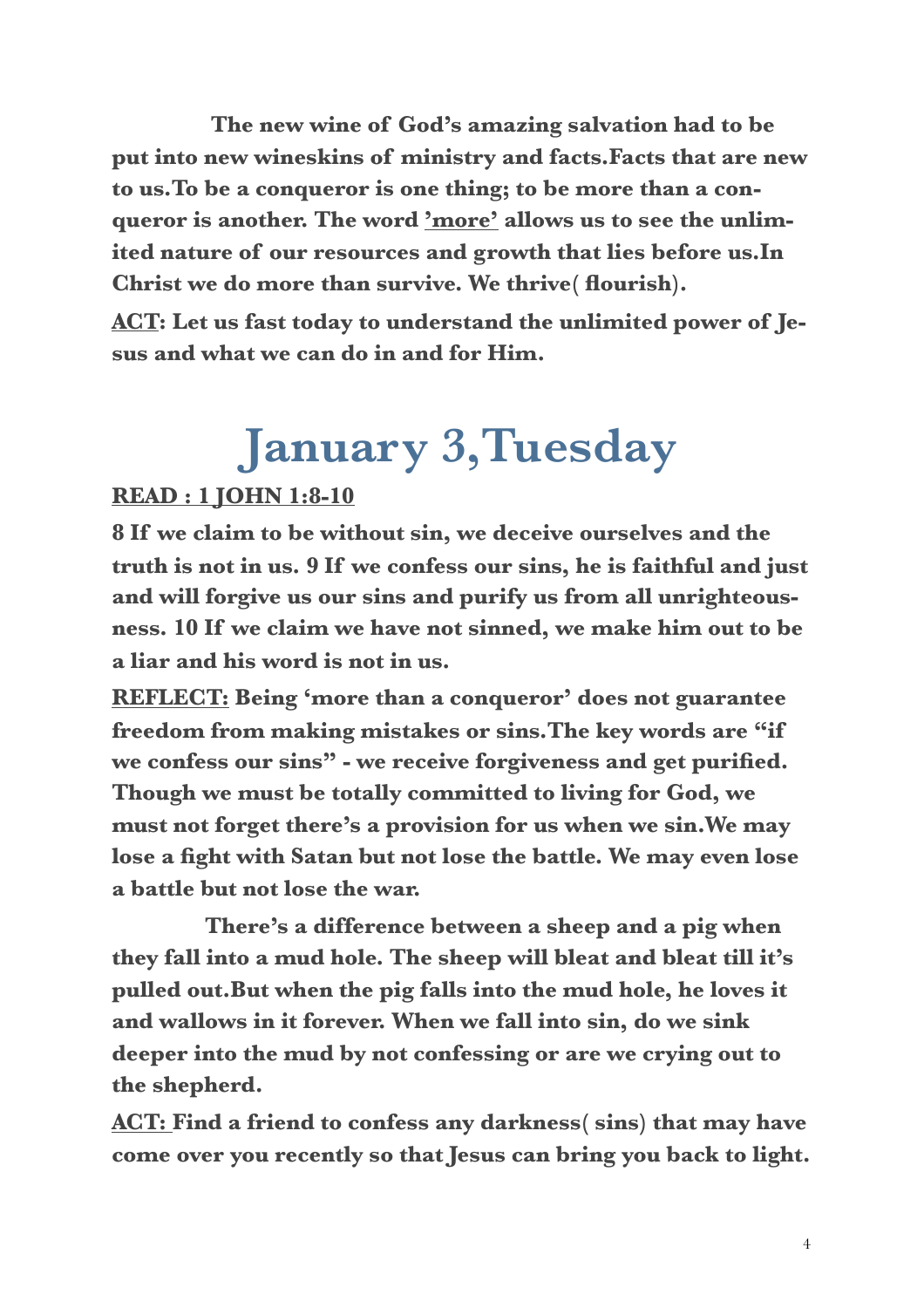# **January 4,Wednesday**

#### **READ: 1 JOHN 5:1-5**

**Everyone who believes that Jesus is the Christ is born of God, and everyone who loves the father loves his child as well. 2 This is how we know that we love the children of God: by loving God and carrying out his commands. 3 In fact, this is love for God: to keep his commands. And his commands are not burdensome, 4 for everyone born of God overcomes the world. This is the victory that has overcome the world, even our faith. 5 Who is it that overcomes the world? Only the one who believes that Jesus is the Son of God.** 

**REFLECT: Many of us allow Christ to function in certain areas of our lives while other areas are withheld. This introduces the principle of duality in our lives that causes inner division.** 

 **Between 1921-1937 the British devised a system of government whereby power was shared between the British and the Indians.That kind of government is called a 'diarchy'. The system failed and any kind of spiritual diarchy will fail too. The answer is in verse 5 if we believe in Jesus as the son of God we will overcome the world.We can't serve two masters. No one can be truly happy when there's an inner division.There must be unity within or else we will spiritually collapse.I f we do not allow Christ to enter the core of our being and take control of our lives then we live in a state of tension.** 

 **We are naturally self-centred and we can think we are doing things for Christ's glory, when ,in reality are doing it for our own glory.** 

**ACT: Recommit yourself to making Jesus the Lord of your life.Pray and make Jesus king and get rid of all half-gods from your heart.**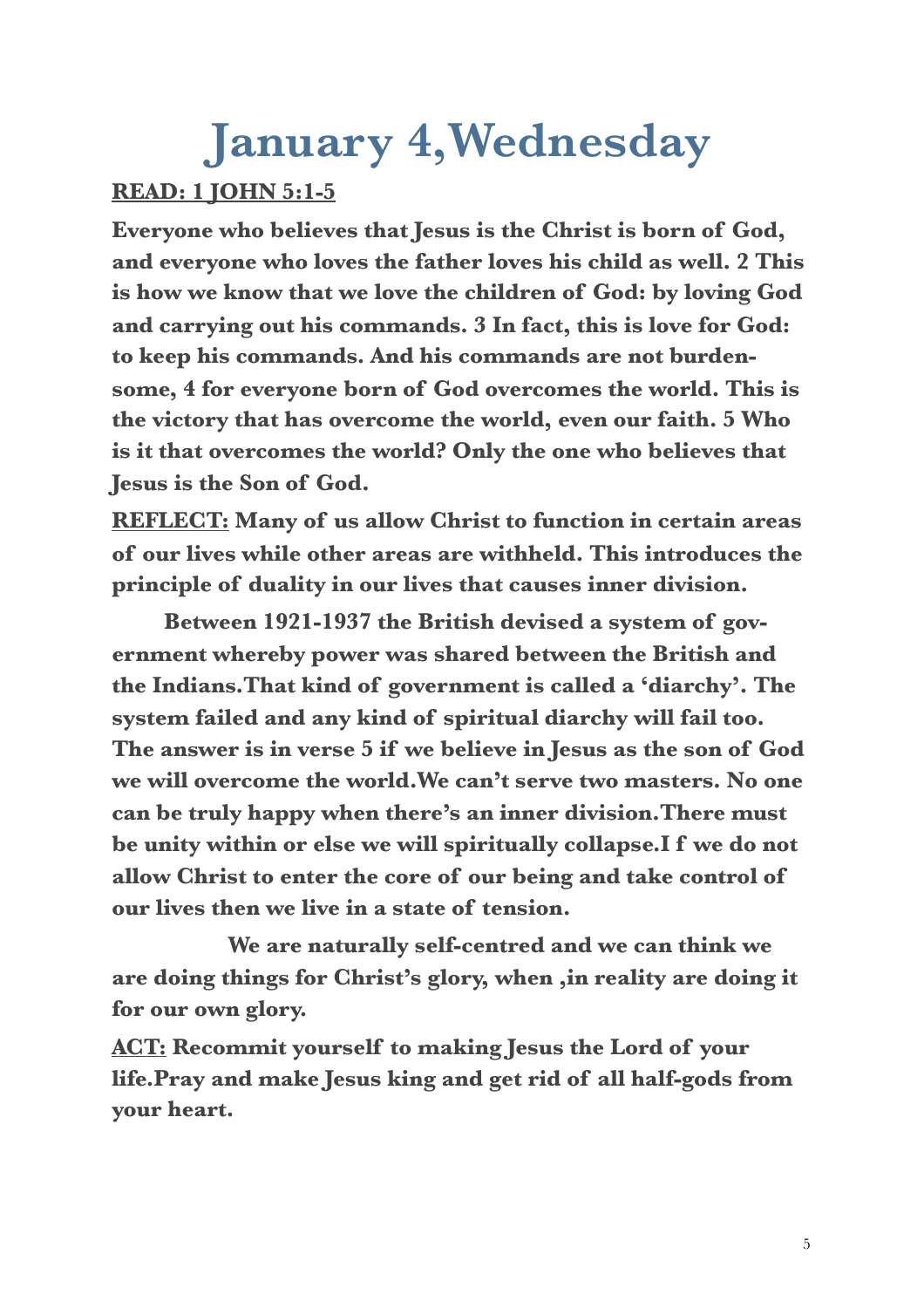### **January 5,Thursday**

#### **READ: ROMANS 7:7-25**

**7 What shall we say, then? Is the law sinful? Certainly not! Nevertheless, I would not have known what sin was had it not been for the law. For I would not have known what coveting really was if the law had not said, "You shall not covet."[a] 8 But sin, seizing the opportunity afforded by the commandment, produced in me every kind of coveting. For apart from the law, sin was dead. 9 Once I was alive apart from the law; but when the commandment came, sin sprang to life and I died. 10 I found that the very commandment that was intended to bring life actually brought death. 11 For sin, seizing the opportunity afforded by the commandment, deceived me, and through the commandment put me to death. 12 So then, the law is holy, and the commandment is holy, righteous and good.** 

**13 Did that which is good, then, become death to me? By no means! Nevertheless, in order that sin might be recognised as sin, it used what is good to bring about my death, so that through the commandment sin might become utterly sinful.** 

**14 We know that the law is spiritual; but I am unspiritual, sold as a slave to sin. 15 I do not understand what I do. For what I want to do I do not do, but what I hate I do. 16 And if I do what I do not want to do, I agree that the law is good. 17 As it is, it is no longer I myself who do it, but it is sin living in me. 18 For I know that good itself does not dwell in me, that is, in my sinful nature.[b] For I have the desire to do what is good, but I cannot carry it out. 19 For I do not do the good I want to do, but the evil I do not want to do—this I keep on doing. 20 Now if I do what I do not want to do, it is no longer I who do it, but it is sin living in me that does it.** 

**21 So I find this law at work: Although I want to do good, evil is right there with me. 22 For in my inner being I delight in God's**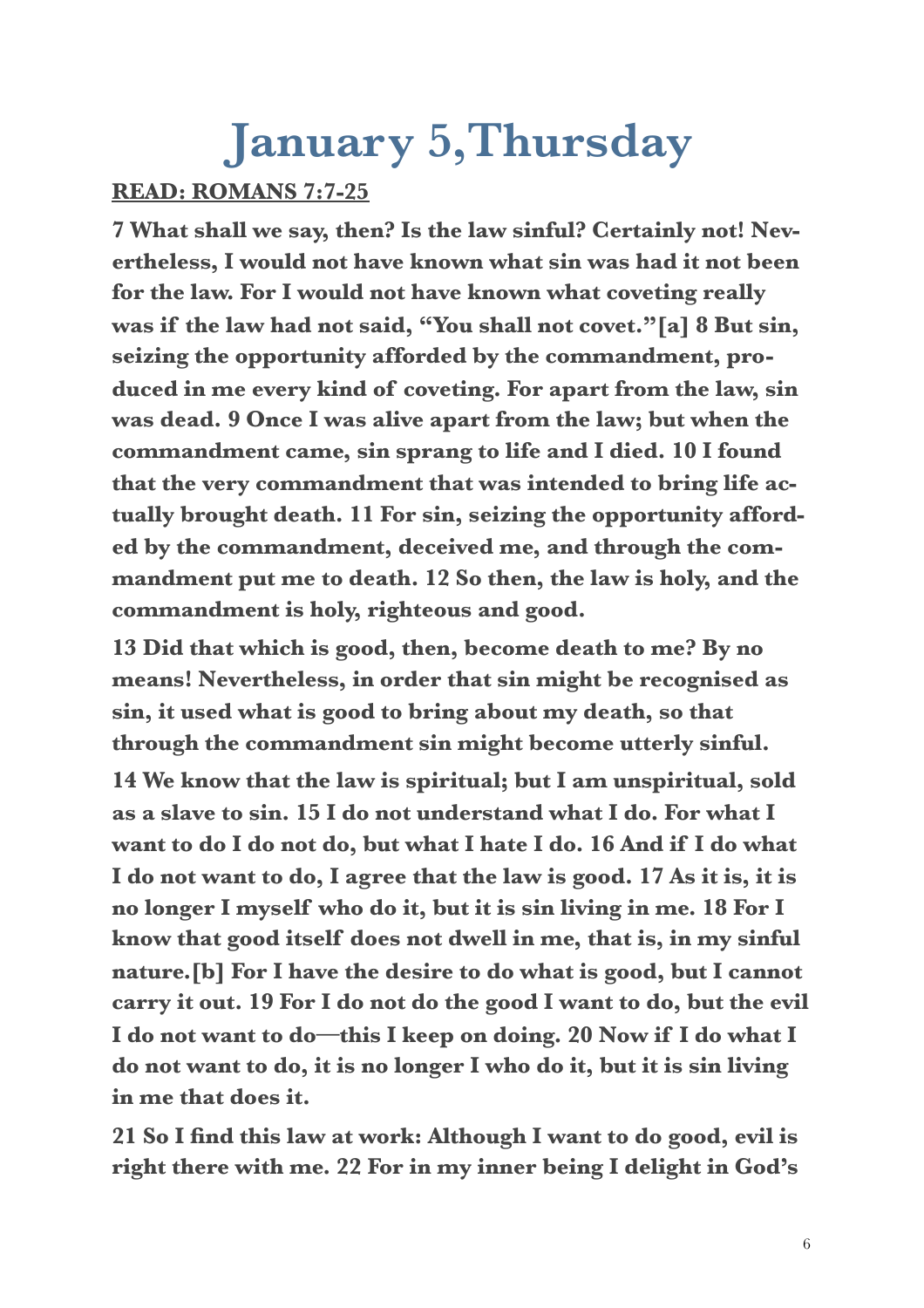**law; 23 but I see another law at work in me, waging war against the law of my mind and making me a prisoner of the law of sin at work within me. 24 What a wretched man I am! Who will rescue me from this body that is subject to death? 25 Thanks be to God, who delivers me through Jesus Christ our Lord!** 

**So then, I myself in my mind am a slave to God's law, but in my sinful nature a slave to the law of sin.** 

**REFLECT: Why do we resist surrendering every area of our lives to Jesus ? It's because we like things to be under our control.The sin that Adam and Eve committed in Eden was a declaration of independence.** 

 **We all like to be in control of our lives and when Jesus stands before us asking for complete control of our lives , a feeling of total helplessness arises within us. Our nature dislikes this feeling and so we arrive at some kind of compromise. A life of true peace involves total surrender to Jesus, where we stop living a self-centred life and start living a Christ-centred one.We are fools if we believe He isn't enough.** 

**ACT: Decide to give up something for Jesus today** 

### **January 6,Friday**

#### **READ: GENESIS 3:1-19**

**Now the serpent was more crafty than any of the wild animals the Lord God had made. He said to the woman, "Did God really say, 'You must not eat from any tree in the garden'?"**

**2 The woman said to the serpent, "We may eat fruit from the trees in the garden, 3 but God did say, 'You must not eat fruit from the tree that is in the middle of the garden, and you must not touch it, or you will die.'"** 

**4 "You will not certainly die," the serpent said to the woman. 5 "For God knows that when you eat from it your eyes will be opened, and you will be like God, knowing good and evil."**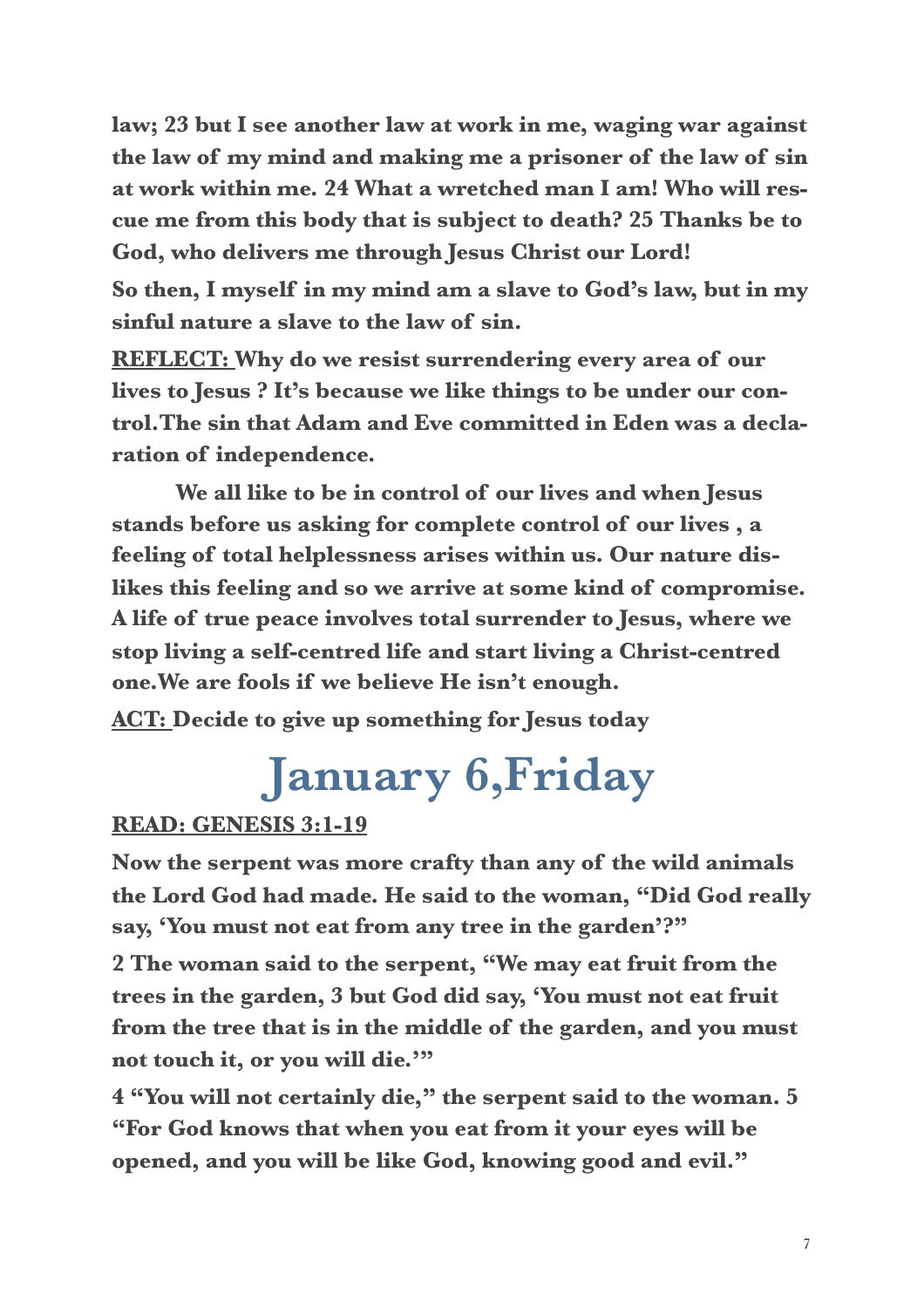**6 When the woman saw that the fruit of the tree was good for food and pleasing to the eye, and also desirable for gaining wisdom, she took some and ate it. She also gave some to her husband, who was with her, and he ate it. 7 Then the eyes of both of them were opened, and they realised they were naked; so they sewed fig leaves together and made coverings for themselves.** 

**8 Then the man and his wife heard the sound of the Lord God as he was walking in the garden in the cool of the day, and they hid from the Lord God among the trees of the garden. 9 But the Lord God called to the man, "Where are you?"** 

**10 He answered, "I heard you in the garden, and I was afraid because I was naked; so I hid."** 

**11 And he said, "Who told you that you were naked? Have you eaten from the tree that I commanded you not to eat from?"** 

**12 The man said, "The woman you put here with me—she gave me some fruit from the tree, and I ate it."** 

**13 Then the Lord God said to the woman, "What is this you have done?"** 

**The woman said, "The serpent deceived me, and I ate."** 

**14 So the Lord God said to the serpent, "Because you have done this,** 

**"Cursed are you above all livestock and all wild animals!** 

**You will crawl on your belly and you will eat dust** 

 **all the days of your life.15 And I will put enmity** 

 **between you and the woman, and between your offspring and hers; he will crush your head, and you will strike his heel." 16 To the woman he said,"I will make your pains in childbearing very severe; with painful labor you will give birth to children.Your desire will be for your husband,**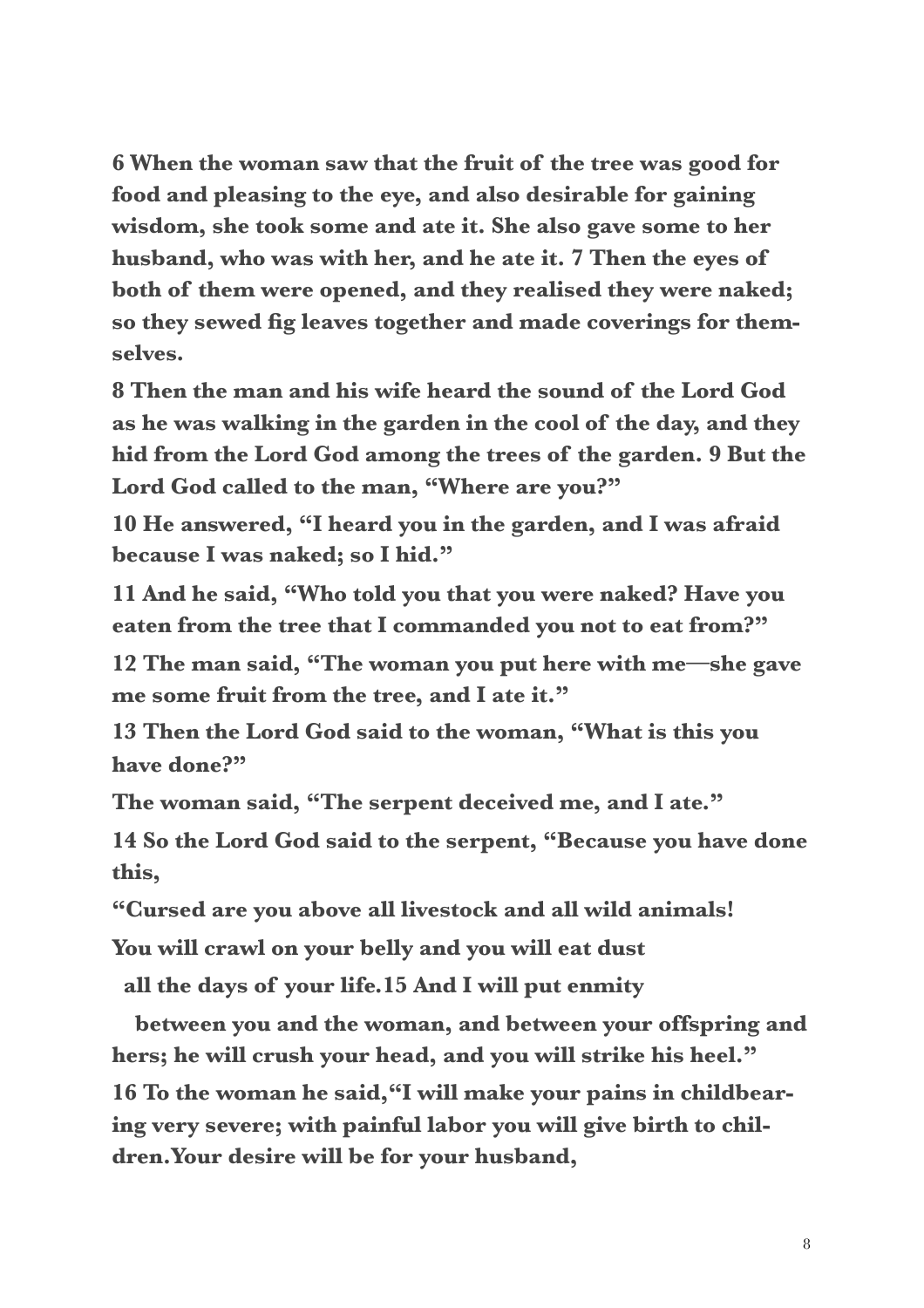**and he will rule over you."** 

**17 To Adam he said, "Because you listened to your wife and ate fruit from the tree about which I commanded you, 'You must not eat from it,' "Cursed is the ground because of you; through painful toil you will eat food from it all the days of your life.** 

**18 It will produce thorns and thistles for you, and you will eat the plants of the field.19 By the sweat of your brow you will eat your food until you return to the ground, since from it you were taken; for dust you are and to dust you will return."** 

**REFLECT: All of us have our fears. The roots of our fear is an inner division.The remedy of our fear lies in a unified self- a self made whole by Christ.Perfect love drives out fear and imperfect love draws fear into our heart.** 

 **Before Adam sinned, he was a whole person who enjoyed the full measure of God's love.By disobeying, he put up a barrier to that love and the first thing that swept into his life was fear.Notice his words:'I was afraid'.When love flows in fear flows out; when fear flows in, love flows out.** 

 **The way to get rid of fear, we need love. It narrows love down to one man - Jesus.2 Corinthians 5:14 says 'For Christ's love compels us' meaning 'the love of Christ narrows us'. We must become single-minded, with one consuming passion that eats up the lesser passions of life. That does not mean we will have no love for others, but our love for others become secondary to our love for Christ. We will love others better when we love Him better.** 

**ACT: Follow-up on five people and remind them to come to church.** 

**January 7,Saturday READ: MATTHEW 17:1-13**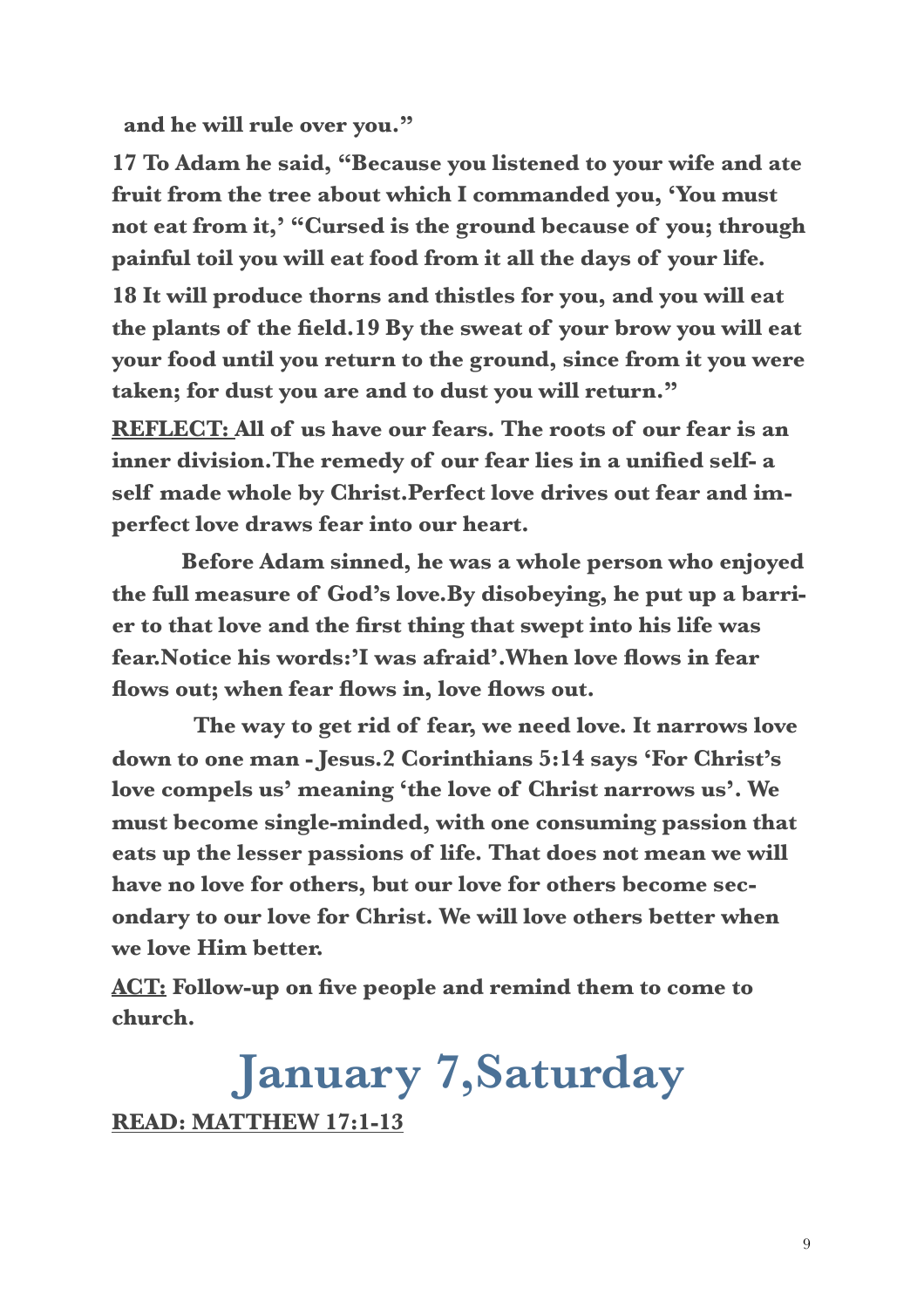**After six days Jesus took with him Peter, James and John the brother of James, and led them up a high mountain by themselves. 2 There he was transfigured before them. His face shone like the sun, and his clothes became as white as the light. 3 Just then there appeared before them Moses and Elijah, talking with Jesus.** 

**4 Peter said to Jesus, "Lord, it is good for us to be here. If you wish, I will put up three shelters—one for you, one for Moses and one for Elijah."** 

**5 While he was still speaking, a bright cloud covered them, and a voice from the cloud said, "This is my Son, whom I love; with him I am well pleased. Listen to him!"** 

**6 When the disciples heard this, they fell facedown to the ground, terrified. 7 But Jesus came and touched them. "Get up," he said. "Don't be afraid." 8 When they looked up, they saw no one except Jesus.**

**9 As they were coming down the mountain, Jesus instructed them, "Don't tell anyone what you have seen, until the Son of Man has been raised from the dead."**

**10 The disciples asked him, "Why then do the teachers of the law say that Elijah must come first?"** 

**11 Jesus replied, "To be sure, Elijah comes and will restore all things. 12 But I tell you, Elijah has already come, and they did not recognise him, but have done to him everything they wished. In the same way the Son of Man is going to suffer at their hands." 13 Then the disciples understood that he was talking to them about John the Baptist.**

**REFLECT: We see here the transfiguration of Jesus.The heart of Peter was divided in its loyalty - wanting to keep Moses representing the law, Elijah representing the prophets and Jesus representing the new revelation. He wanted to put them all in the same level. In Verse 4 he says I will put up three shelters, one for you, one for Moses and one for Elijah.**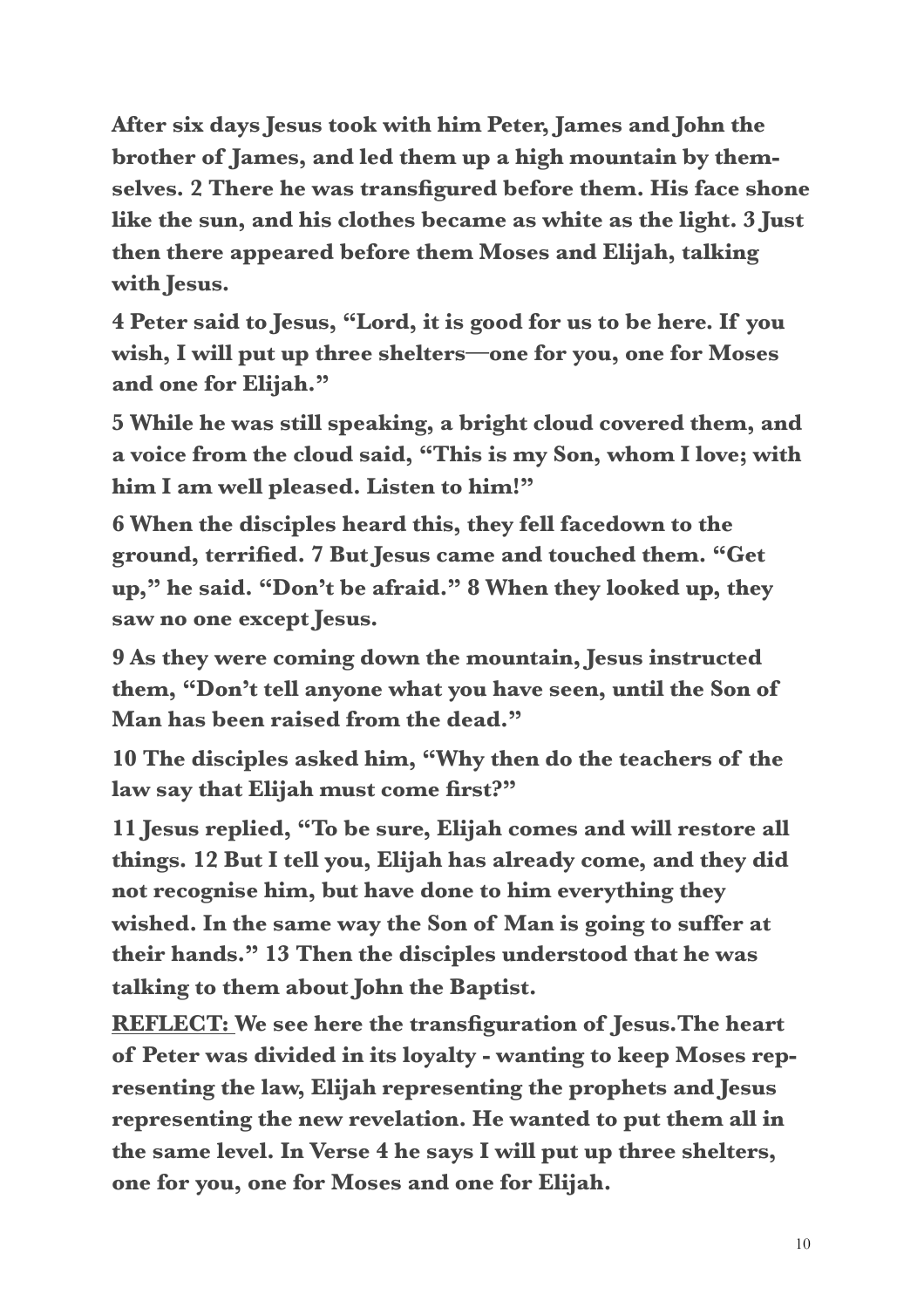**Peter lacked the full understanding of Jesus's supremacy.As Peter was uttering these words, a cloud overshadowed them and God's voice announces," This is my son, whom I love…… listen to him !" God was not letting them get away thinking Jesus was at the same level as Moses and Elijah.** 

 **Their response: fell face down to the ground, terrified. The fear arose because they heard the voice of God and didn't understand the fullness of Jesus's deity.** 

**ACT: Do something that Jesus would do( preach, visit the sick, encourage someone , share the gospel) LISTEN TO HIM** 

### **January 8,Sunday**

#### **READ: COLOSSIANS 3:1-17**

**Since, then, you have been raised with Christ, set your hearts on things above, where Christ is, seated at the right hand of God. 2 Set your minds on things above, not on earthly things. 3 For you died, and your life is now hidden with Christ in God. 4 When Christ, who is your[a] life, appears, then you also will appear with him in glory.** 

**5 Put to death, therefore, whatever belongs to your earthly nature: sexual immorality, impurity, lust, evil desires and greed, which is idolatry. 6 Because of these, the wrath of God is coming.[b] 7 You used to walk in these ways, in the life you once lived. 8 But now you must also rid yourselves of all such things as these: anger, rage, malice, slander, and filthy language from your lips. 9 Do not lie to each other, since you have taken off your old self with its practices 10 and have put on the new self, which is being renewed in knowledge in the image of its Creator. 11 Here there is no Gentile or Jew, circumcised or uncircumcised, barbarian, Scythian, slave or free, but Christ is all, and is in all.**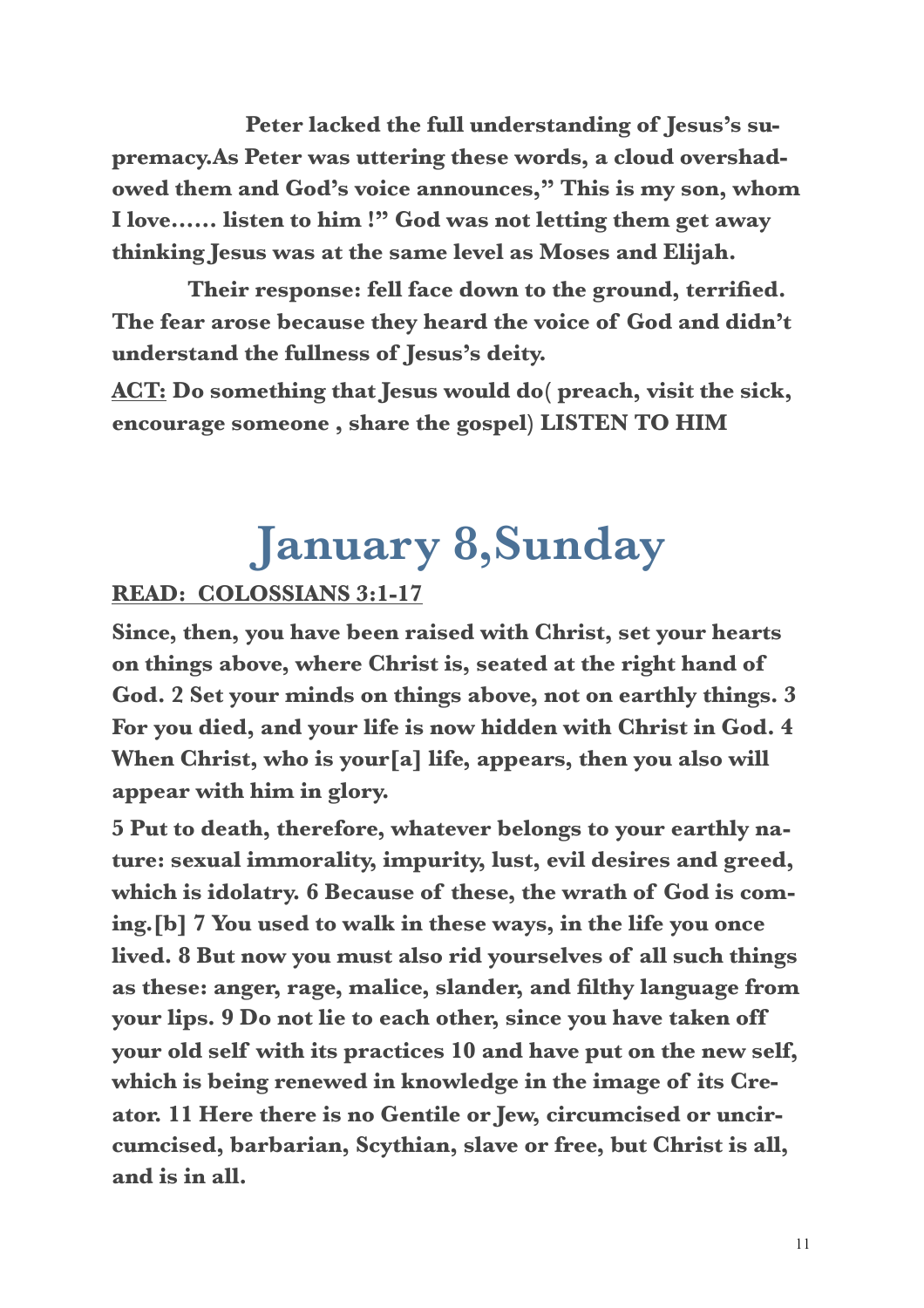**12 Therefore, as God's chosen people, holy and dearly loved, clothe yourselves with compassion, kindness, humility, gentleness and patience. 13 Bear with each other and forgive one another if any of you has a grievance against someone. Forgive as the Lord forgave you. 14 And over all these virtues put on love, which binds them all together in perfect unity.** 

**15 Let the peace of Christ rule in your hearts, since as members of one body you were called to peace. And be thankful. 16 Let the message of Christ dwell among you richly as you teach and admonish one another with all wisdom through psalms, hymns, and songs from the Spirit, singing to God with gratitude in your hearts. 17 And whatever you do, whether in word or deed, do it all in the name of the Lord Jesus, giving thanks to God the Father through him.** 

**REFLECT: We have to understand what amazing power we possess because of Christ.When our circumstances and surroundings are favourable, and life is going according to plan, we can carry on. But life is not always like that.We face disappointments, challenges and we are let down. And that is when we are tested to the very core of our being.** 

 **There are three types of Christians: rowing boat type, sail boat type and the engine driven type.The rowing boat type looks like a Christian but, under test, prefers to rely on his power and starts rowing.The sail boat type depends on the winds.If the wind is there he moves else he stays.Direction of the wind also determines his direction.The engine driven type will move whether the wind is favourable or not.They are not self-dependant like the first, or circumstance-dependant like the second but Christ-dependant.** 

 **What type of a Christian are you ?** 

**ACT: Share a scripture with someone to teach them to be Christ - dependant.**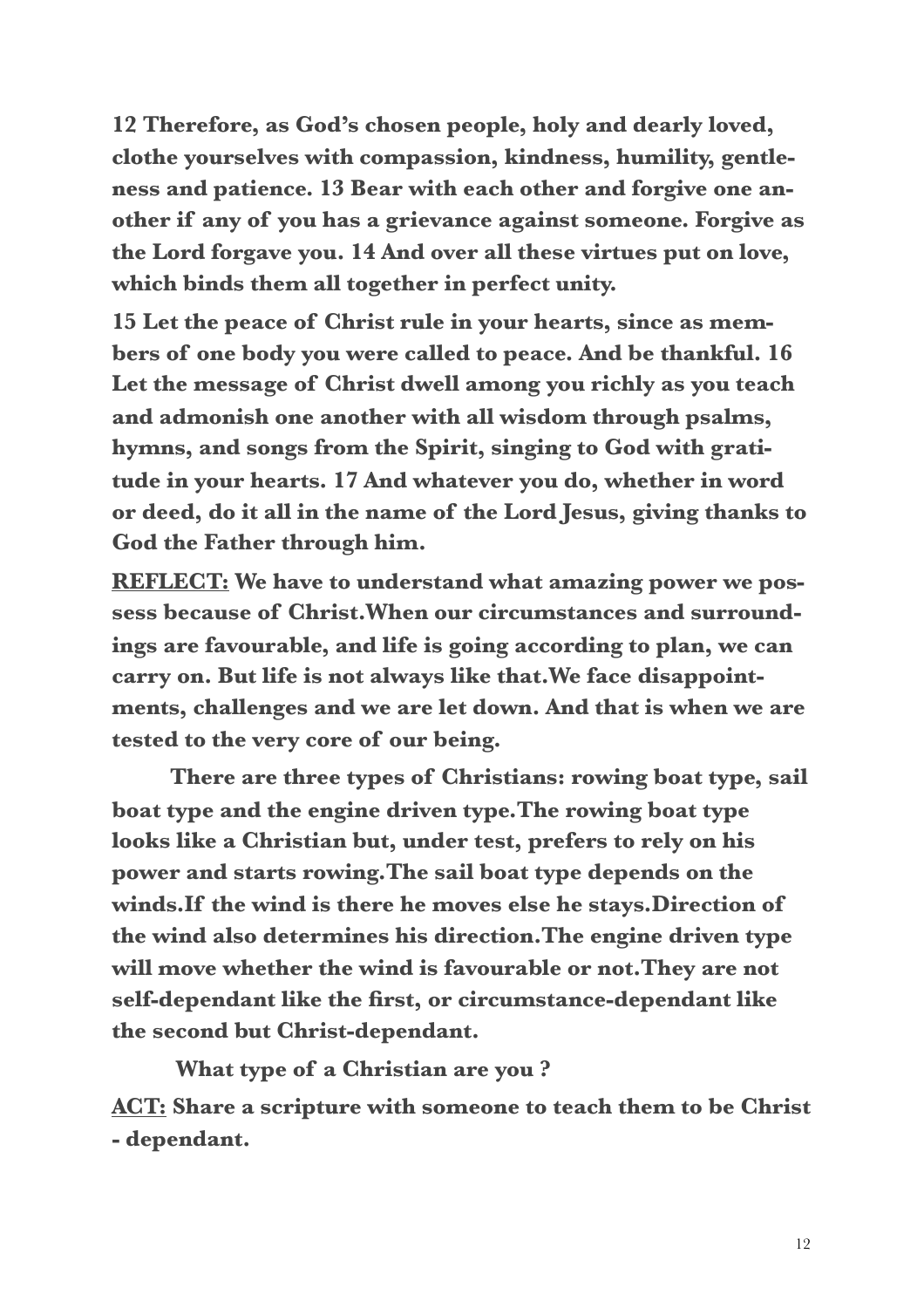### **January 9,Monday**

#### **READ: MATTHEW 3:1-17**

**In those days John the Baptist came, preaching in the wilderness of Judea 2 and saying, "Repent, for the kingdom of heaven has come near." 3 This is he who was spoken of through the prophet Isaiah:** 

**"A voice of one calling in the wilderness,** 

**'Prepare the way for the Lord,** 

make straight paths for him.""

**4 John's clothes were made of camel's hair, and he had a leather belt around his waist. His food was locusts and wild honey. 5 People went out to him from Jerusalem and all Judea and the whole region of the Jordan. 6 Confessing their sins, they were baptised by him in the Jordan River.**

**7 But when he saw many of the Pharisees and Sadducees coming to where he was baptising, he said to them: "You brood of vipers! Who warned you to flee from the coming wrath? 8 Produce fruit in keeping with repentance. 9 And do not think you can say to yourselves, 'We have Abraham as our father.' I tell you that out of these stones God can raise up children for Abraham. 10 The ax is already at the root of the trees, and every tree that does not produce good fruit will be cut down and thrown into the fire.** 

**11 "I baptise you with water for repentance. But after me comes one who is more powerful than I, whose sandals I am not worthy to carry. He will baptise you with the Holy Spirit and fire. 12 His winnowing fork is in his hand, and he will clear his threshing floor, gathering his wheat into the barn and burning up the chaff with unquenchable fire." 13 Then Jesus came from Galilee to the Jordan to be baptised by John. 14 But John tried to**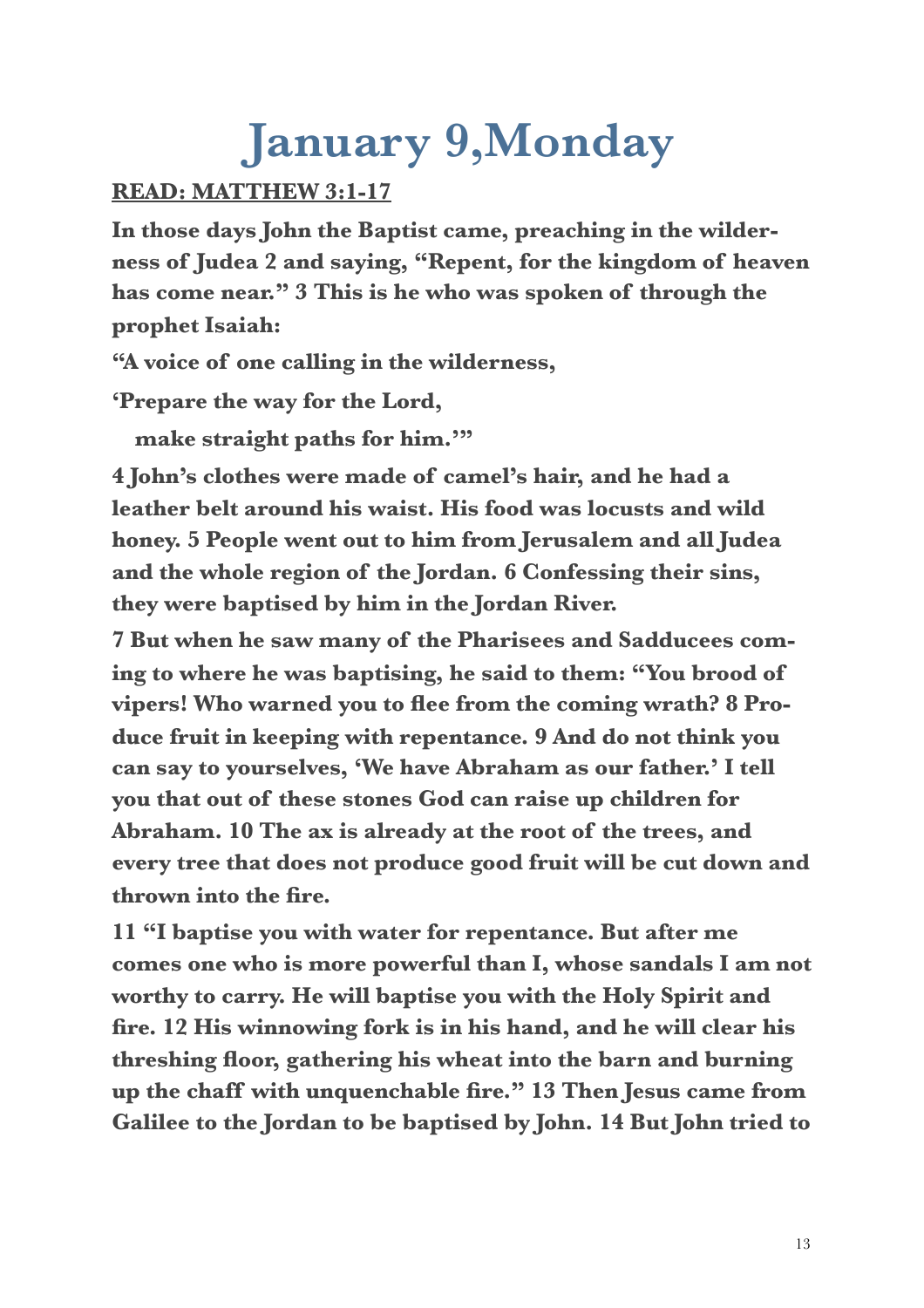**deter him, saying, "I need to be baptised by you, and do you come to me?"** 

**15 Jesus replied, "Let it be so now; it is proper for us to do this to fulfil all righteousness." Then John consented.**

**16 As soon as Jesus was baptised, he went up out of the water. At that moment heaven was opened, and he saw the Spirit of God descending like a dove and alighting on him. 17 And a voice from heaven said, "This is my Son, whom I love; with him I am well pleased."** 

**REFLECT: Very often we try too hard to live a good life.It seems like we are leading a strained Christian life.When we live like that it's not very inviting to others who want to follow Christ.** 

 **One of the processes that take place while making tin sheets is to subject them to intense heat.After this process the molecules are so harmonised that, when the tin plates are bent, they would not break.Our text tells us today that Christ would baptise not with water, but with fire.** 

 **Isn't that what we need ? A fiery baptism that will purify and melt us and, in a sense, set the molecules of our souls in right relation to each other so that when the pressures come upon us, we won't break.When we have Christ in our hearts, all the inner strain is taken away and we are left with only peace. ACT: Share your faith with someone so that they can experience the peace of Christ**

### **January 10,Tuesday**

#### **READ: 1 CORINTHIANS 15:35-58**

**35 But someone will ask, "How are the dead raised? With what kind of body will they come?" 36 How foolish! What you sow does not come to life unless it dies. 37 When you sow, you do not plant the body that will be, but just a seed, perhaps of wheat or of something else. 38 But God gives it a body as he has deter-**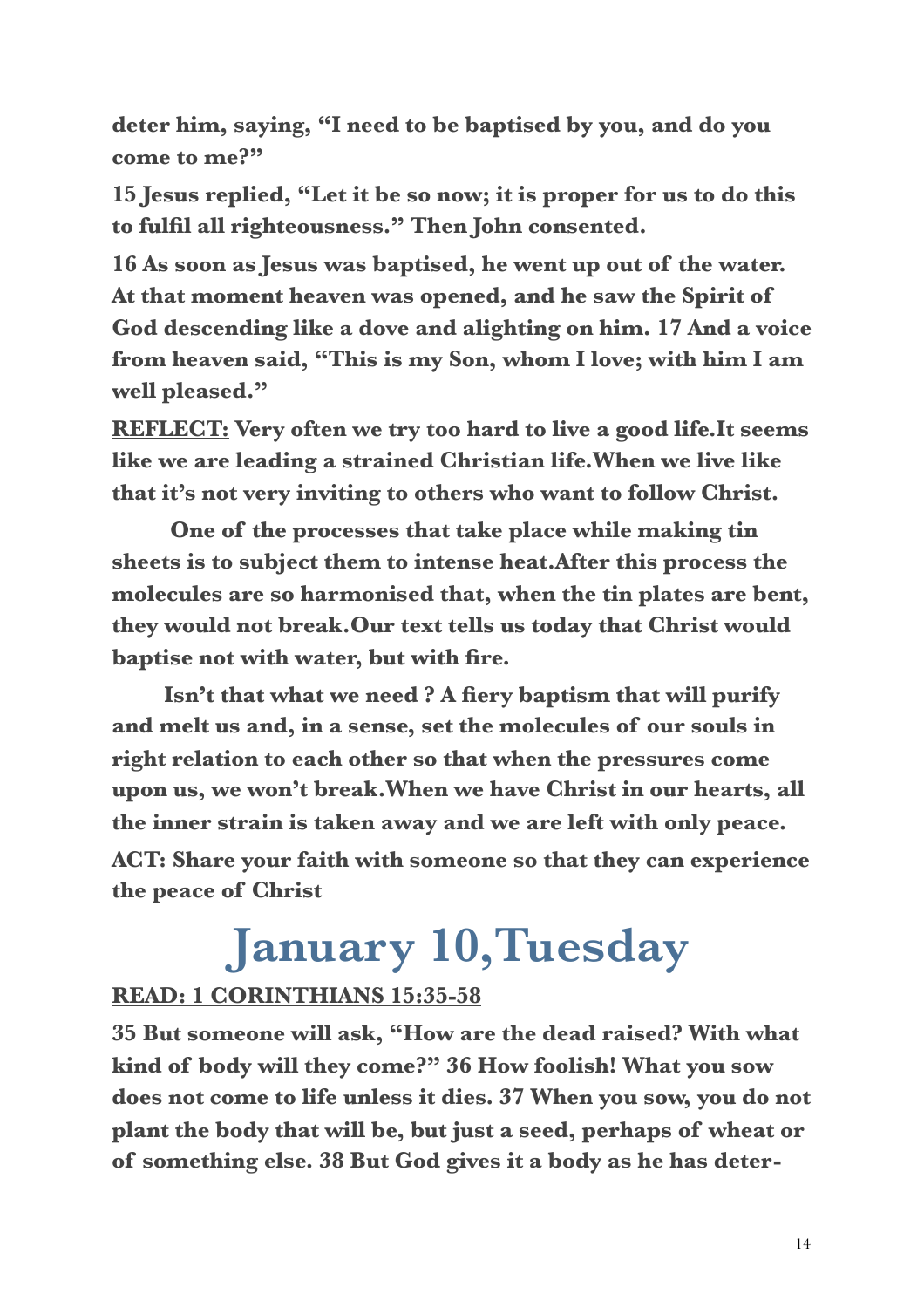**mined, and to each kind of seed he gives its own body. 39 Not all flesh is the same: People have one kind of flesh, animals have another, birds another and fish another. 40 There are also heavenly bodies and there are earthly bodies; but the splendour of the heavenly bodies is one kind, and the splendour of the earthly bodies is another. 41 The sun has one kind of splendour, the moon another and the stars another; and star differs from star in splendour.** 

**42 So will it be with the resurrection of the dead. The body that is sown is perishable, it is raised imperishable; 43 it is sown in dishonour, it is raised in glory; it is sown in weakness, it is raised in power; 44 it is sown a natural body, it is raised a spiritual body.** 

**If there is a natural body, there is also a spiritual body. 45 So it is written: "The first man Adam became a living being"; the last Adam, a life-giving spirit. 46 The spiritual did not come first, but the natural, and after that the spiritual. 47 The first man was of the dust of the earth; the second man is of heaven. 48 As was the earthly man, so are those who are of the earth; and as is the heavenly man, so also are those who are of heaven. 49 And just as we have borne the image of the earthly man, so shall we bear the image of the heavenly man.** 

**50 I declare to you, brothers and sisters, that flesh and blood cannot inherit the kingdom of God, nor does the perishable inherit the imperishable. 51 Listen, I tell you a mystery: We will not all sleep, but we will all be changed— 52 in a flash, in the twinkling of an eye, at the last trumpet. For the trumpet will sound, the dead will be raised imperishable, and we will be changed. 53 For the perishable must clothe itself with the imperishable, and the mortal with immortality. 54 When the perishable has been clothed with the imperishable, and the mortal with immortality, then the saying that is written will come true:**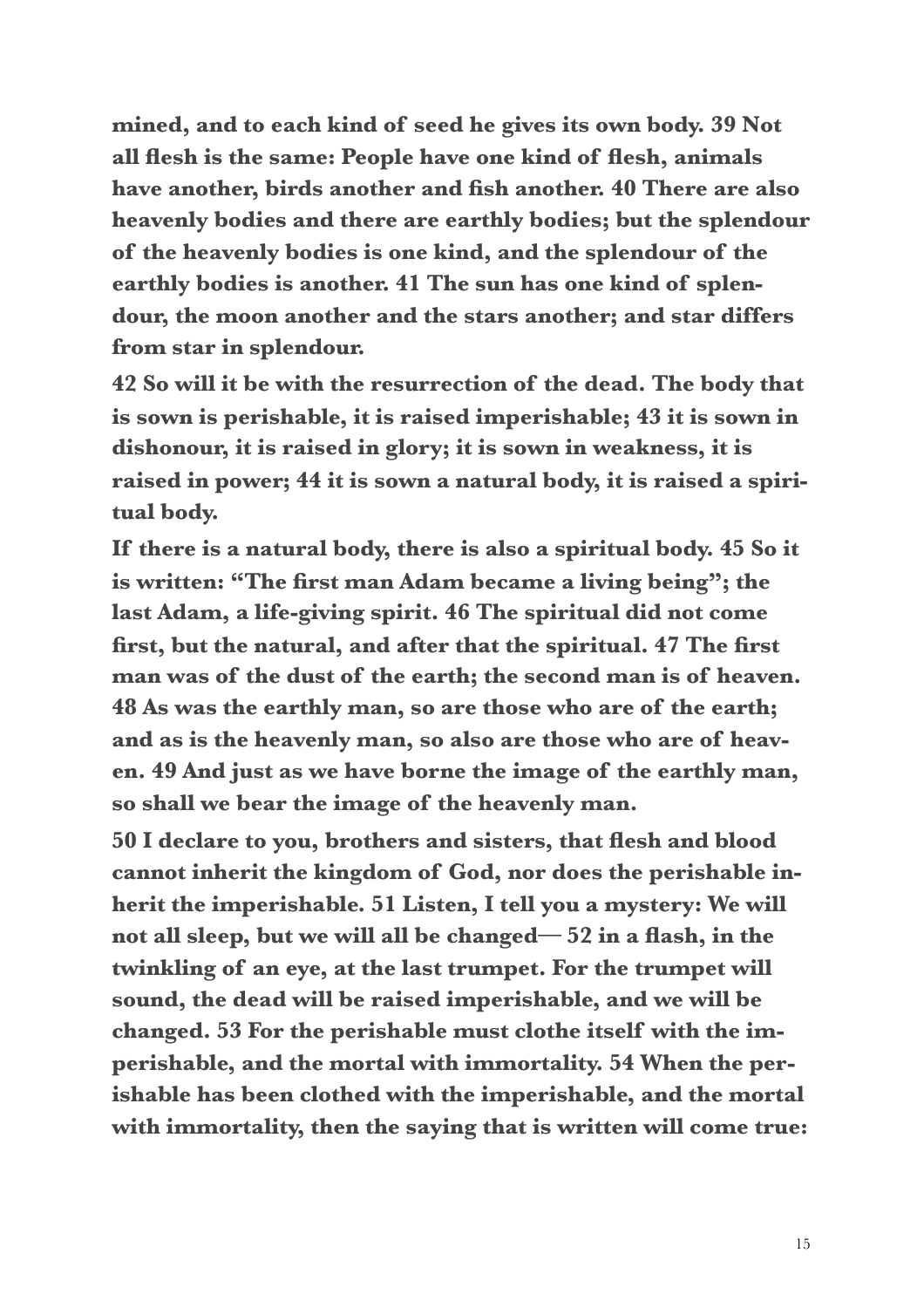**"Death has been swallowed up in victory."55 "Where, O death, is your victory?** 

 **Where, O death, is your sting?"** 

**56 The sting of death is sin, and the power of sin is the law. 57 But thanks be to God! He gives us the victory through our Lord Jesus Christ.** 

**58 Therefore, my dear brothers and sisters, stand firm. Let nothing move you. Always give yourselves fully to the work of the Lord, because you know that your labor in the Lord is not in vain.** 

**REFLECT: If there is a formula for victorious living in one sentence it would be: To be a conqueror in Christ we must first be conquered by Christ.To be victorious we have to allow our will, emotion and mind to be captured by Jesus.We are like wild , untamed horses and should be ready to hand over the reins of our lives to Jesus.** 

 **Among some African tribes there is a belief that when one man conquers another, the strength of the one conquered passes into the conqueror.I don't believe in that concept but something like that happens to us spiritually. By allowing Jesus to conquer us his power comes into us making us stronger and to enable us to fight the next battle.Secondly, we are able to pass the victory on to others.** 

**ACT: Share about your victory over some weakness with someone and encourage them to trust Jesus.** 

### **January 11,Wednesday READ: JOHN 14:1-14**

**"Do not let your hearts be troubled. You believe in God; believe also in me. 2 My Father's house has many rooms; if that were not so, would I have told you that I am going there to prepare a place for you? 3 And if I go and prepare a place for you, I will**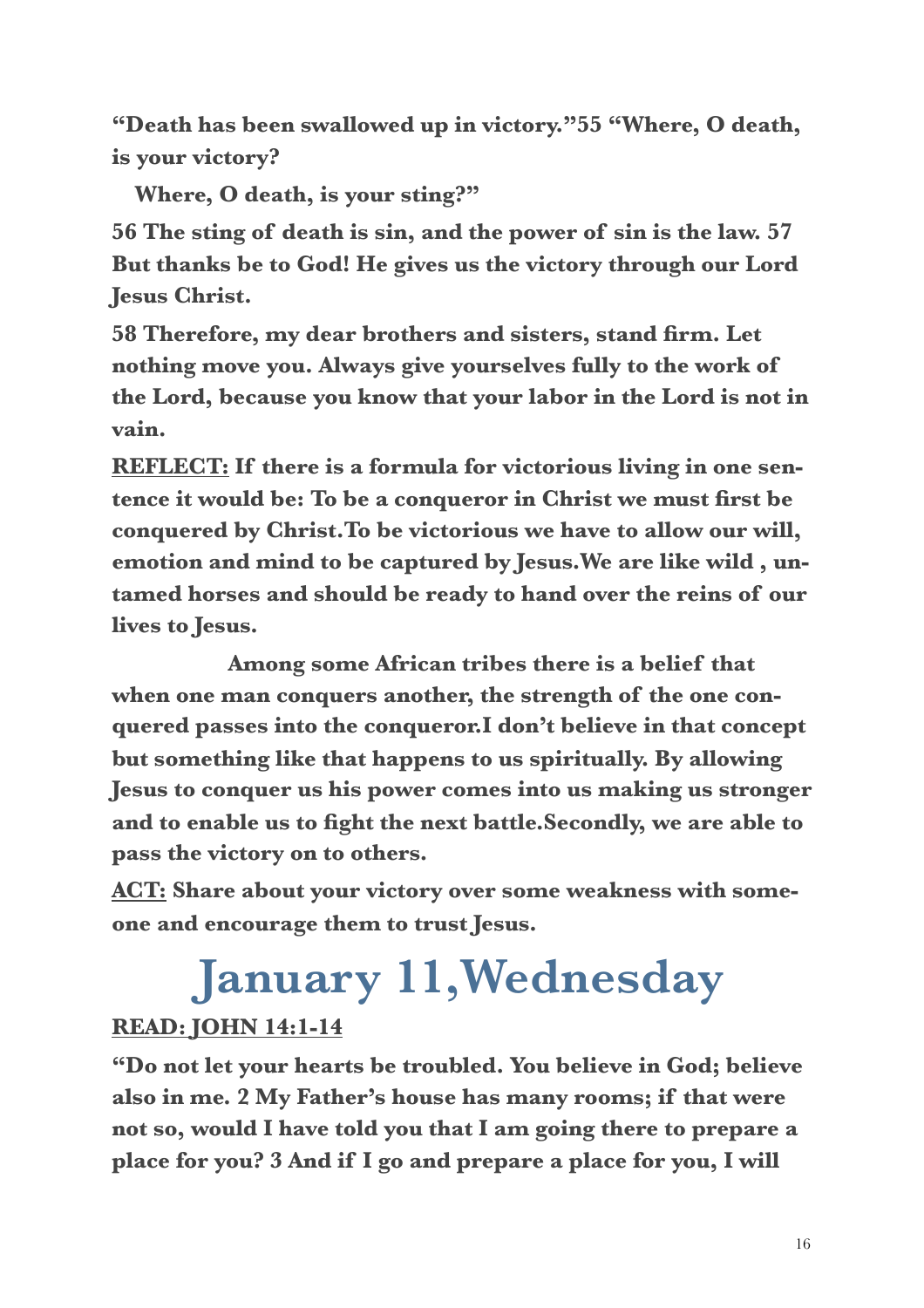**come back and take you to be with me that you also may be where I am. 4 You know the way to the place where I am going."** 

**5 Thomas said to him, "Lord, we don't know where you are going, so how can we know the way?"** 

**6 Jesus answered, "I am the way and the truth and the life. No one comes to the Father except through me. 7 If you really know me, you will know my Father as well. From now on, you do know him and have seen him."** 

**8 Philip said, "Lord, show us the Father and that will be enough for us."** 

**9 Jesus answered: "Don't you know me, Philip, even after I have been among you such a long time? Anyone who has seen me has seen the Father. How can you say, 'Show us the Father'? 10 Don't you believe that I am in the Father, and that the Father is in me? The words I say to you I do not speak on my own authority. Rather, it is the Father, living in me, who is doing his work. 11 Believe me when I say that I am in the Father and the Father is in me; or at least believe on the evidence of the works themselves. 12 Very truly I tell you, whoever believes in me will do the works I have been doing, and they will do even greater things than these, because I am going to the Father. 13 And I will do whatever you ask in my name, so that the Father may be glorified in the Son. 14 You may ask me for anything in my name, and I will do it.** 

**REFLECT: Even though words are a powerful medium of communication, we cannot express fully what God is like. We can't understand God's wisdom , his power, his humility etc. But God wants us to understand him. His desire for us to understand him is so great that he sent 'A life', someone divine, so that we could get a better understanding of God at a deeper level.** 

 **Two thousand years ago a life came down to us from heaven and lived among us. We then could understand what**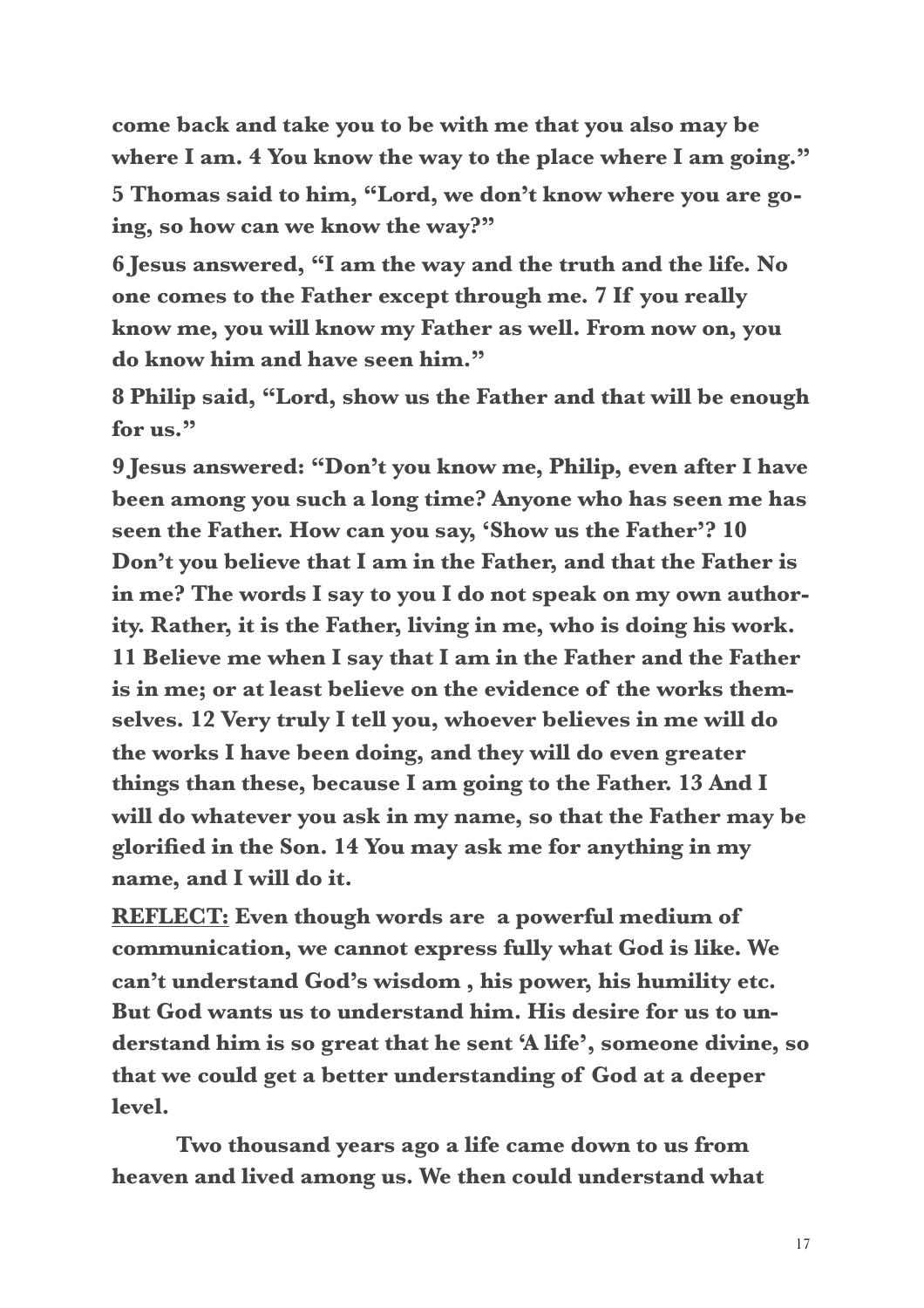**love is when people saw him saying 'Father forgive them, for they do not know what they are doing'( Luke 23:34). Now when we reflect on the word 'God' we need not rely on our imagination.The nature of God has been uncovered in human terms through Jesus.As Jesus reveals in v9 'anyone who has seen me has seen the Father'.The way to God is 'only Jesus'.** 

**ACT: Thank God for Jesus and the special place he has for all the faithful ones in heaven** 

### **January 12,Thursday**

**READ: LUKE 1:67-80** 

**67 His father Zechariah was filled with the Holy Spirit and prophesied:** 

**68 "Praise be to the Lord, the God of Israel,** 

 **because he has come to his people and redeemed them.** 

**69 He has raised up a horn[a] of salvation for us** 

 **in the house of his servant David** 

- **70 (as he said through his holy prophets of long ago),**
- **71 salvation from our enemies**

 **and from the hand of all who hate us—** 

**72 to show mercy to our ancestors** 

 **and to remember his holy covenant,** 

- **73 the oath he swore to our father Abraham:**
- **74 to rescue us from the hand of our enemies,**

 **and to enable us to serve him without fear** 

**75 in holiness and righteousness before him all our days.** 

**76 And you, my child, will be called a prophet of the Most High;** 

 **for you will go on before the Lord to prepare the way for him,** 

**77 to give his people the knowledge of salvation through the forgiveness of their sins,**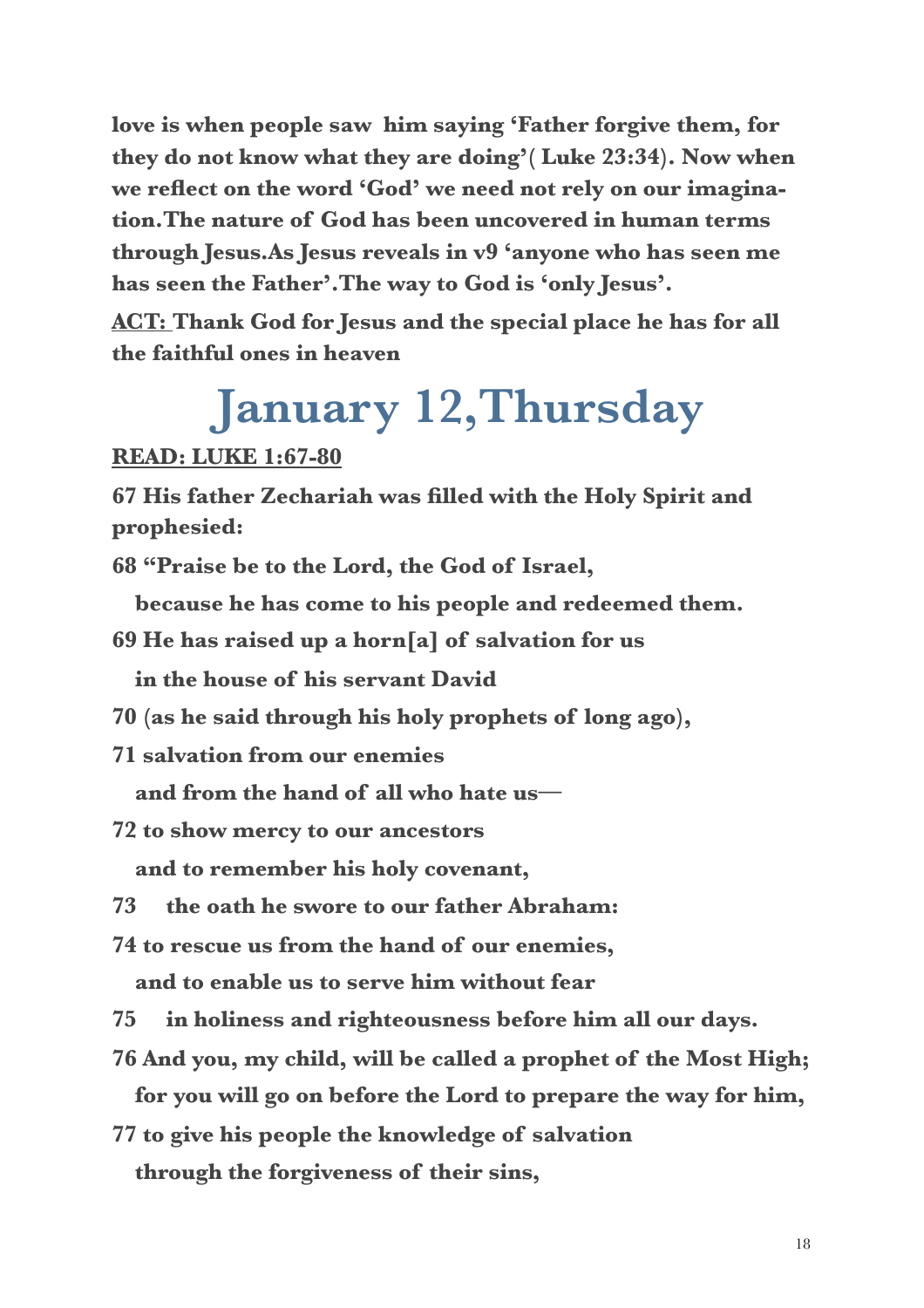**78 because of the tender mercy of our God,** 

 **by which the rising sun will come to us from heaven 79 to shine on those living in darkness** 

 **and in the shadow of death,** 

**to guide our feet into the path of peace."** 

**80 And the child grew and became strong in spirit; and he lived in the wilderness until he appeared publicly to Israel.** 

**REFLECT: Verse 68 says Jesus came to redeem his people.In John1:14 it says Jesus made a dwelling among us.The thought behind these words are someone tabernacling with us or pitching a tent in our midst.** 

 **Jesus could have passed us in a cloud and revealed himself and thrown a line to fish those he wanted.But he chose to be born on earth, amidst poverty, temptations, problems, disappointments.Jesus spent 33 years on this earth, from manger to the grave.It was not long by earthly standards, but life depends not on the hours you put in but what you put into the hours.** 

 **He revealed the character of God in the same sort of surroundings where your character and mine is developed.The only difference between us and him is that he displayed total dependence on God at all times.He lived among us and showed us how to live - by living.** 

**ACT: Get involved in a bible study with someone to share with them about Jesus and what he has done for us.** 

### **January 13,Friday**

#### **READ: HEBREWS 4:1-16**

**Therefore, since the promise of entering his rest still stands, let us be careful that none of you be found to have fallen short of it. 2 For we also have had the good news proclaimed to us, just as they did; but the message they heard was of no value to**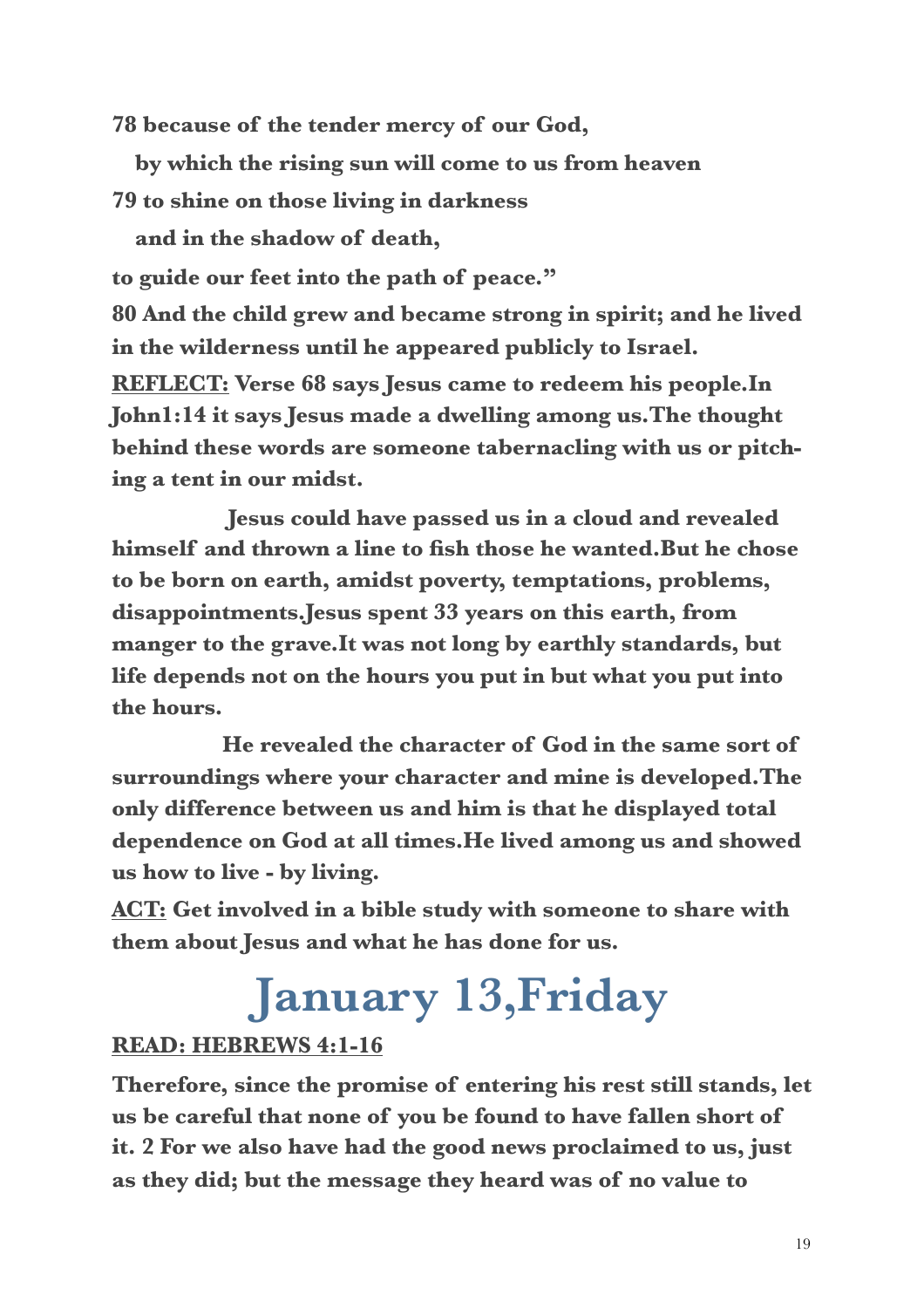**them, because they did not share the faith of those who obeyed. 3 Now we who have believed enter that rest, just as God has said,** 

**"So I declared on oath in my anger,** 

 **'They shall never enter my rest.'"** 

**And yet his works have been finished since the creation of the world. 4 For somewhere he has spoken about the seventh day in these words: "On the seventh day God rested from all his works." 5 And again in the passage above he says, "They shall never enter my rest."** 

**6 Therefore since it still remains for some to enter that rest, and since those who formerly had the good news proclaimed to them did not go in because of their disobedience, 7 God again set a certain day, calling it "Today." This he did when a long time later he spoke through David, as in the passage already quoted:** 

**"Today, if you hear his voice,** 

 **do not harden your hearts."** 

**8 For if Joshua had given them rest, God would not have spoken later about another day. 9 There remains, then, a Sabbath-rest for the people of God; 10 for anyone who enters God's rest also rests from their works, just as God did from his. 11 Let us, therefore, make every effort to enter that rest, so that no one will perish by following their example of disobedience.** 

**12 For the word of God is alive and active. Sharper than any double-edged sword, it penetrates even to dividing soul and spirit, joints and marrow; it judges the thoughts and attitudes of the heart. 13 Nothing in all creation is hidden from God's sight. Everything is uncovered and laid bare before the eyes of him to whom we must give account.** 

**14 Therefore, since we have a great high priest who has ascended into heaven, Jesus the Son of God, let us hold firmly to the**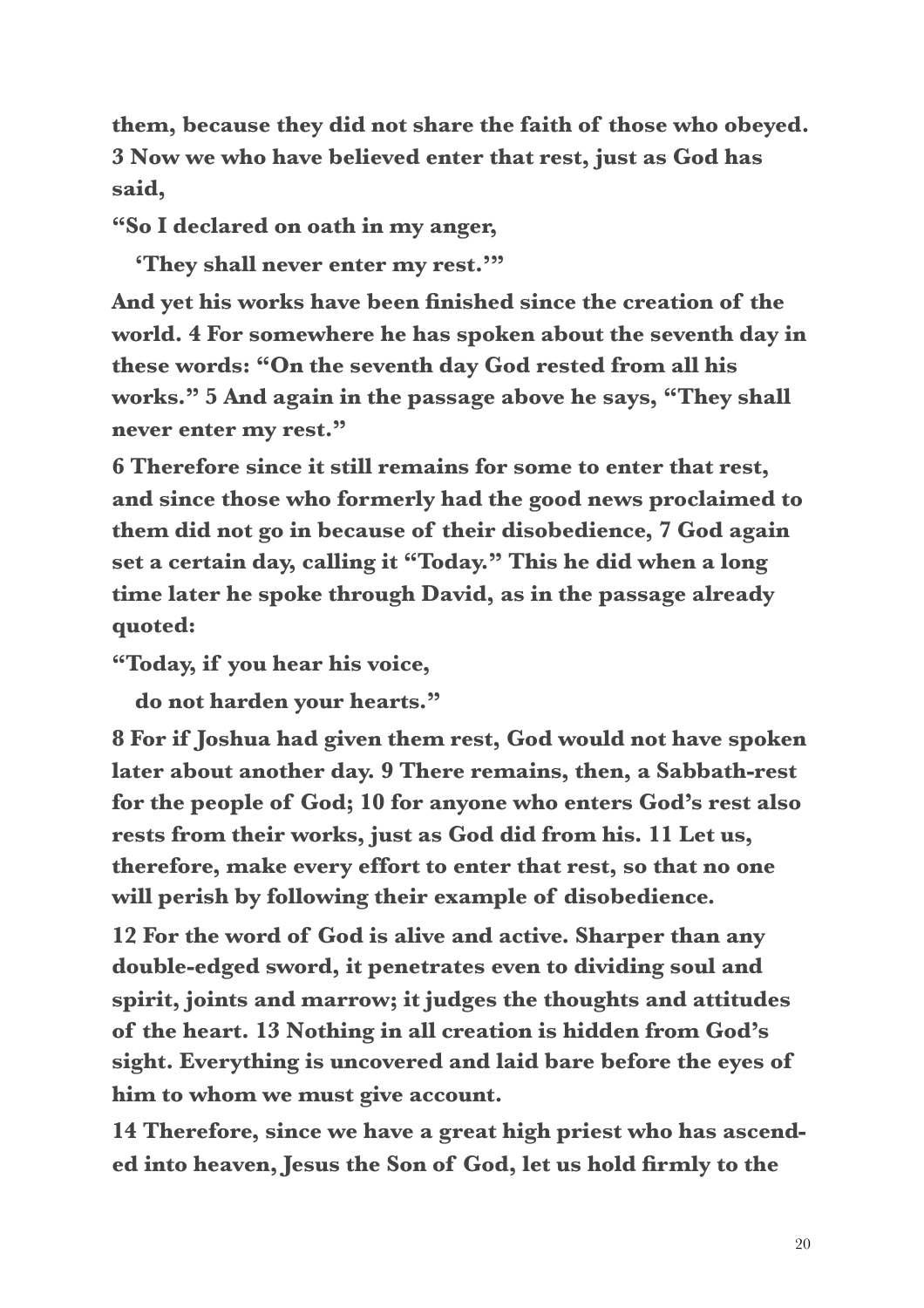**faith we profess. 15 For we do not have a high priest who is unable to empathise with our weaknesses, but we have one who has been tempted in every way, just as we are—yet he did not sin. 16 Let us then approach God's throne of grace with confidence, so that we may receive mercy and find grace to help us in our time of need.** 

**REFLECT: Jesus was tempted by the devil in Matthew 4.The first temptation was to not live** *apart* **from us( eat as we eat).The second was to live** *above* **us( throw yourself down and angels will carry you to safety).The third was to live** *as* **we live( worship him, adopt his ways and gain the kingdoms of the world)** 

 **Jesus rejected all the temptations and challenged it by using scriptures.A soldier during the war saw a little girl who was starving and offered her a bite of his sandwich. 'No', she said,'it might be poisoned.' The soldier said, 'I'll take a bite, then you take a bite.' She agreed. The bible says in Hebrews 2:9 that Jesus tasted death for every one of us. But it's also true that he tasted life for every one of us.** 

 **Truly Jesus tasted life for every one of us.He asks us to do nothing that He has not done. He was tempted in every way as we are - yet without sin.** 

**ACT: Have a time of prayer with someone where you talk about your temptations and your plans to overcome it.** 

### **January 14,Saturday**

#### **READ: HEBREWS 12:14-29**

**14 Make every effort to live in peace with everyone and to be holy; without holiness no one will see the Lord. 15 See to it that no one falls short of the grace of God and that no bitter root grows up to cause trouble and defile many. 16 See that no one is sexually immoral, or is godless like Esau, who for a single meal**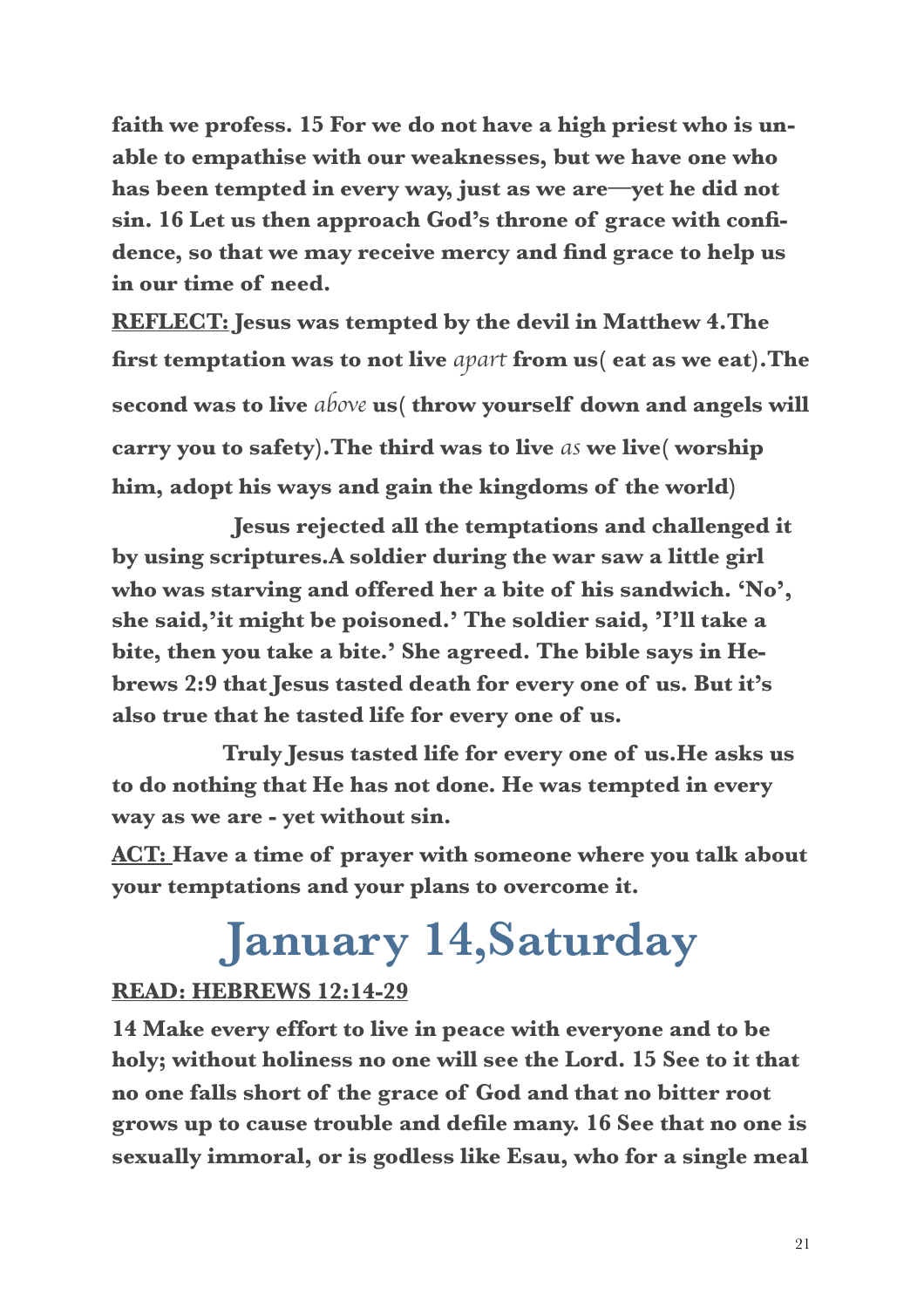**sold his inheritance rights as the oldest son. 17 Afterward, as you know, when he wanted to inherit this blessing, he was rejected. Even though he sought the blessing with tears, he could not change what he had done.** 

**18 You have not come to a mountain that can be touched and that is burning with fire; to darkness, gloom and storm; 19 to a trumpet blast or to such a voice speaking words that those who heard it begged that no further word be spoken to them, 20 because they could not bear what was commanded: "If even an animal touches the mountain, it must be stoned to death." 21 The sight was so terrifying that Moses said, "I am trembling**  with fear."

**22 But you have come to Mount Zion, to the city of the living God, the heavenly Jerusalem. You have come to thousands upon thousands of angels in joyful assembly, 23 to the church of the firstborn, whose names are written in heaven. You have come to God, the Judge of all, to the spirits of the righteous made perfect, 24 to Jesus the mediator of a new covenant, and to the sprinkled blood that speaks a better word than the blood of Abel.** 

**25 See to it that you do not refuse him who speaks. If they did not escape when they refused him who warned them on earth, how much less will we, if we turn away from him who warns us from heaven? 26 At that time his voice shook the earth, but now he has promised, "Once more I will shake not only the earth but also the heavens."27 The words "once more" indicate the removing of what can be shaken—that is, created things—so that what cannot be shaken may remain.** 

**28 Therefore, since we are receiving a kingdom that cannot be shaken, let us be thankful, and so worship God acceptably with reverence and awe, 29 for our "God is a consuming fire."** 

**REFLECT: A good question to ask ourselves is - what are the anchors in my life ? What are some deep convictions and disci-**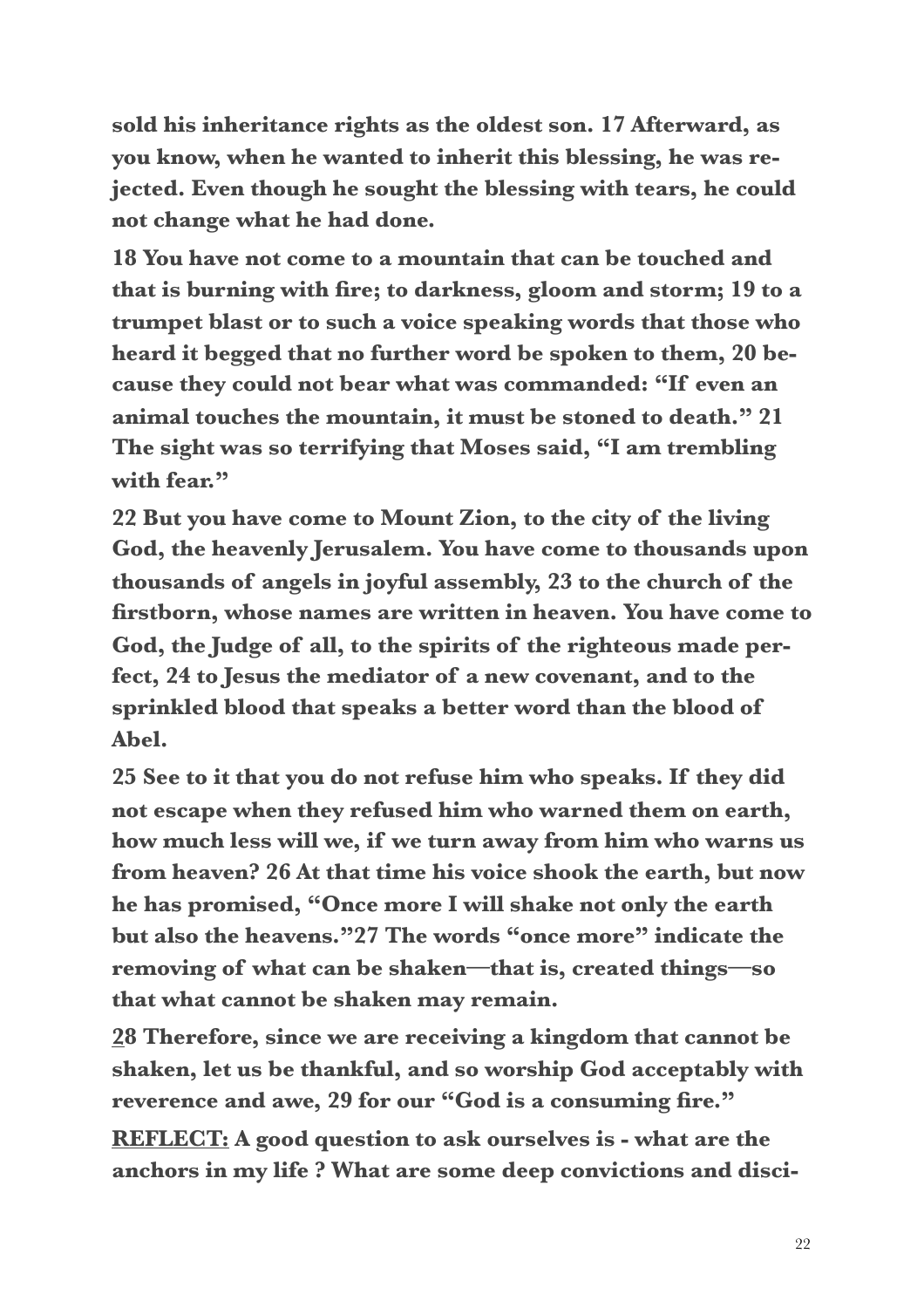**plines that hold me firm ? If we belong to an unshakeable kingdom then why do we get shaken so easily ? All around us we see men and women building their lives on power, pride and position but these are shakeable.** 

 **Throughout time we have seen governments and empires built on earthly ideologies and values which they thought would last for thousands of years. But where are these empires now ? Are we building our lives on the rock of Godly convictions or on the sands of worldly ideas which will crash ? ACT: Make a list of things that we believe in and find scriptures to support them.** 

### **January 15,Sunday**

#### **READ: 1 THESSALONIANS 5:12-28**

**12 Now we ask you, brothers and sisters, to acknowledge those who work hard among you, who care for you in the Lord and who admonish you. 13 Hold them in the highest regard in love because of their work. Live in peace with each other. 14 And we urge you, brothers and sisters, warn those who are idle and disruptive, encourage the disheartened, help the weak, be patient with everyone. 15 Make sure that nobody pays back wrong for wrong, but always strive to do what is good for each other and for everyone else.** 

**16 Rejoice always, 17 pray continually, 18 give thanks in all circumstances; for this is God's will for you in Christ Jesus.** 

**19 Do not quench the Spirit. 20 Do not treat prophecies with contempt 21 but test them all; hold on to what is good, 22 reject every kind of evil.** 

**23 May God himself, the God of peace, sanctify you through and through. May your whole spirit, soul and body be kept blameless at the coming of our Lord Jesus Christ. 24 The one who calls you is faithful, and he will do it.**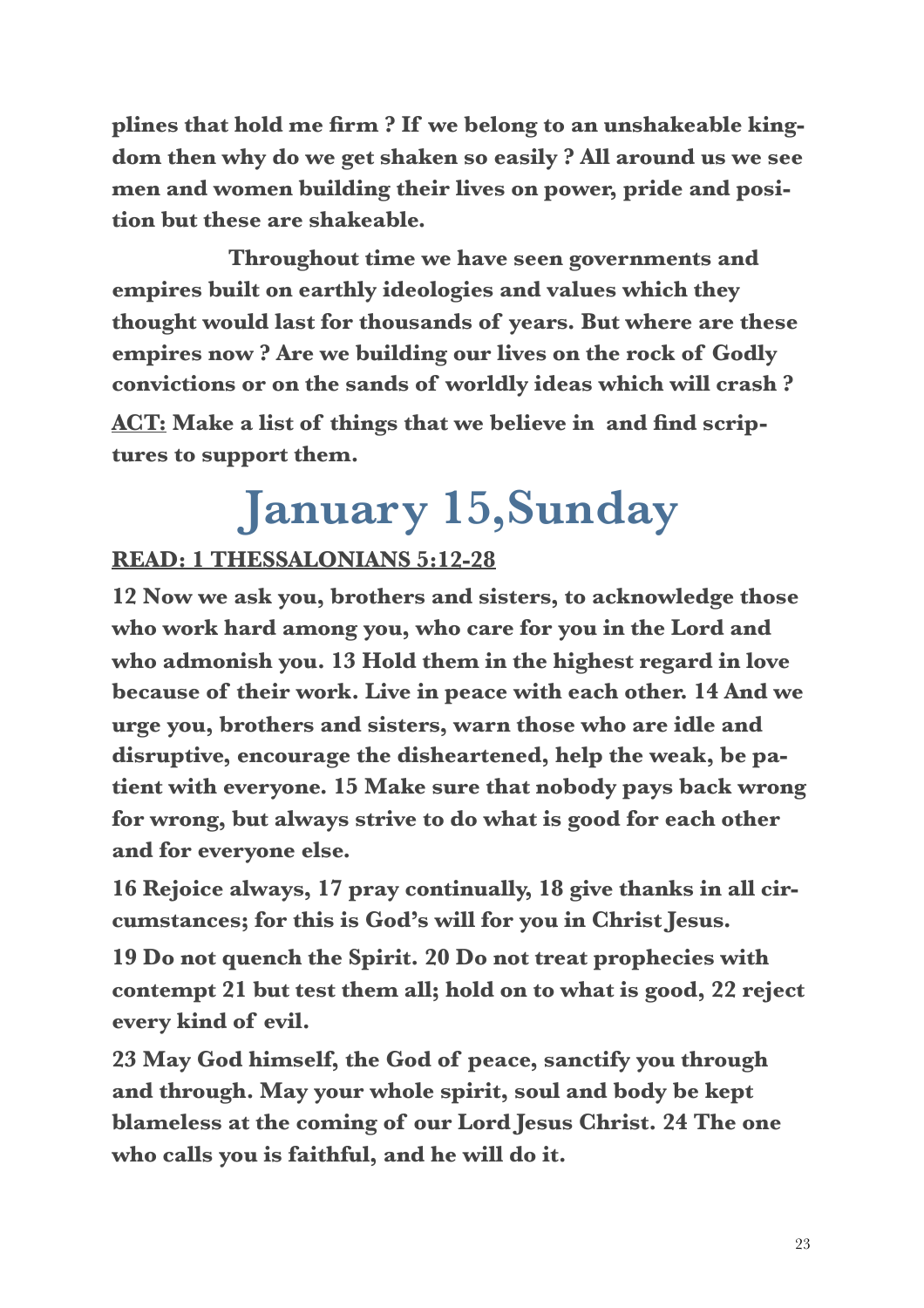**25 Brothers and sisters, pray for us. 26 Greet all God's people with a holy kiss. 27 I charge you before the Lord to have this letter read to all the brothers and sisters.** 

**28 The grace of our Lord Jesus Christ be with you.** 

**REFLECT: An area that can make us all feel guilty is when we are asked about our prayer life.We all feel bad about our inconsistencies in our quiet times.We sink lower when we hear Paul saying in verse 17 'pray continually'.** 

 **It's important that we develop our own prayer life. Of course we can learn from others too. But the joy of connecting with our maker is and should be unique to each individual.When we were new in our faith we were taught how to pray in the ACTS format ? But as we mature in our faith, we should develop our own prayer life that is personal and satisfying. The gospel of Mark records Jesus getting up early when it was still dark and going to a solitary place to pray. Luke says 'Jesus often withdrew to lonely places to pray'.** 

 **We sometimes read a book and get inspired by someone's prayer life. But we feel guilty because we can't match up to their standards.Remember no one can pray your prayers better than you.** 

**ACT: Make a plan of how you want to improve your prayer life.Maybe more time, a prayer list, praise God more etc.** 

### **January 16,Monday**

#### **READ: EXODUS 33:11-23**

**11 The Lord would speak to Moses face to face, as one speaks to a friend. Then Moses would return to the camp, but his young aide Joshua son of Nun did not leave the tent.**

**12 Moses said to the Lord, "You have been telling me, 'Lead these people,' but you have not let me know whom you will send with me. You have said, 'I know you by name and you have**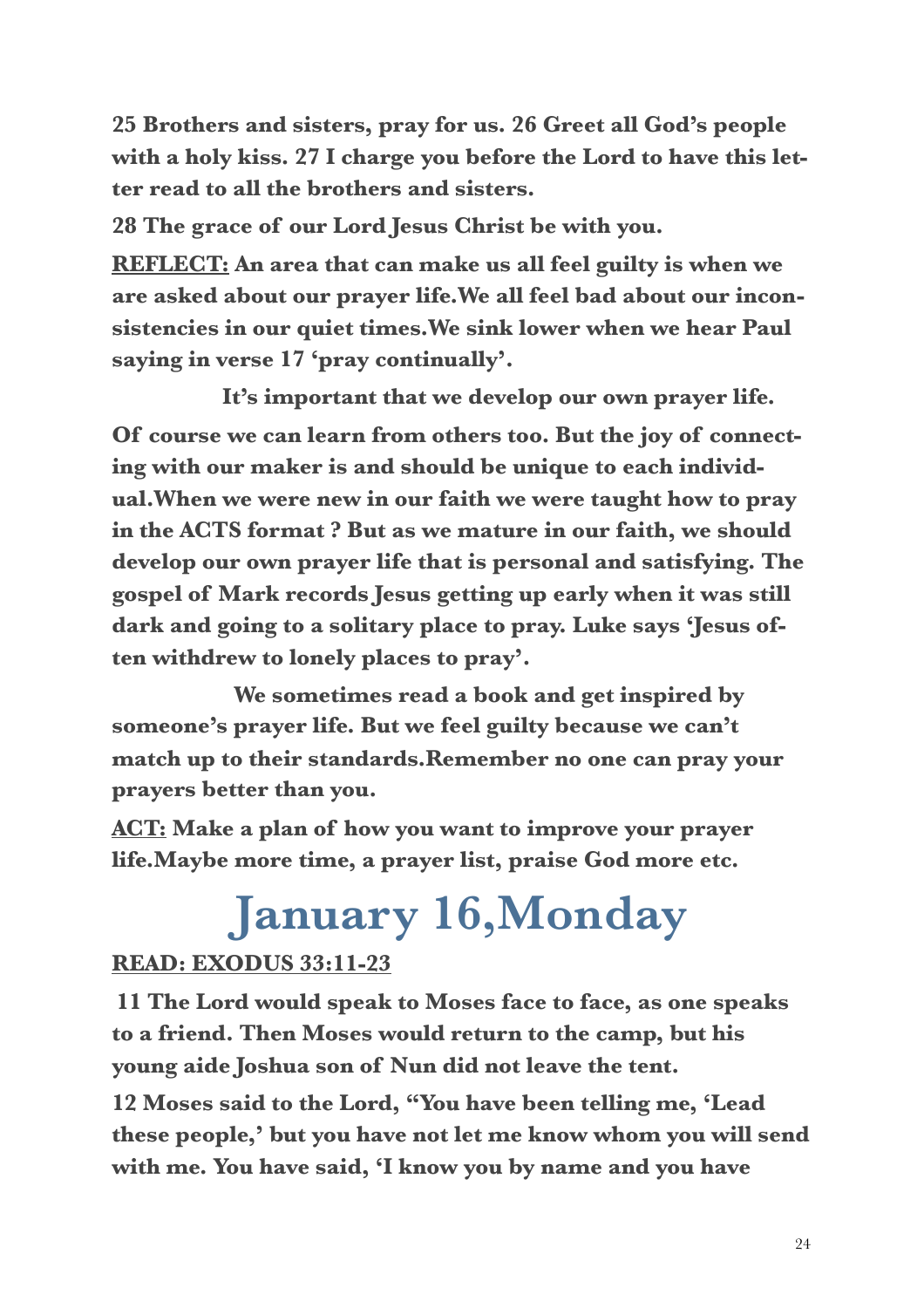**found favour with me.' 13 If you are pleased with me, teach me your ways so I may know you and continue to find favour with you. Remember that this nation is your people."**

**14 The Lord replied, "My Presence will go with you, and I will give you rest."** 

**15 Then Moses said to him, "If your Presence does not go with us, do not send us up from here. 16 How will anyone know that you are pleased with me and with your people unless you go with us? What else will distinguish me and your people from all the other people on the face of the earth?"** 

**17 And the Lord said to Moses, "I will do the very thing you have asked, because I am pleased with you and I know you by name."** 

**18 Then Moses said, "Now show me your glory."** 

**19 And the Lord said, "I will cause all my goodness to pass in front of you, and I will proclaim my name, the Lord, in your presence. I will have mercy on whom I will have mercy, and I will have compassion on whom I will have compassion. 20 But," he said, "you cannot see my face, for no one may see me and live."** 

**21 Then the Lord said, "There is a place near me where you may stand on a rock. 22 When my glory passes by, I will put you in a cleft in the rock and cover you with my hand until I have passed by. 23 Then I will remove my hand and you will see my back; but my face must not be seen."** 

**REFLECT: Prayer is a conversation with God.Conversation is an informal exchange of ideas by spoken words.If prayer is a conversation then it involves both talking and listening.Our progress in prayer can be marked by increasing our desire to hear God than speak ourselves.** 

 **The scripture is such a beautiful picture of a divinehuman conversation where we are told that God spoke to Moses**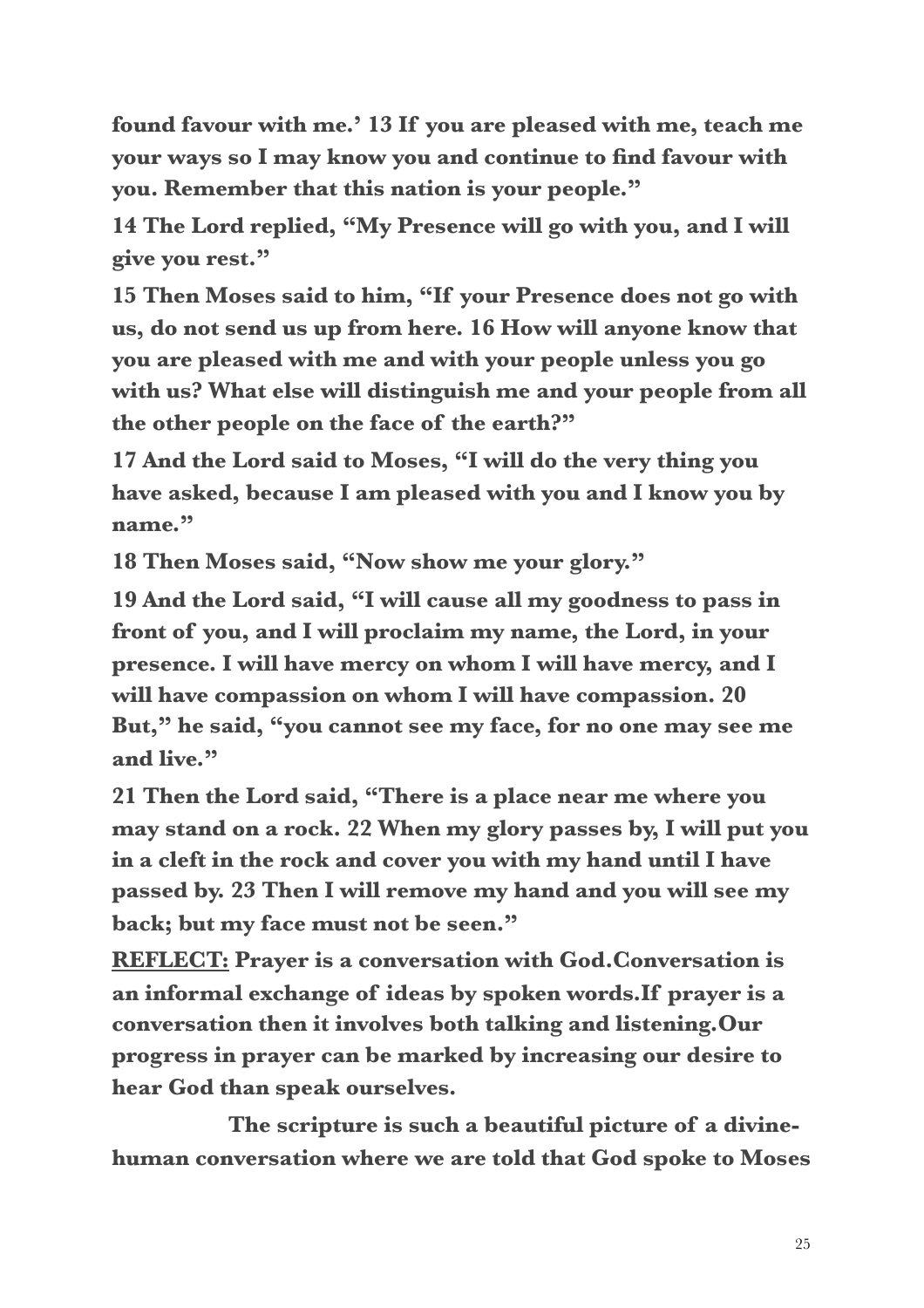**' as a man speaks to his friend'. When we talk to God we need to express ourselves in the same language we use when we are talking to our closest friends.Be bold, be honest and be real. Lets also remember to revere him.And God, like all good fathers ,delights in the natural and uninhibited approach of His children.**

**ACT: Enjoy a conversation with God today !** 

### **January 17,Tuesday**

#### **READ:**

**Every high priest is selected from among the people and is appointed to represent the people in matters related to God, to offer gifts and sacrifices for sins. 2 He is able to deal gently with those who are ignorant and are going astray, since he himself is subject to weakness. 3 This is why he has to offer sacrifices for his own sins, as well as for the sins of the people. 4 And no one takes this honour on himself, but he receives it when called by God, just as Aaron was.** 

**5 In the same way, Christ did not take on himself the glory of becoming a high priest. But God said to him,** 

**"You are my Son;** 

 **today I have become your Father."** 

**6 And he says in another place,** 

**"You are a priest forever,** 

 **in the order of Melchizedek."** 

**7 During the days of Jesus' life on earth, he offered up prayers and petitions with fervent cries and tears to the one who could save him from death, and he was heard because of his reverent submission. 8 Son though he was, he learned obedience from what he suffered 9 and, once made perfect, he became the source of eternal salvation for all who obey him 10 and was**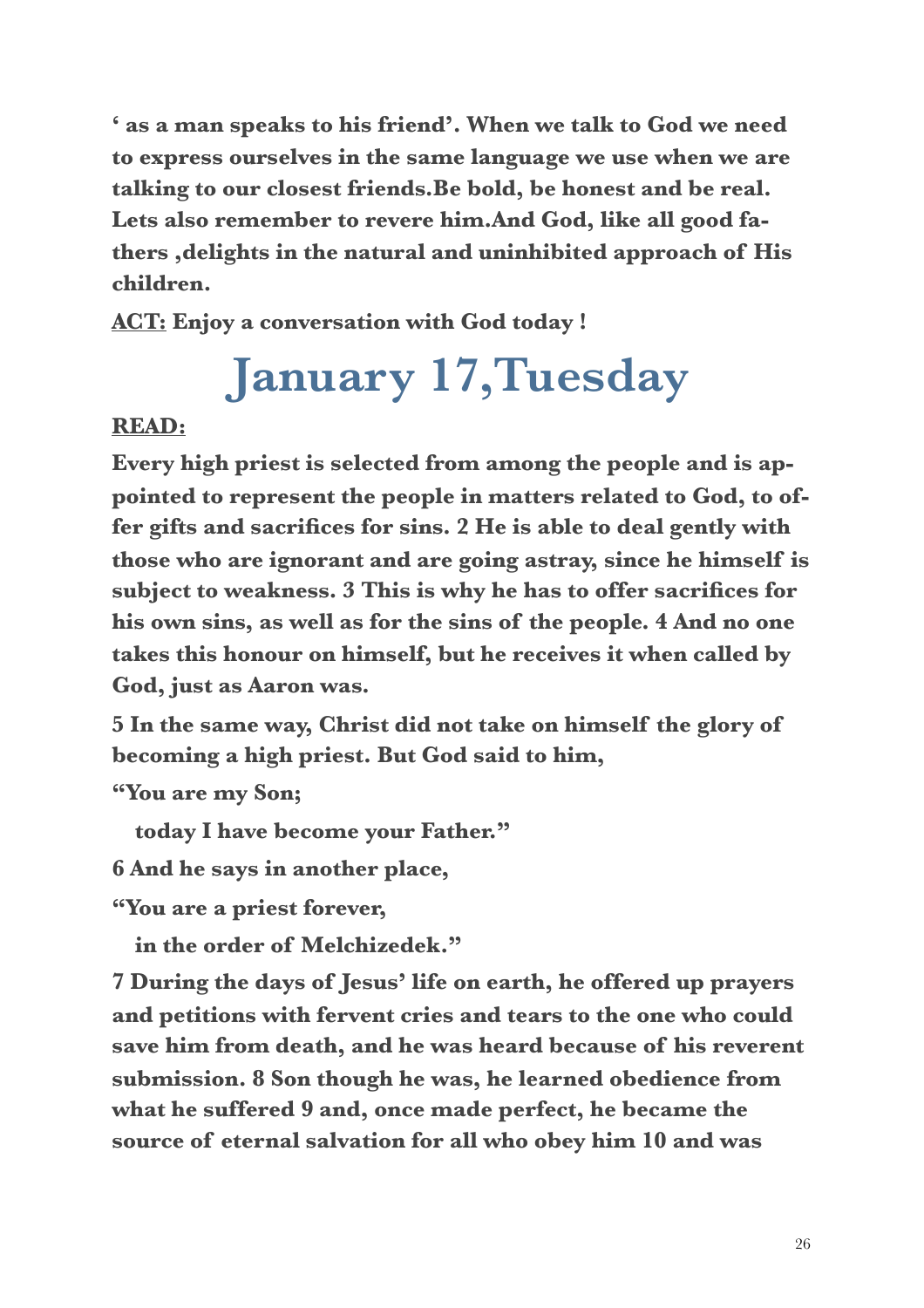**designated by God to be high priest in the order of Melchizedek.** 

**11 We have much to say about this, but it is hard to make it clear to you because you no longer try to understand. 12 In fact, though by this time you ought to be teachers, you need someone to teach you the elementary truths of God's word all over again. You need milk, not solid food! 13 Anyone who lives on milk, being still an infant, is not acquainted with the teaching about righteousness. 14 But solid food is for the mature, who by constant use have trained themselves to distinguish good from evil. REFLECT: Verse 7 talks about Jesus offering prayers and petitions.There are several reasons for why we need to present our petitions to God.** 

- **1) God's purposes are accomplished through our prayers**
- **2) God has asked us to make requests, we obey and benefit**
- **3) It keeps us dependent on God and helps us realise who's in charge**

**God always answers all our prayers.His answer is, 'Yes', 'No', 'Wait' or 'I'll give you something better'.** 

**If the request isn't right He answers 'No'** 

**If the timing isn't right His answer is 'Slow'** 

**If you aren't ready yet His answer is 'Grow'** 

**When everything is ready and right His answer is 'Go'** 

**ACT: Thank God for his perfect timing** 

### **January 18,Wednesday**

#### **READ: JOHN 14:1-14**

**"Do not let your hearts be troubled. You believe in God; believe also in me. 2 My Father's house has many rooms; if that were not so, would I have told you that I am going there to prepare a place for you? 3 And if I go and prepare a place for you, I will**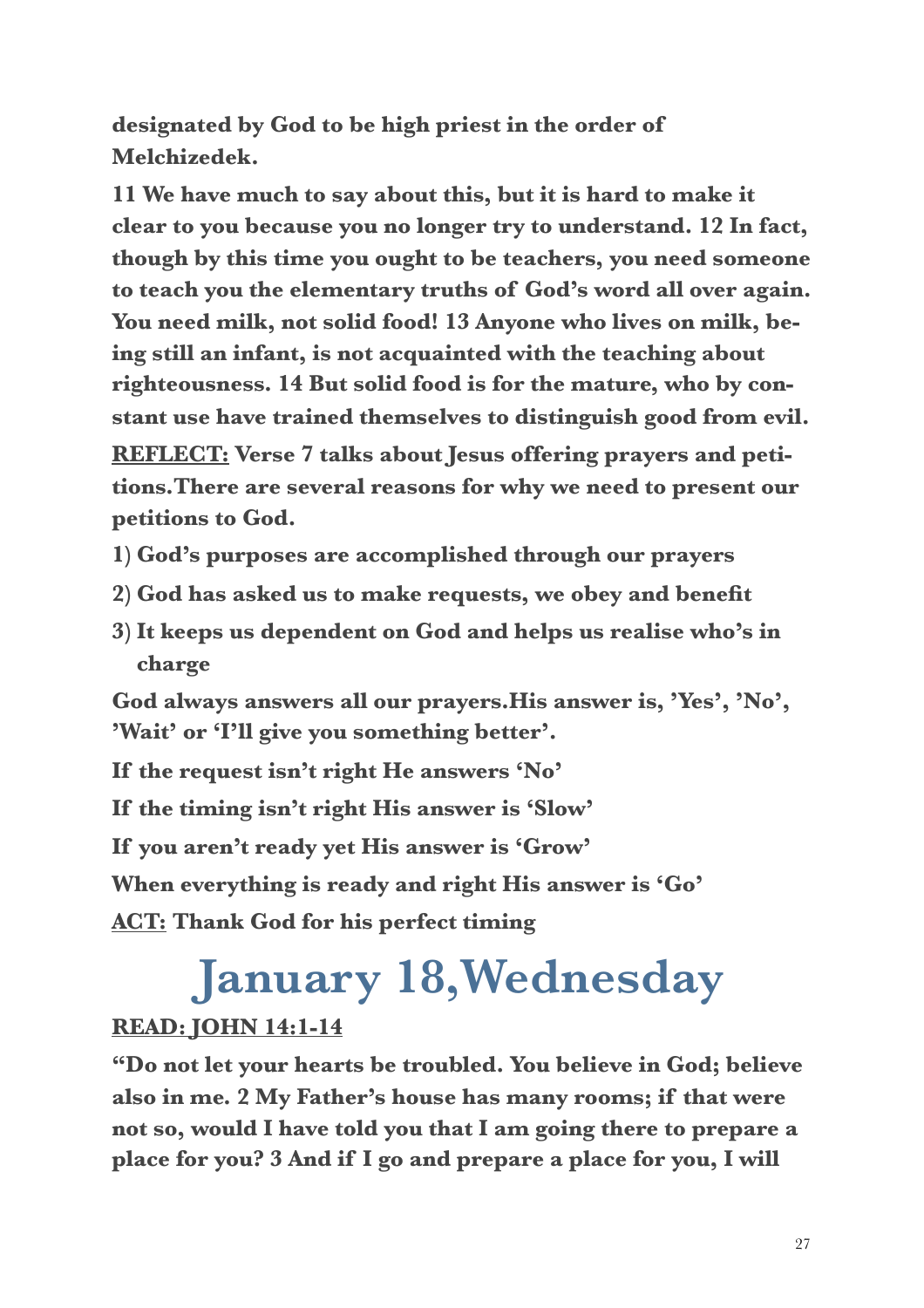**come back and take you to be with me that you also may be where I am. 4 You know the way to the place where I am going."** 

**5 Thomas said to him, "Lord, we don't know where you are going, so how can we know the way?"** 

**6 Jesus answered, "I am the way and the truth and the life. No one comes to the Father except through me. 7 If you really know me, you will know my Father as well. From now on, you do know him and have seen him."** 

**8 Philip said, "Lord, show us the Father and that will be enough for us."** 

**9 Jesus answered: "Don't you know me, Philip, even after I have been among you such a long time? Anyone who has seen me has seen the Father. How can you say, 'Show us the Father'? 10 Don't you believe that I am in the Father, and that the Father is in me? The words I say to you I do not speak on my own authority. Rather, it is the Father, living in me, who is doing his work. 11 Believe me when I say that I am in the Father and the Father is in me; or at least believe on the evidence of the works themselves. 12 Very truly I tell you, whoever believes in me will do the works I have been doing, and they will do even greater things than these, because I am going to the Father. 13 And I will do whatever you ask in my name, so that the Father may be glorified in the Son. 14 You may ask me for anything in my name, and I will do it.** 

**REFLECT: Why do we end our prayers with the words,' In Jesus' name'. By praying in Jesus' name , we mean praying in harmony with His will.Are we certain that when we ask in the saviour's name we are in line with Jesus's course of action. Don't we ask for things that we are certain God may not want us to have ? At such times its wise to admit that uncertainty and say, as Jesus did: ' yet not my will, but yours be done'( Luke 22:42)**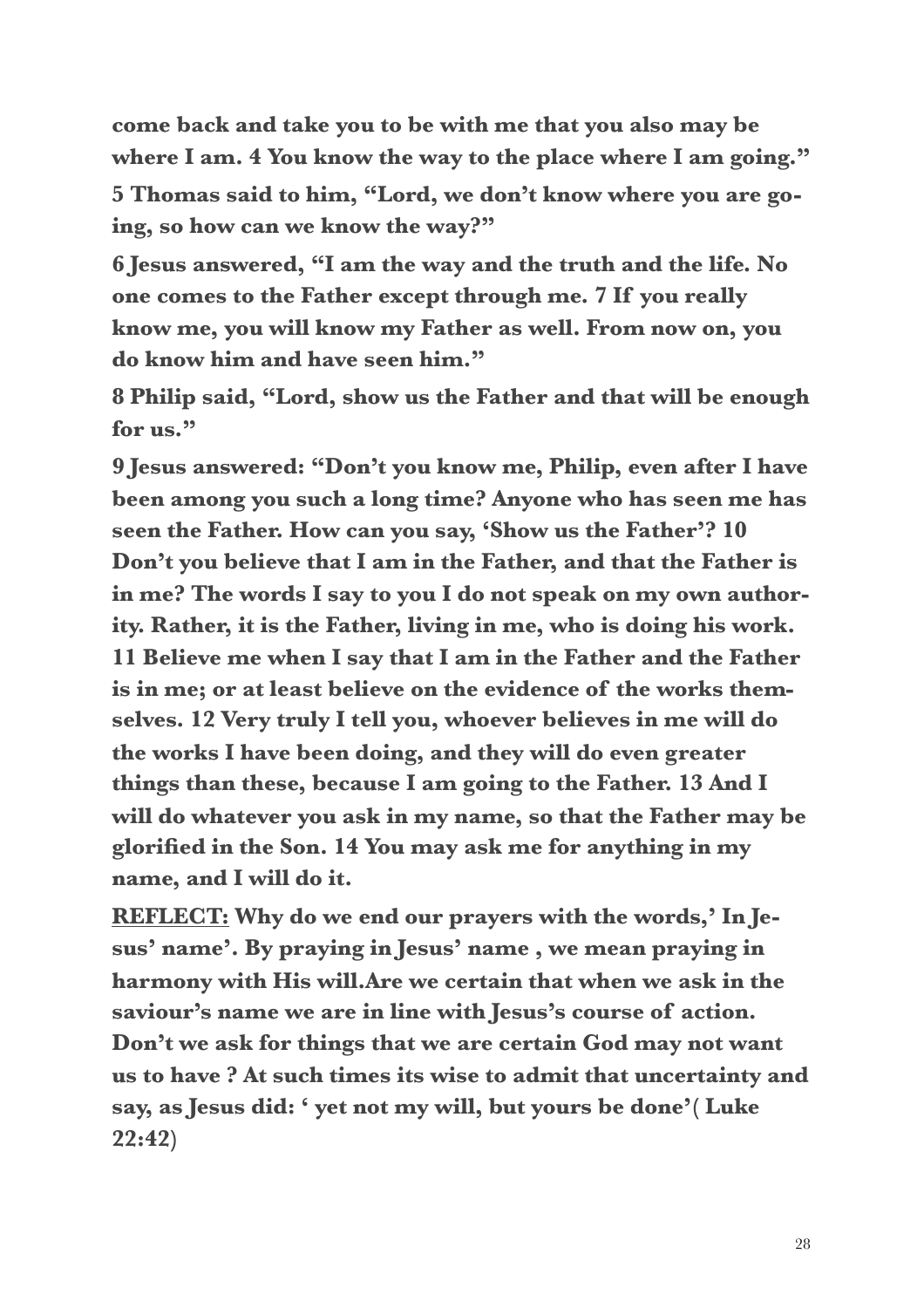**C.S.Lewis - Prayer is request.The essence of request, as distinct from compulsion, is that it may or may not be granted. And if an infinitely wise being listens to the requests of finite and foolish creatures, of course He will sometimes grant and sometimes refuse them.** 

**ACT: Pray that our prayers will be in accordance to His will** 

### **January 19,Thursday**

#### **READ:HEBREWS 4:12-16**

**12 For the word of God is alive and active. Sharper than any double-edged sword, it penetrates even to dividing soul and spirit, joints and marrow; it judges the thoughts and attitudes of the heart. 13 Nothing in all creation is hidden from God's sight. Everything is uncovered and laid bare before the eyes of him to whom we must give account.** 

**14 Therefore, since we have a great high priest who has ascended into heaven, Jesus the Son of God, let us hold firmly to the faith we profess. 15 For we do not have a high priest who is unable to empathise with our weaknesses, but we have one who has been tempted in every way, just as we are—yet he did not sin. 16 Let us then approach God's throne of grace with confidence, so that we may receive mercy and find grace to help us in our time of need.** 

**REFLECT: The words that God has spoken through the biblical authors are not dead.His words are alive and active and sharper than a double -edged sword.Reading the bible and prayer completes the conversation with God.** 

 **John Stott - 'If we are cut off during a telephone conversation we do not jump to the conclusion that the person on the other end has died.' We need to adopt the attitude of Samuel, who said,' Speak, for your servant is listening'( 1 Samuel 3:10)**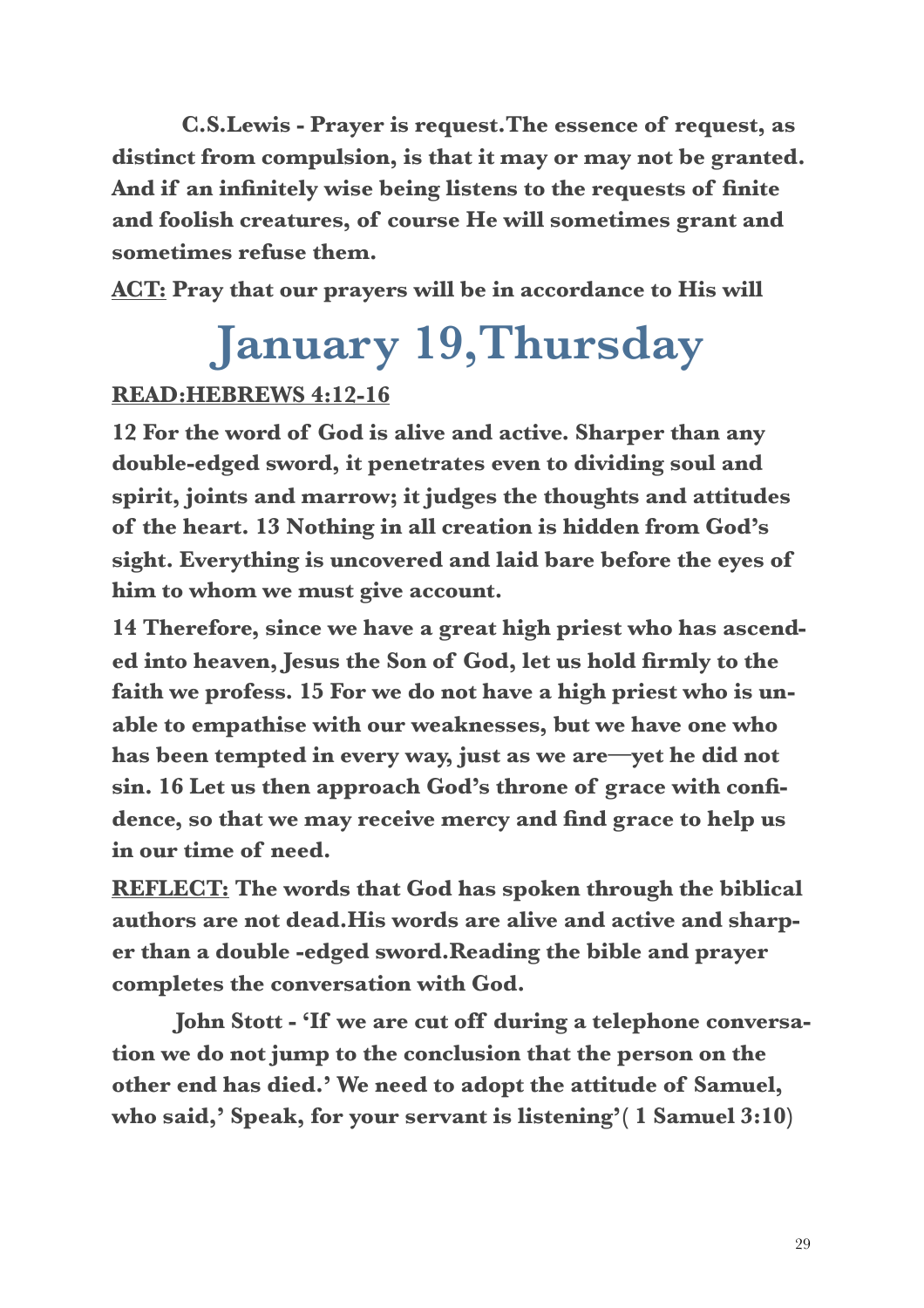**We can either read the Bible first and then pray or pray first and then read the Word.The order is not important.What's important is to complete both speaking and listening to Him.- Sometimes we confuse reading the Bible with listening to God.We should not only read scripture but listen to it too. We should turn our eyes into ears.Jesus said in John10:27 - ' My sheep listen to my voice;I know them, and they follow me'. ACT: Decide to read the Bible daily and consistently and practise what you read** 

### **January 20,Friday**

#### **READ: MATTHEW 19:16-30**

**16 Just then a man came up to Jesus and asked, "Teacher, what good thing must I do to get eternal life?"** 

**17 "Why do you ask me about what is good?" Jesus replied. "There is only One who is good. If you want to enter life, keep the commandments."18 "Which ones?" he inquired.** 

**Jesus replied, "'You shall not murder, you shall not commit adultery, you shall not steal, you shall not give false testimony, 19 honour your father and mother,' and 'love your neighbour as yourself.'"20 "All these I have kept," the young man said. "What do I still lack?"21 Jesus answered, "If you want to be perfect, go, sell your possessions and give to the poor, and you will have treasure in heaven. Then come, follow me."** 

**22 When the young man heard this, he went away sad, because he had great wealth.** 

**23 Then Jesus said to his disciples, "Truly I tell you, it is hard for someone who is rich to enter the kingdom of heaven. 24 Again I tell you, it is easier for a camel to go through the eye of a needle than for someone who is rich to enter the kingdom of God."25 When the disciples heard this, they were greatly astonished and asked, "Who then can be saved?"26 Jesus looked at**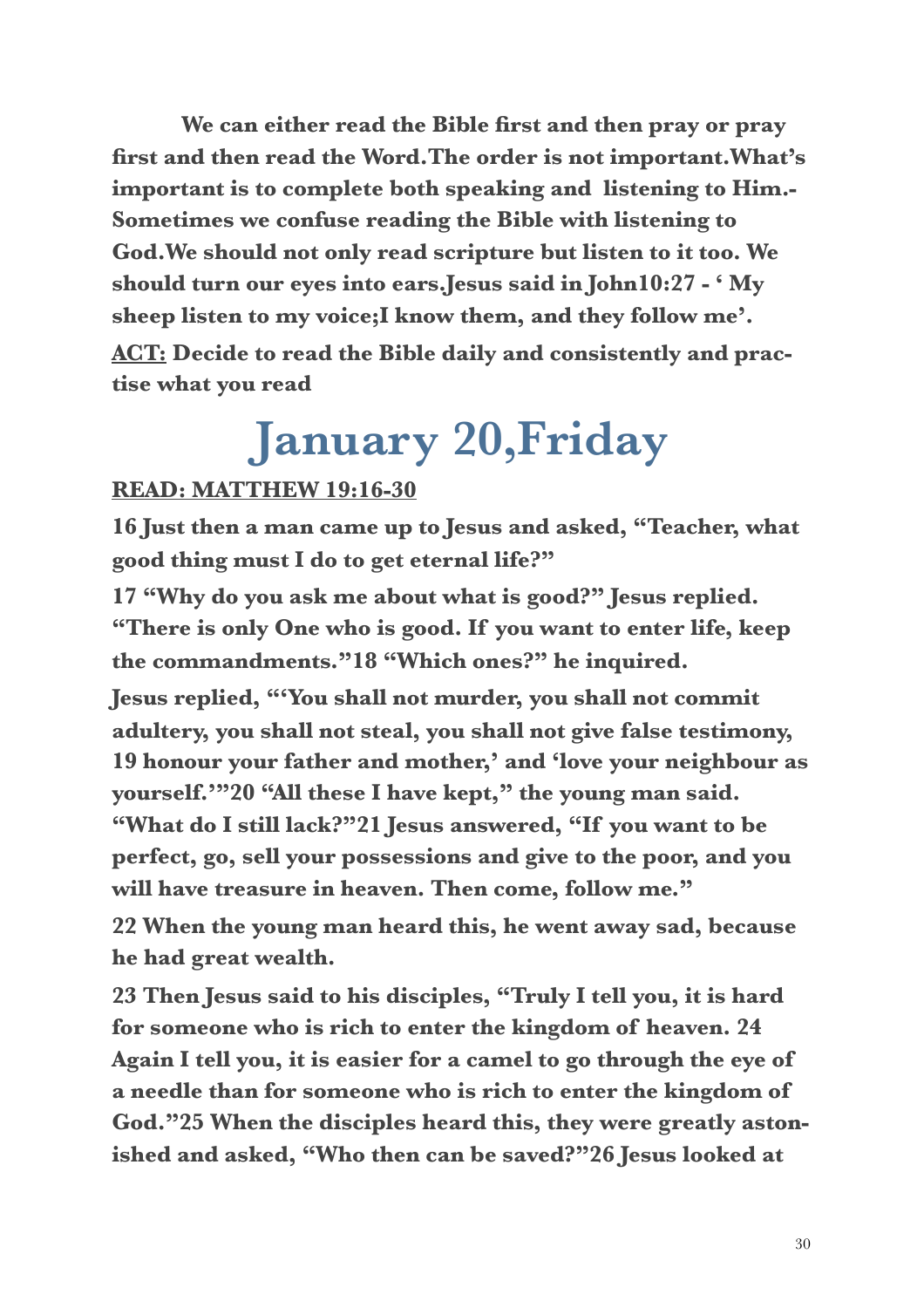**them and said, "With man this is impossible, but with God all things are possible."27 Peter answered him, "We have left everything to follow you! What then will there be for us?" 28 Jesus said to them, "Truly I tell you, at the renewal of all things, when the Son of Man sits on his glorious throne, you who have followed me will also sit on twelve thrones, judging the twelve tribes of Israel. 29 And everyone who has left houses or brothers or sisters or father or mother or wife or children or fields for my sake will receive a hundred times as much and will inherit eternal life. 30 But many who are first will be last, and many who are last will be first.** 

**REFLECT: In the passage above we see Jesus giving three challenges to a young man who wanted eternal life: 'Go, sell…. and give'. Today, maybe Jesus has similar challenges for us.** 

**Go - be willing to identify the things that are preventing us from being the man/woman God wants us to be.What's stopping you from being spiritual ? Where is God calling you and you are not heeding that call ?** 

**Sell - get rid of whatever is preventing Jesus from being the Lord of your life.Eg throwing out books/magazines or websites or social media that is drawing you away from God.Make time to invest in His word, prayer, investing time with disciples and non-disciples.** 

**Give - change the orientation of your life so that you no longer are at the centre. God designed us to be other-centred not selfcentred. You will function best when you are more concerned about others than you are about yourself.** 

 **Sometimes we get discouraged that we can't change the world and let go of the smaller things that are before us.'You have been faithful with a few things; I will put you in charge of many things'( Matthew 25:21)**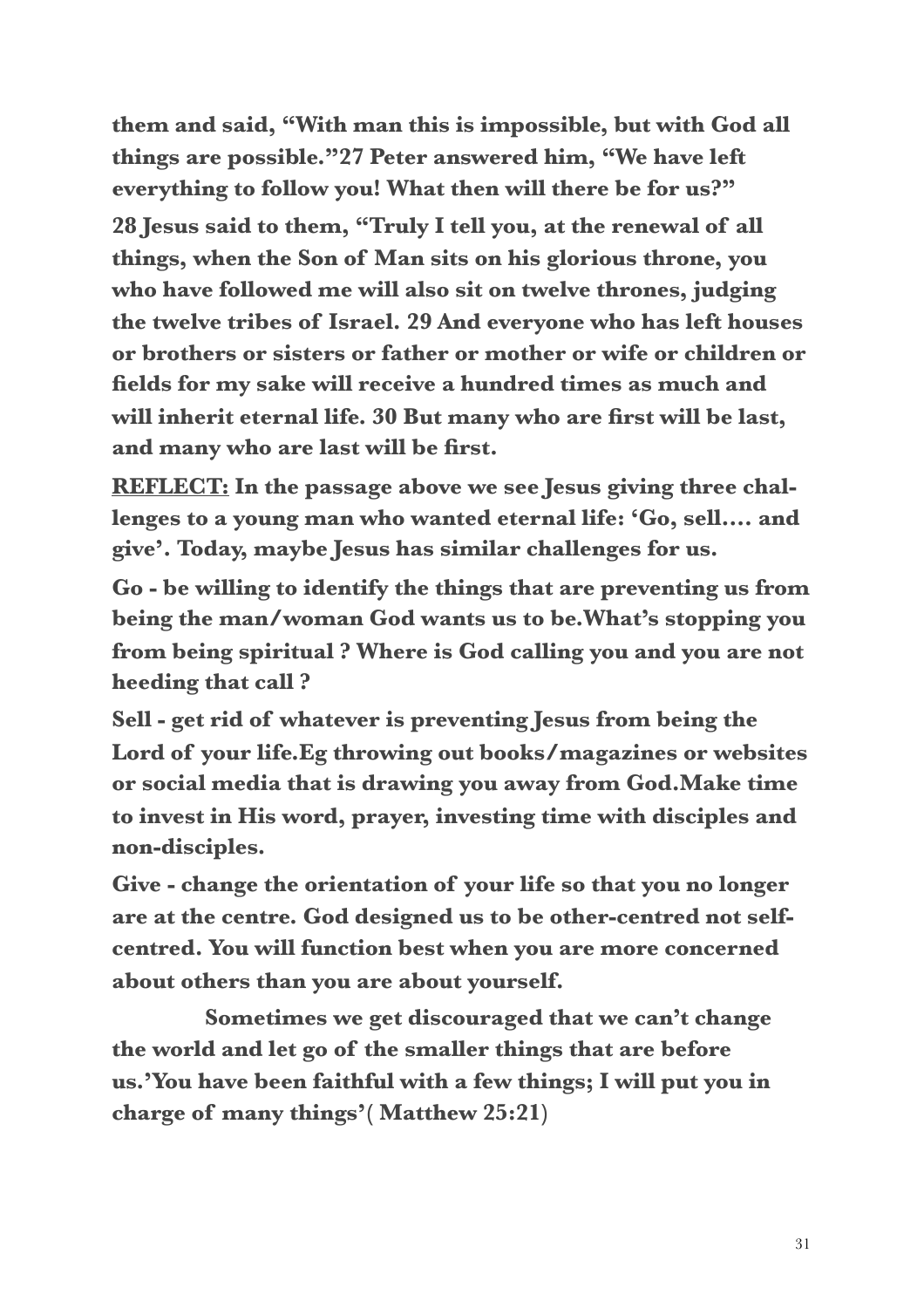**ACT: Go and do something that you have been wanting to do but not done.Stop doing something that you have been wanting to stop but not stopped.** 

## **January 21,Saturday**

#### **READ: JOB 1:6-22**

**6 One day the angels[a] came to present themselves before the Lord, and Satan[b] also came with them. 7 The Lord said to Satan, "Where have you come from?"Satan answered the Lord, "From roaming throughout the earth, going back and forth on it."8 Then the Lord said to Satan, "Have you considered my servant Job? There is no one on earth like him; he is blameless and upright, a man who fears God and shuns evil."** 

**9 "Does Job fear God for nothing?" Satan replied. 10 "Have you not put a hedge around him and his household and everything he has? You have blessed the work of his hands, so that his flocks and herds are spread throughout the land. 11 But now stretch out your hand and strike everything he has, and he will surely curse you to your face."12 The Lord said to Satan, "Very well, then, everything he has is in your power, but on the man himself do not lay a finger."** 

**Then Satan went out from the presence of the Lord.** 

**13 One day when Job's sons and daughters were feasting and drinking wine at the oldest brother's house, 14 a messenger came to Job and said, "The oxen were plowing and the donkeys were grazing nearby, 15 and the Sabeans attacked and made off with them. They put the servants to the sword, and I am the only one who has escaped to tell you!"16 While he was still speaking, another messenger came and said, "The fire of God fell from the heavens and burned up the sheep and the servants, and I am the only one who has escaped to tell you!"** 

**17 While he was still speaking, another messenger came and said, "The Chaldeans formed three raiding parties and swept**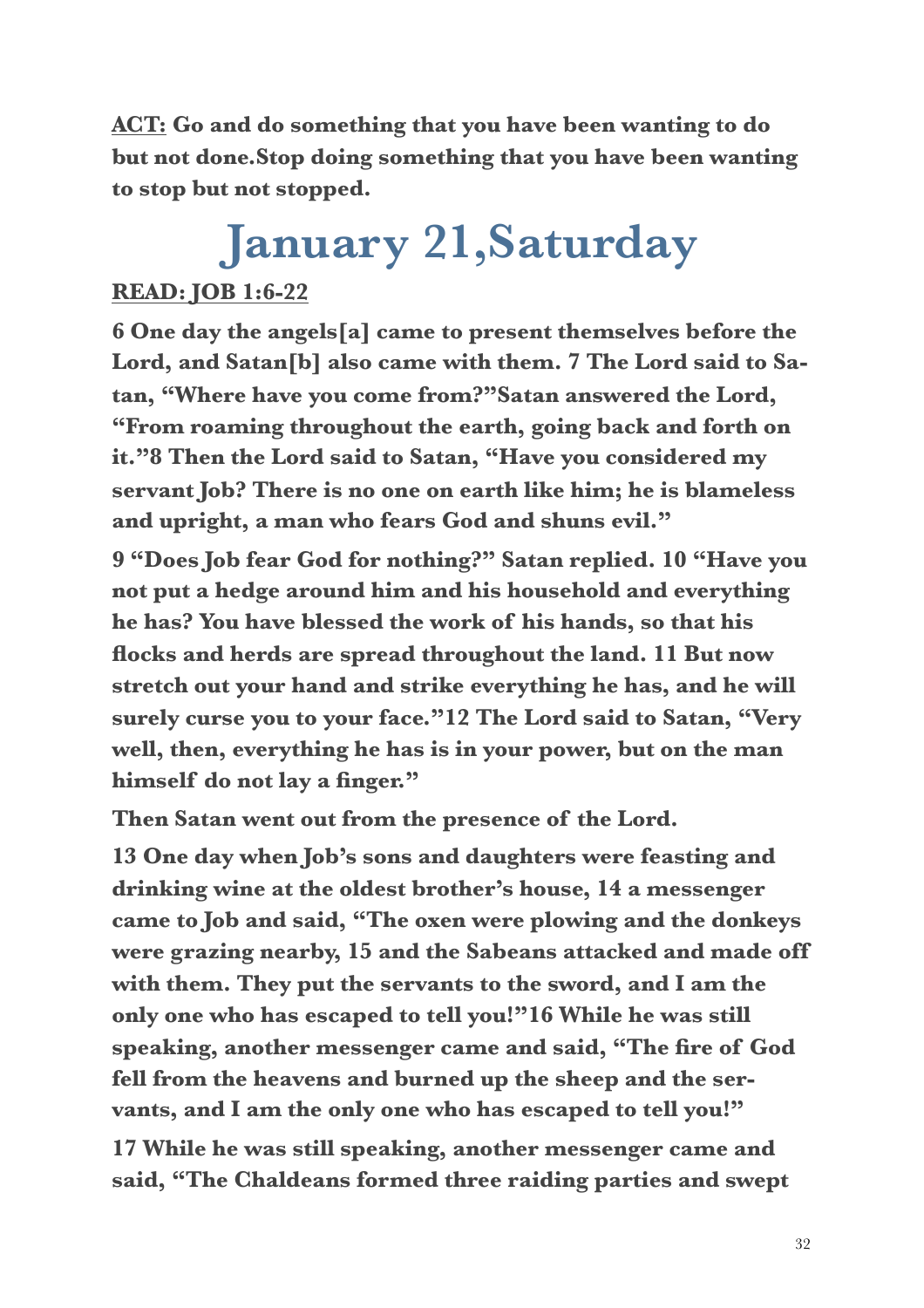**down on your camels and made off with them. They put the servants to the sword, and I am the only one who has escaped to tell you!"18 While he was still speaking, yet another messenger came and said, "Your sons and daughters were feasting and drinking wine at the oldest brother's house, 19 when suddenly a mighty wind swept in from the desert and struck the four corners of the house. It collapsed on them and they are dead, and I am the only one who has escaped to tell you!"** 

**20 At this, Job got up and tore his robe and shaved his head. Then he fell to the ground in worship 21 and said:** 

**"Naked I came from my mother's womb, and naked I will depart.The Lord gave and the Lord has taken away; may the name of the Lord be praised."** 

**22 In all this, Job did not sin by charging God with wrongdoing. REFLECT: Believing in God is not easy and maintaining that belief is sometimes hard.It's easy to believe when life is good but what happens when tragedy strikes. We sing God is good, all the time. But can we believe it at a difficult time.** 

 **Job is a successful man with great wealth, father of a large and happy family.Then bad news hits him like a bolt of lightening. Suddenly his oxen and donkeys are gone, his sheep and camels are gone, his servants are gone, his sons and daughters are gone.And Job hearing this numbing news v21 says he falls to the ground to worship.** 

 **Does our worship fluctuate with the coming of good and bad news inner life ?** 

**Job 2:9-10 - 9 His wife said to him, "Are you still maintaining your integrity? Curse God and die!"** 

**10 He replied, "You are talking like a foolish woman. Shall we accept good from God, and not trouble?"** 

**In all this, Job did not sin in what he said.**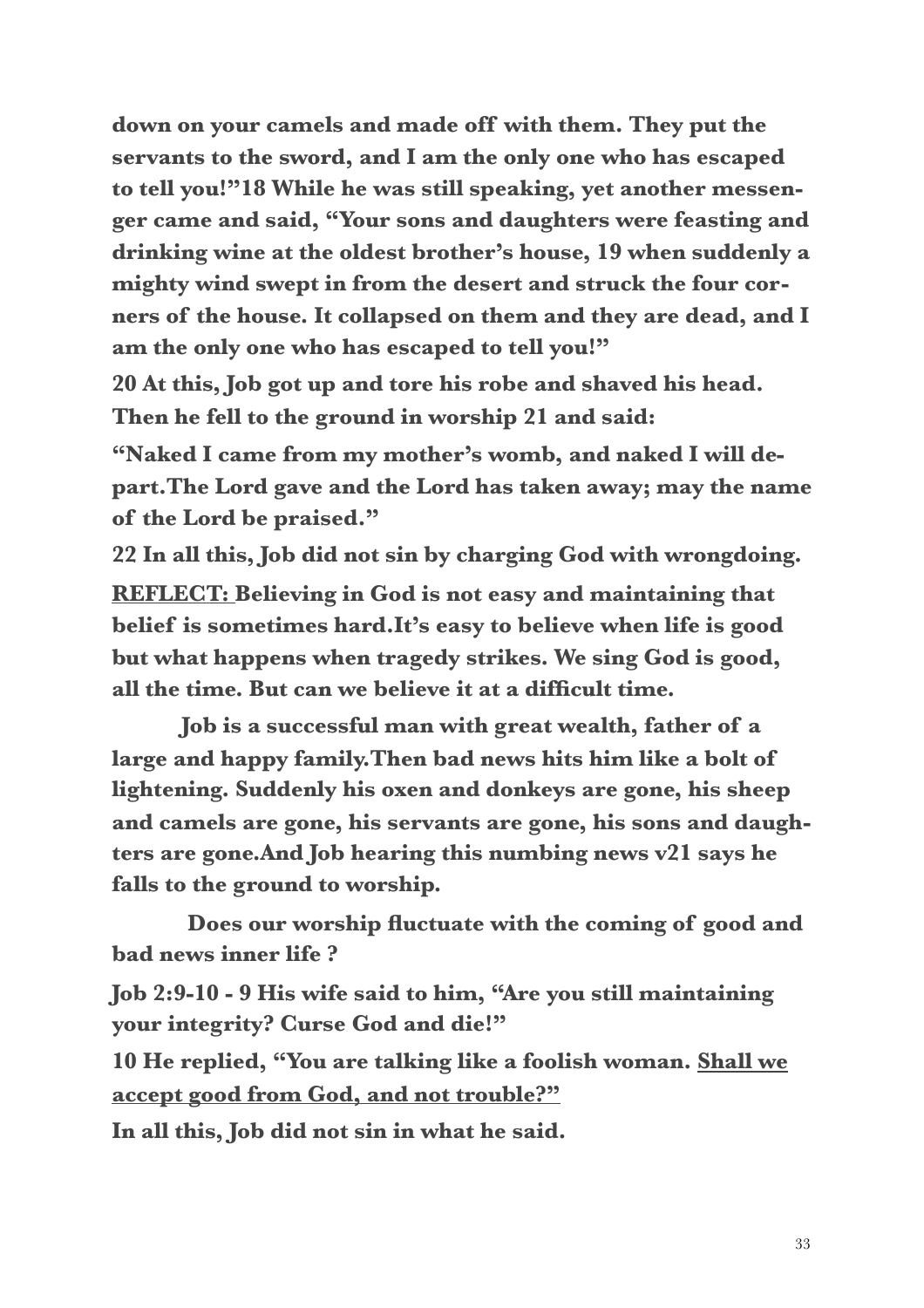**Can we worship God when times are challenging ? That can reflect the stability in our relationship with God** 

**ACT: Commit your loyalty to Jesus, mane Him Lord again if he has lost ground in your life.** 

### **January 22,Sunday**

#### **READ: MATTHEW 15:29-39**

**29 Jesus left there and went along the Sea of Galilee. Then he went up on a mountainside and sat down. 30 Great crowds came to him, bringing the lame, the blind, the crippled, the mute and many others, and laid them at his feet; and he healed them. 31 The people were amazed when they saw the mute speaking, the crippled made well, the lame walking and the blind seeing. And they praised the God of Israel.** 

**32 Jesus called his disciples to him and said, "I have compassion for these people; they have already been with me three days and have nothing to eat. I do not want to send them away hungry, or they may collapse on the way."** 

**33 His disciples answered, "Where could we get enough bread in this remote place to feed such a crowd?"** 

**34 "How many loaves do you have?" Jesus asked.** 

**"Seven," they replied, "and a few small fish."** 

**35 He told the crowd to sit down on the ground. 36 Then he took the seven loaves and the fish, and when he had given thanks, he broke them and gave them to the disciples, and they in turn to the people. 37 They all ate and were satisfied. Afterward the disciples picked up seven basketfuls of broken pieces that were left over. 38 The number of those who ate was four thousand men, besides women and children. 39 After Jesus had sent the crowd away, he got into the boat and went to the vicinity of Magadan.**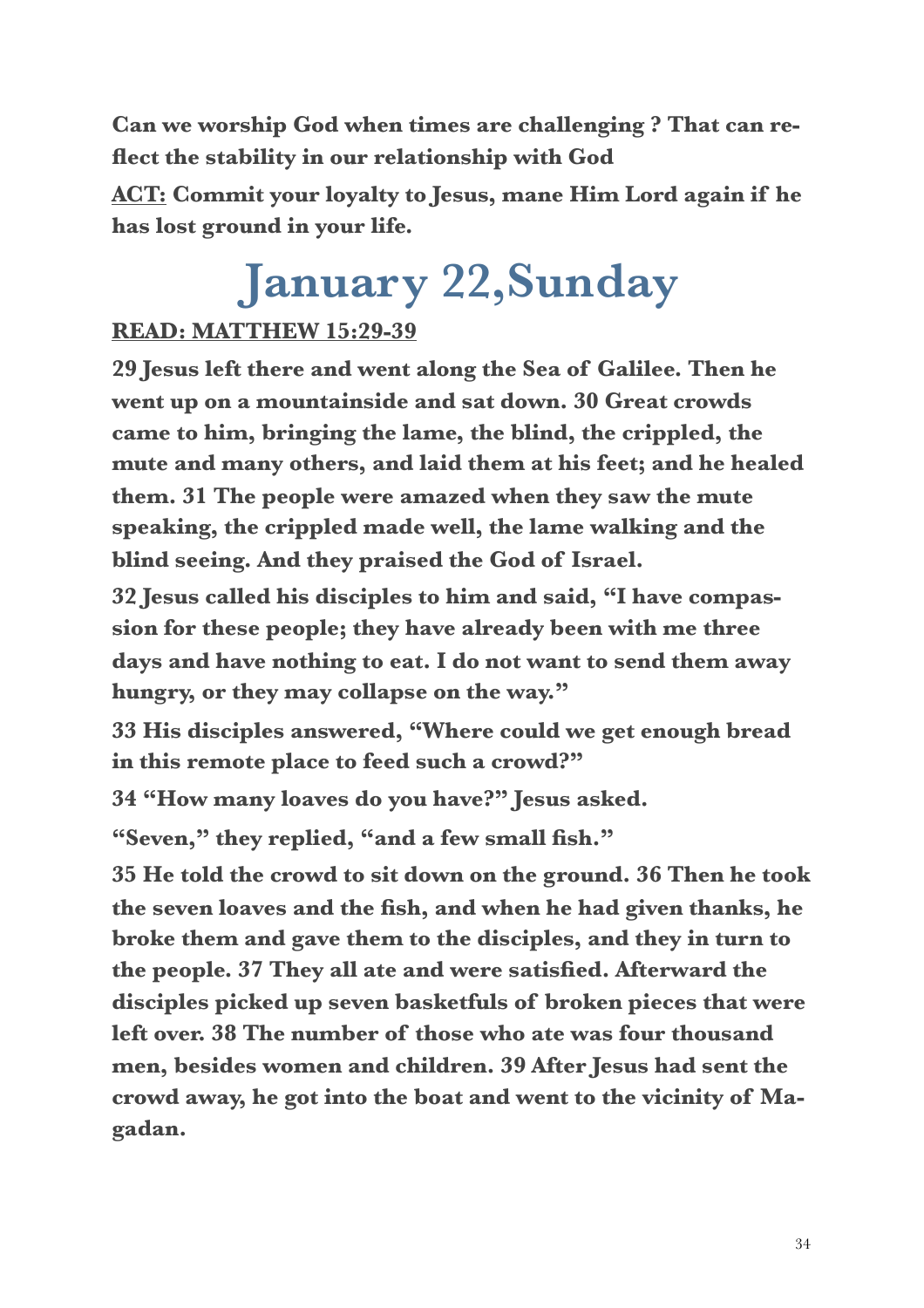**REFLECT: One of the characteristics of those who possess deep spiritual strength is a thankful heart. Before Jesus took the loaves and fish and handed them to the disciples He gave thanks.Jesus made it a practice to thank God for His goodness in all things.** 

 **What's the first thing we do when we get up ? Do we check the phone for WhatsApp messages, reach for the newspaper which is anyway flooded with bad news ? We all seem to gravitate towards bad news.** 

 **Read Psalms and pray through it and you will have so much good news to praise God for.** 

**ACT: Praise God for the good things he has blessed you with: good health, family, our salvation, the church etc** 

### **January 23, Monday**

#### **READ:2 SAMUEL 23:8-17**

**8 These are the names of David's mighty warriors: Josheb-Basshebeth, a Tahkemonite, was chief of the Three; he raised his spear against eight hundred men, whom he killed in one encounter.9 Next to him was Eleazar son of Dodai the Ahohite. As one of the three mighty warriors, he was with David when they taunted the Philistines gathered at Pas Dammim for battle. Then the Israelites retreated, 10 but Eleazar stood his ground and struck down the Philistines till his hand grew tired and froze to the sword. The Lord brought about a great victory that day. The troops returned to Eleazar, but only to strip the dead.** 

**11 Next to him was Shammah son of Agee the Hararite. When the Philistines banded together at a place where there was a field full of lentils, Israel's troops fled from them. 12 But Shammah took his stand in the middle of the field. He defended it and struck the Philistines down, and the Lord brought about a great victory.**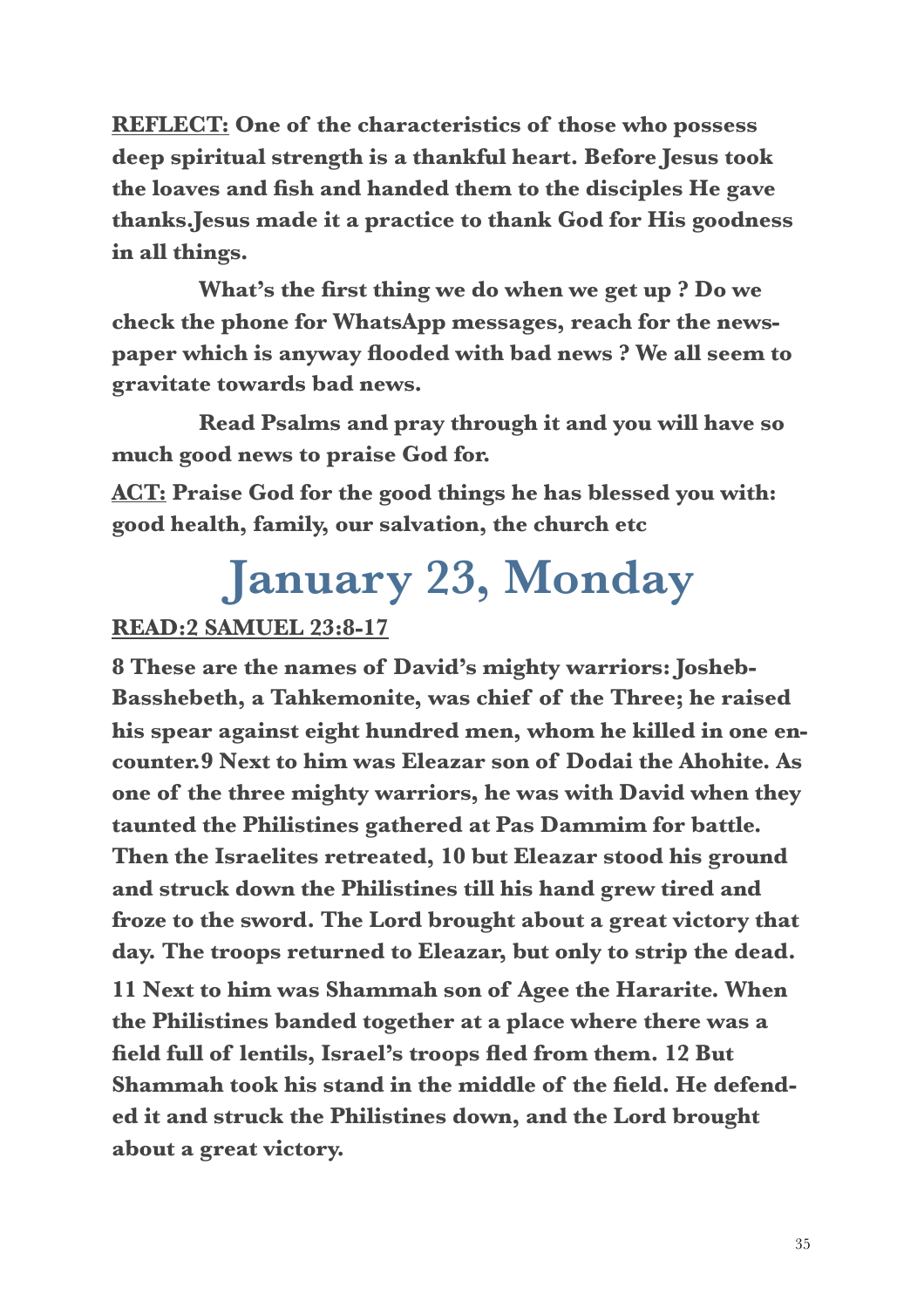**13 During harvest time, three of the thirty chief warriors came down to David at the cave of Adullam, while a band of Philistines was encamped in the Valley of Rephaim. 14 At that time David was in the stronghold, and the Philistine garrison was at Bethlehem. 15 David longed for water and said, "Oh, that someone would get me a drink of water from the well near the gate of Bethlehem!" 16 So the three mighty warriors broke through the Philistine lines, drew water from the well near the gate of Bethlehem and carried it back to David. But he refused to drink it; instead, he poured it out before the Lord. 17 "Far be it from me, Lord, to do this!" he said. "Is it not the blood of men who went at the risk of their lives?" And David would not drink it.** 

**Such were the exploits of the three mighty warriors.** 

**REFLECT: Today's passage records an incident that took place when David was repelling an attack by his old enemies the Philistines. David looks across the valley towards Bethlehem, the town where he grew up. He was thirsty and thought of the well at which he had often drunk.Verse 15 he loudly expressed his desire to drink from the well.** 

 **Without much thought three mighty men risked their lives drew water from the well and returned safely to David's side. Stunned and amazed by their devotion, David accepts their costly gift and then pours it out on the ground in thanksgiving to God.I wonder how the three men must have reacted to this ! I think David's action was not due to a lack of appreciation but of a deep desire to give something that was so precious to him back to God.** 

**ACT: Give up something that you really likes an act of devotion to God.** 

**January 24,Tuesday**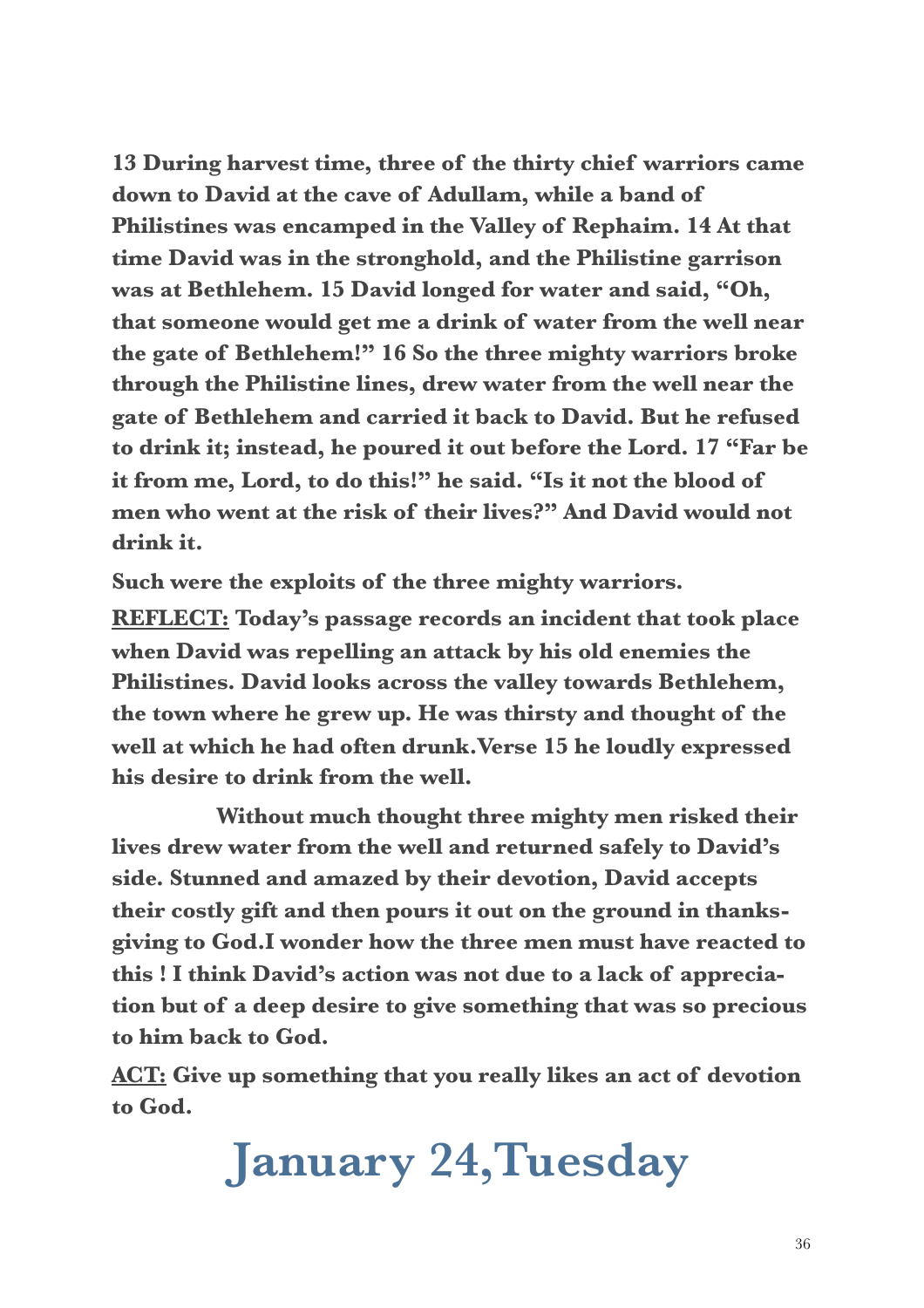#### **READ:MARK 12:28-34**

**28 One of the teachers of the law came and heard them debating. Noticing that Jesus had given them a good answer, he asked him, "Of all the commandments, which is the most important?" 29 "The most important one," answered Jesus, "is this: 'Hear, O Israel: The Lord our God, the Lord is one. 30 Love the Lord your God with all your heart and with all your soul and with all your mind and with all your strength.' 31 The second is this: 'Love your neighbour as yourself.' There is no commandment greater than these."** 

**32 "Well said, teacher," the man replied. "You are right in saying that God is one and there is no other but him. 33 To love him with all your heart, with all your understanding and with all your strength, and to love your neighbour as yourself is more important than all burnt offerings and sacrifices."** 

**34 When Jesus saw that he had answered wisely, he said to him, "You are not far from the kingdom of God." And from then on no one dared ask him any more questions.** 

**REFLECT: Today we will focus on being strong inside by being generous and loving.There are close to 200 references in the old testament that talks about having a concern for your neighbour but it was Jesus who put the emphasis on loving your neighbour 'as yourself '.Paul emphasises in Phil 2:4 that we should look not only to your own interests, but also to the interests of others.It's almost like keeping an eye on the interests of others as well as your own.** 

 **Generally people interpret this as concentrate on loving yourself and then you will be able to love others better.But what Jesus is saying is that our concern for our own welfare is natural and should be matched by our concern for others. Whatever we want for ourselves, we should want it for others. Self-interest and other-interest are to be balanced. ACT: Do for someone today that you would have done for self.**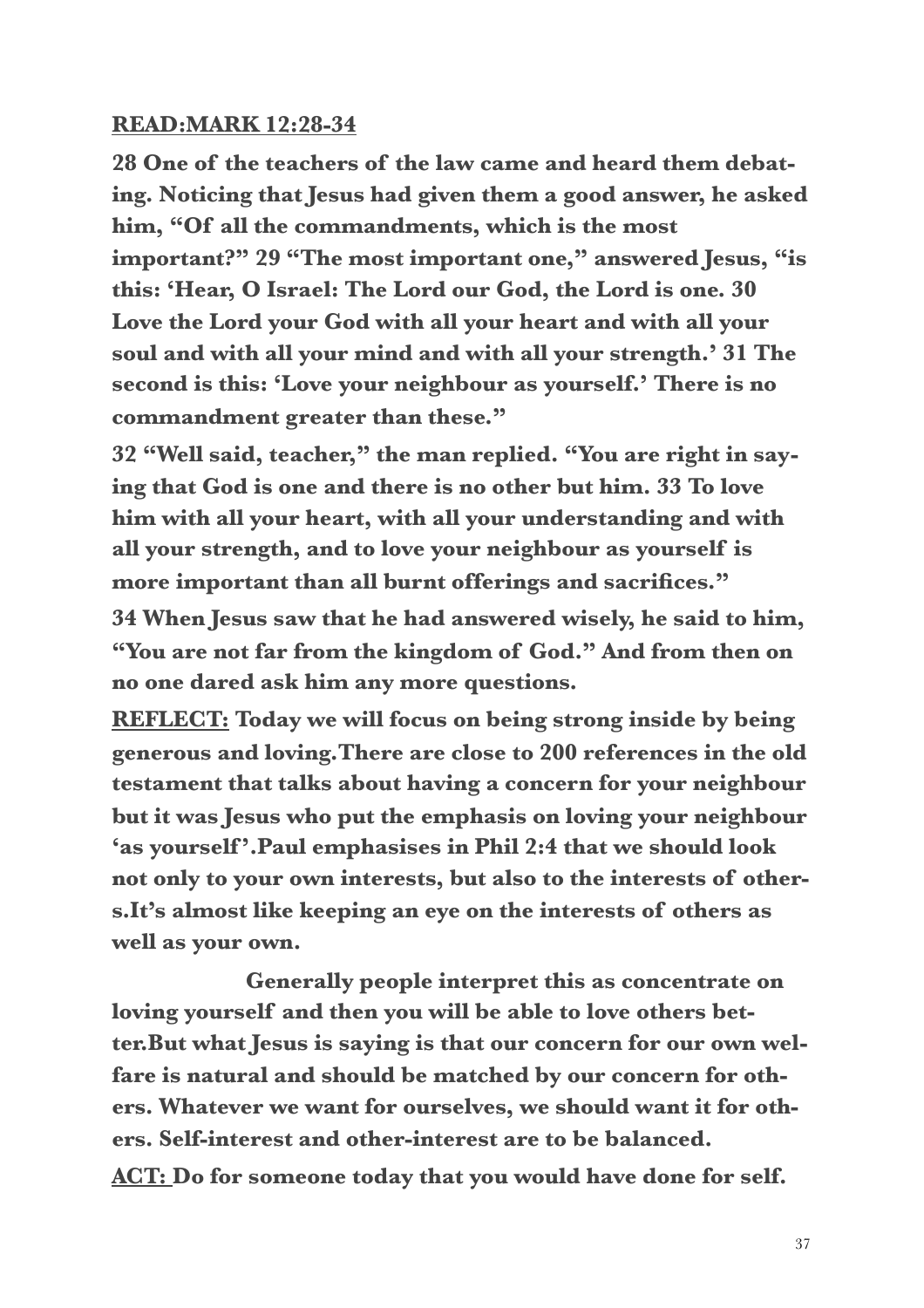### **January 25,Wednesday**

#### **READ: MATTHEW 6:19-24**

**19 "Do not store up for yourselves treasures on earth, where moths and vermin destroy, and where thieves break in and steal. 20 But store up for yourselves treasures in heaven, where moths and vermin do not destroy, and where thieves do not break in and steal. 21 For where your treasure is, there your heart will be also.** 

**22 "The eye is the lamp of the body. If your eyes are healthy, your whole body will be full of light. 23 But if your eyes are unhealthy, your whole body will be full of darkness. If then the light within you is darkness, how great is that darkness!** 

**24 "No one can serve two masters. Either you will hate the one and love the other, or you will be devoted to the one and despise the other. You cannot serve both God and money.** 

**REFLECT: Let us focus on verse 22 which talks about the eye being good or healthy then your whole body is full of light.The original text means if the eye is generous then the whole body will be lit up.The eye is our outlook in life, our whole way of looking at things. So, when our eye is generous then our whole personality is illuminated(lit up).** 

 **Jesus is our example in everything.He was generous with his time and efforts towards everyone and because of that His whole personality was full of light.** 

**In John 6 there's a little boy who's eye was generous enough to share his tiffin box containing bread and fish and 5000 people benefitted.The boy could have kept his food hidden but his generosity led to the crowds witnessing one of the most sensational miracles that Jesus initiated.** 

**ACT: Be generous with someone today and feel the light of Jesus invading you.**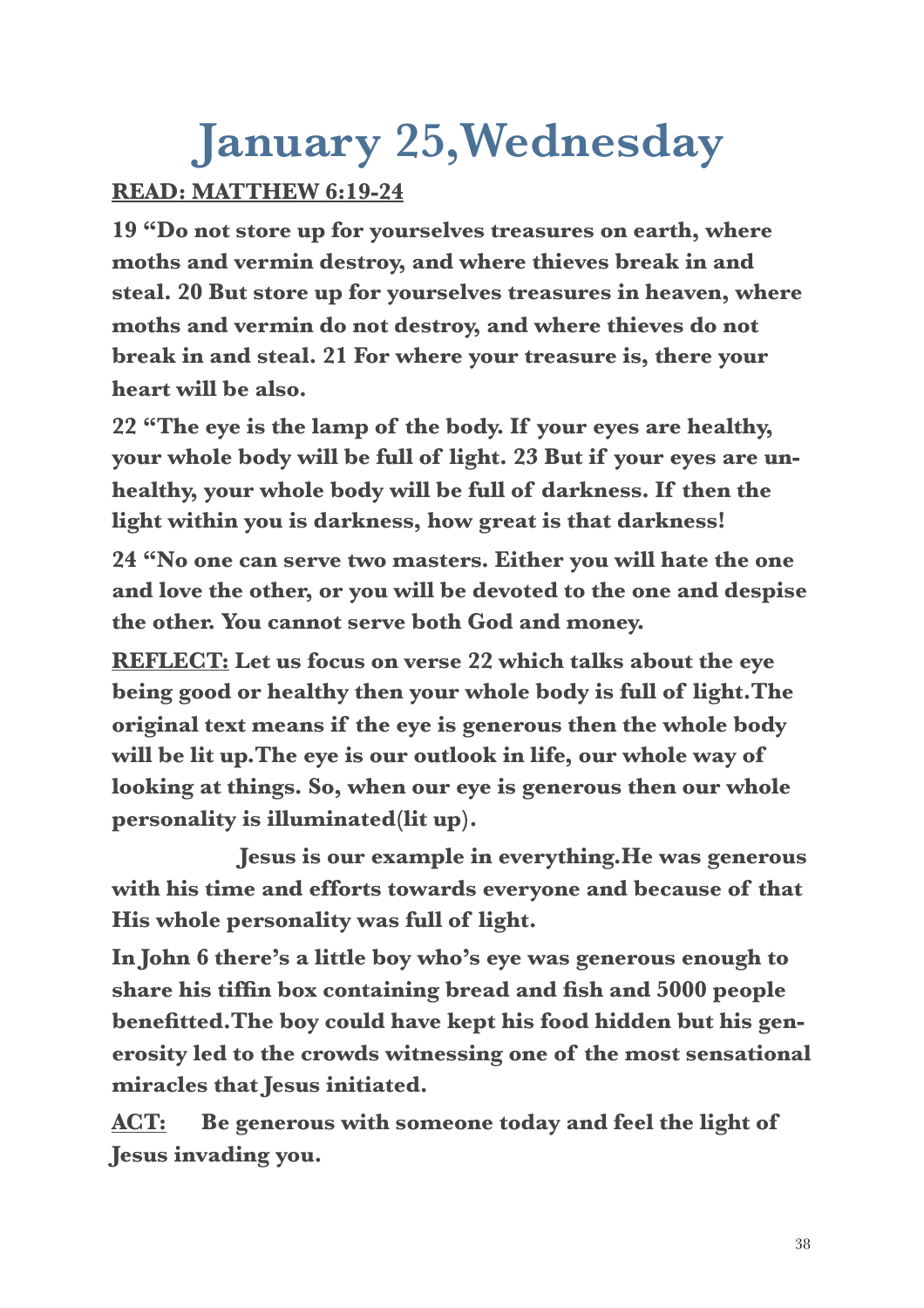### **January 26,Thursday**

#### **READ: JOHN5:1-19**

**Some time later, Jesus went up to Jerusalem for one of the Jewish festivals. 2 Now there is in Jerusalem near the Sheep Gate a pool, which in Aramaic is called Bethesda and which is surrounded by five covered colonnades. 3 Here a great number of disabled people used to lie—the blind, the lame, the paralysed. 5 One who was there had been an invalid for thirty-eight years. 6 When Jesus saw him lying there and learned that he had been in this condition for a long time, he asked him, "Do you want to get well?"** 

**7 "Sir," the invalid replied, "I have no one to help me into the pool when the water is stirred. While I am trying to get in, someone else goes down ahead of me."** 

**8 Then Jesus said to him, "Get up! Pick up your mat and walk." 9 At once the man was cured; he picked up his mat and walked.** 

**The day on which this took place was a Sabbath, 10 and so the Jewish leaders said to the man who had been healed, "It is the Sabbath; the law forbids you to carry your mat."** 

**11 But he replied, "The man who made me well said to me, 'Pick up your mat and walk.' "** 

**12 So they asked him, "Who is this fellow who told you to pick it up and walk?"** 

**13 The man who was healed had no idea who it was, for Jesus had slipped away into the crowd that was there.** 

**14 Later Jesus found him at the temple and said to him, "See, you are well again. Stop sinning or something worse may happen to you." 15 The man went away and told the Jewish leaders that it was Jesus who had made him well.** 

**16 So, because Jesus was doing these things on the Sabbath, the Jewish leaders began to persecute him. 17 In his defence Jesus**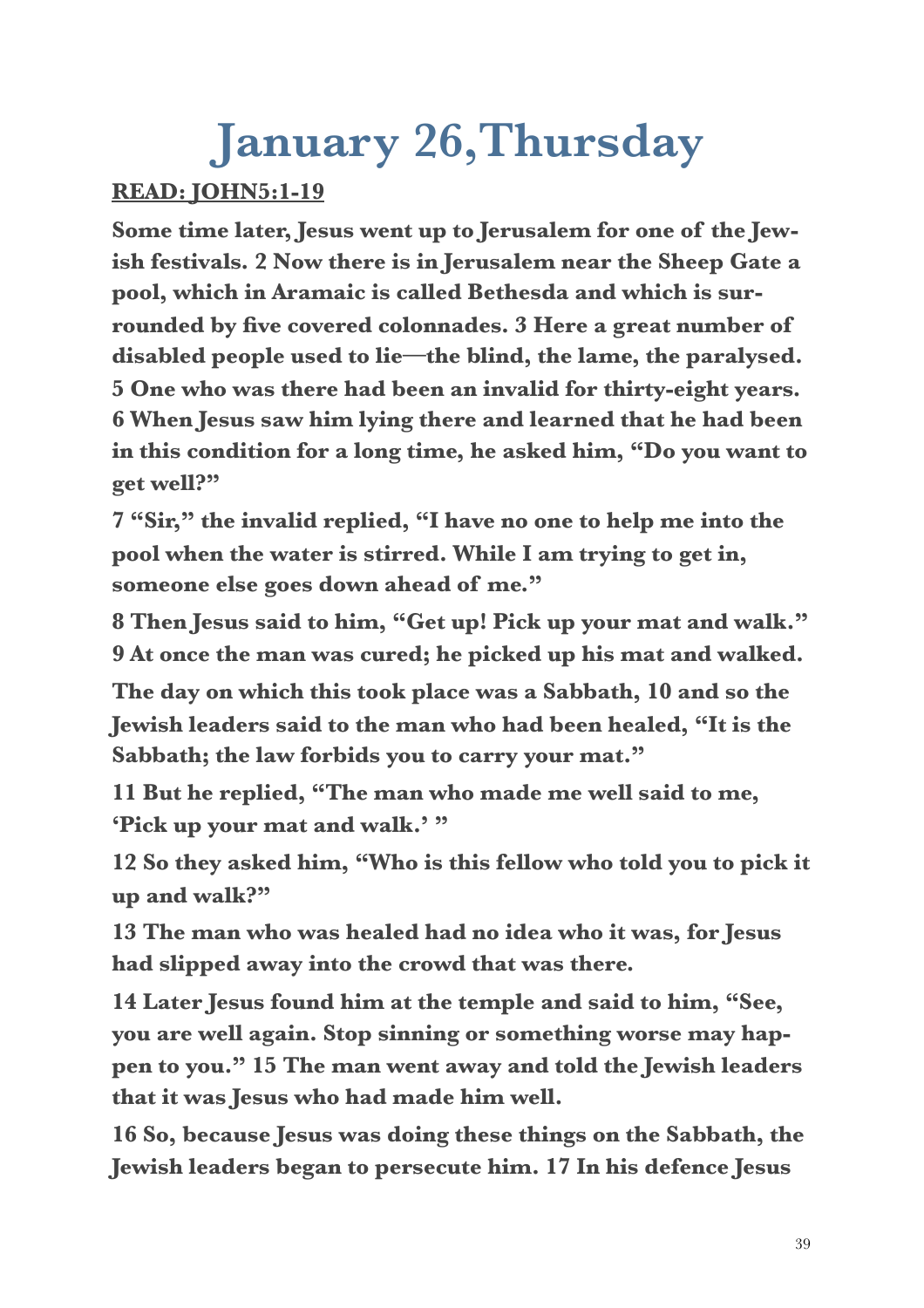**said to them, "My Father is always at his work to this very day, and I too am working." 18 For this reason they tried all the more to kill him; not only was he breaking the Sabbath, but he was even calling God his own Father, making himself equal with God.** 

**19 Jesus gave them this answer: "Very truly I tell you, the Son can do nothing by himself; he can do only what he sees his Father doing, because whatever the Father does the Son also does. REFLECT: We live strained spiritual lives because we don't understand God's ways. Jesus is the perfect example of someone who had the knowledge and understanding of the Father's ways.Jesus was never in a hurry and adequate in every situation that confronted him.** 

 **In today's passage Jesus walks past the crowd of desperate people sitting by the pool os Bethesda and said to just one person: 'Do you want to get well ?' Why didn't he ask that question to all ? Weren't they all in need ? Why focus on one ? The answer is found in verse 17 & 19: My Father is always at his work… and I too am working…..the son can do nothing by himself; he can do only what he sees his Father doing….'** 

 **Jesus got his guidance not from what happened around Him, but what went on above Him. Jesus always looked up to heaven to see what God's plan was to not heal all but one. Do we enquire of God before doing anything ?** 

**ACT: Share your faith with at least 5 people today to let them know they need spiritual healing.** 

### **January 27,Friday**

#### **READ: ISAIAH 55:1-13**

**"Come, all you who are thirsty, come to the waters; and you who have no money, come, buy and eat! Come, buy wine and milk without money and without cost.**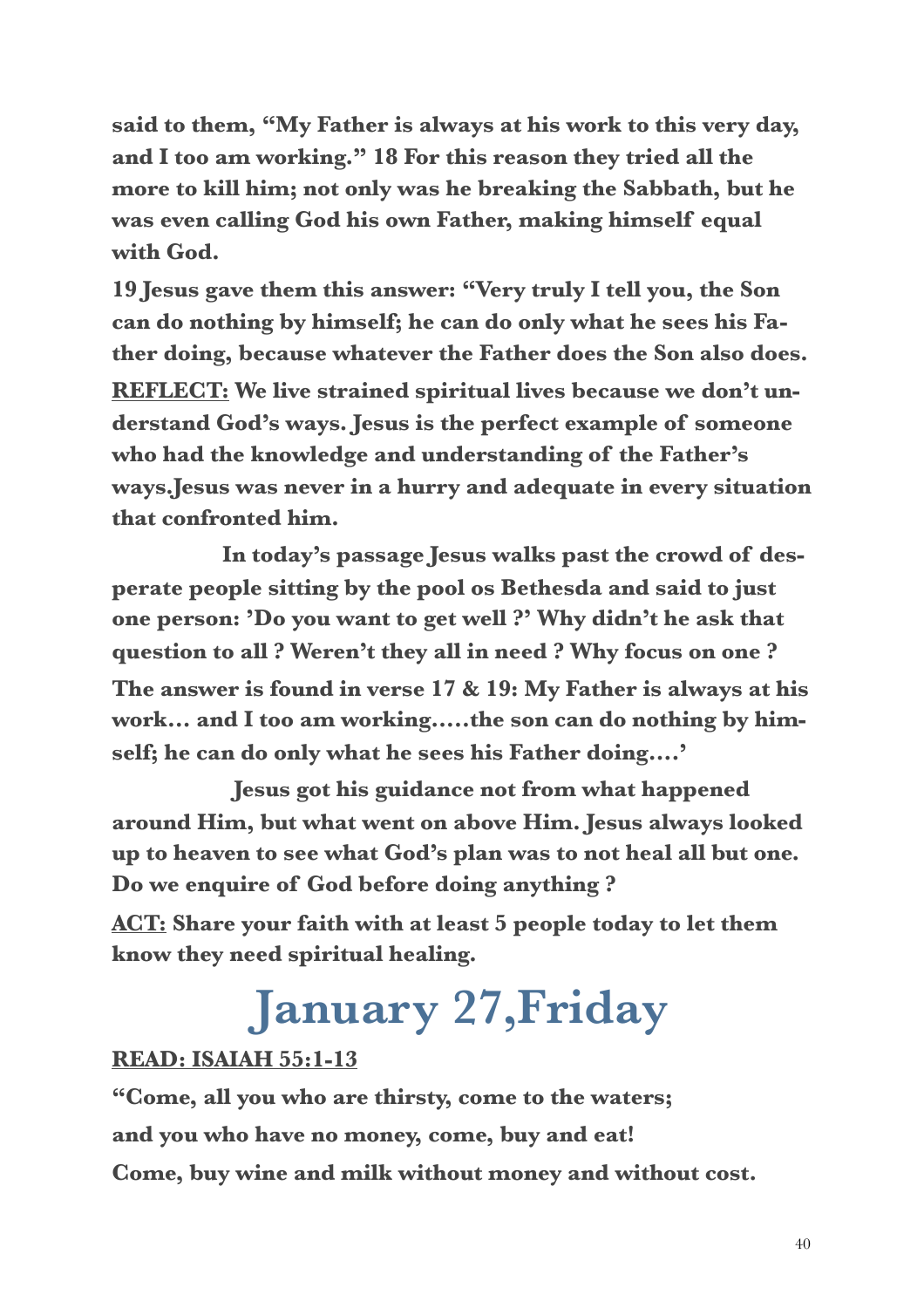**2 Why spend money on what is not bread, and your labor on what does not satisfy? Listen, listen to me, and eat what is good, and you will delight in the richest of fare.** 

**3 Give ear and come to me; listen, that you may live.I will make an everlasting covenant with you, my faithful love promised to David.4 See, I have made him a witness to the peoples, a ruler and commander of the peoples.5 Surely you will summon nations you know not, and nations you do not know will come running to you, because of the Lord your God, the Holy One of Israel, for he has endowed you with splendour."6 Seek the Lord while he may be found; call on him while he is near.** 

**7 Let the wicked forsake their ways and the unrighteous their thoughts.Let them turn to the Lord, and he will have mercy on them, and to our God, for he will freely pardon. 8 "For my thoughts are not your thoughts, neither are your ways my ways," declares the Lord.9 "As the heavens are higher than the earth, so are my ways higher than your ways and my thoughts than your thoughts.10 As the rain and the snow come down from heaven, and do not return to it without watering the earth and making it bud and flourish, so that it yields seed for the sower and bread for the eater,11 so is my word that goes out from my mouth:It will not return to me empty, but will accomplish what I desire and achieve the purpose for which I sent it. 12 You will go out in joy and be led forth in peace; the mountains and hills will burst into song before you,** 

**and all the trees of the field will clap their hands.** 

**13 Instead of the thornbush will grow the juniper, and instead of briers the myrtle will grow.This will be for the Lord's renown, for an everlasting sign, that will endure forever."** 

**REFLECT: God's ways are so different from man's that they sometimes appear to be completely opposite.We have a certain approach to life - but God has another. We may think leadership**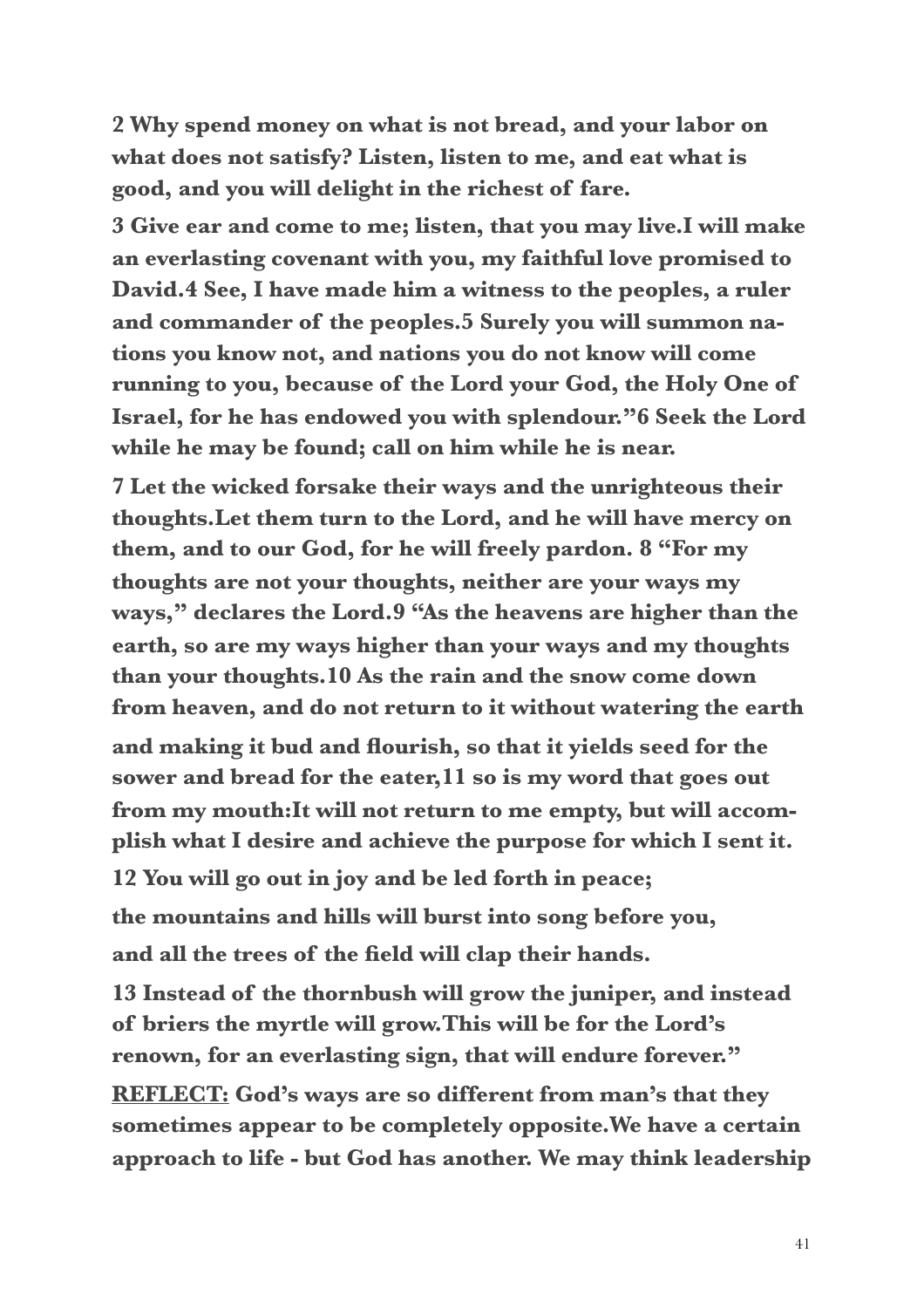**is getting others to serve us.However, Jesus says'Whoever wants to become great among you must be your servant'( Matthew 20:26). The great are not those who have the greatest number of servants, but those who serve the greatest number.We may think to surrender our life to God is to lose it but Matthew 16:25 says you surrender to God and you find it.We hear the keys to good health are food, sleep, exercise. God says in 1 Timothy 4:8' …… godliness has value for all things….' Now a good diet, rest and exercise are important but not nearly as important as a godly lifestyle.** 

 **We hear a healthy diet is important. Media says ' you are what you eat' It is not so much important what you eat but what is eating you that is important.** 

**ACT: Do something opposite of what you would normally do to be in line with God's ways** 

### **January 28,Saturday**

#### **READ: MARK 12:35-44**

**35 While Jesus was teaching in the temple courts, he asked, "Why do the teachers of the law say that the Messiah is the son of David? 36 David himself, speaking by the Holy Spirit, declared:"'The Lord said to my Lord:** 

 **"Sit at my right hand until I put your enemies under your feet."' 37 David himself calls him 'Lord.' How then can he be his son?"The large crowd listened to him with delight. 38 As he taught, Jesus said, "Watch out for the teachers of the law. They like to walk around in flowing robes and be greeted with respect in the marketplaces, 39 and have the most important seats in the synagogues and the places of honour at banquets. 40 They devour widows' houses and for a show make lengthy prayers. These men will be punished most severely."**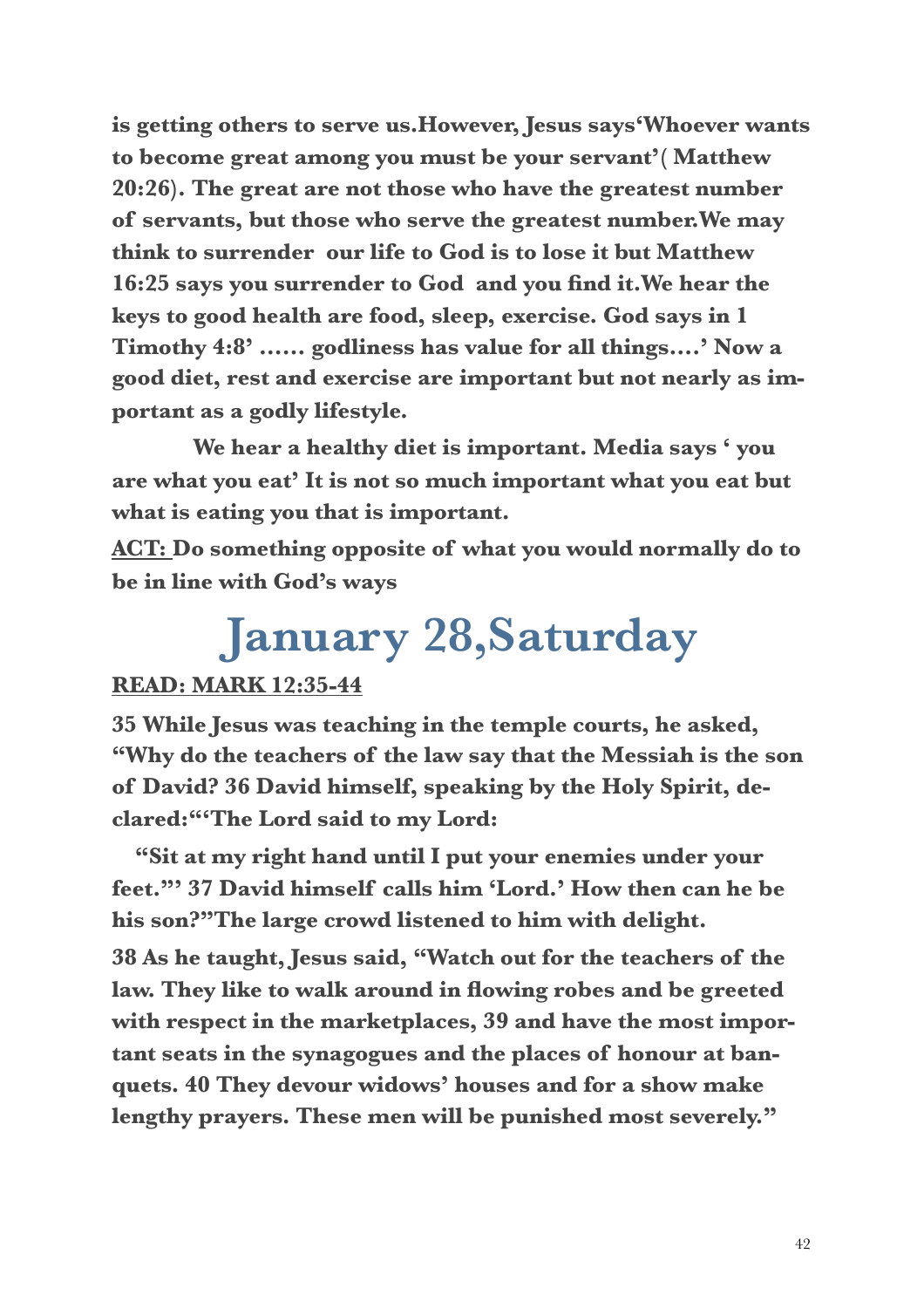**41 Jesus sat down opposite the place where the offerings were put and watched the crowd putting their money into the temple treasury. Many rich people threw in large amounts. 42 But a poor widow came and put in two very small copper coins, worth only a few cents.** 

**43 Calling his disciples to him, Jesus said, "Truly I tell you, this poor widow has put more into the treasury than all the others. 44 They all gave out of their wealth; but she, out of her poverty, put in everything—all she had to live on."** 

**REFLECT: As disciples of Jesus we have to go through spiritual training.One of them is financial discipline.Verse 41 says Jesus sat down opposite the place where the offerings were put into the temple treasury and I believe he still watches today.** 

 **I believe giving is a heart issue not a money issue. Our purse strings and heart strings are connected.How are we faring in the money test ? Is it in proportion to our income ? When our salary increases does our giving increase ? Are we living within our means ? 10% to God,10% to savings and live of the rest.Do we have a budget ? What changes do we need to make in our giving to pass the money test ? Remember Jesus is watching !!!** 

**ACT: Modify our giving that will make Jesus smile !** 

### **January 29,Sunday**

#### **READ:COLOSSIANS 4:2-6**

**2 Devote yourselves to prayer, being watchful and thankful. 3 And pray for us, too, that God may open a door for our message, so that we may proclaim the mystery of Christ, for which I am in chains. 4 Pray that I may proclaim it clearly, as I should. 5 Be wise in the way you act toward outsiders; make the most of every opportunity. 6 Let your conversation be always full of grace, seasoned with salt, so that you may know how to answer everyone.**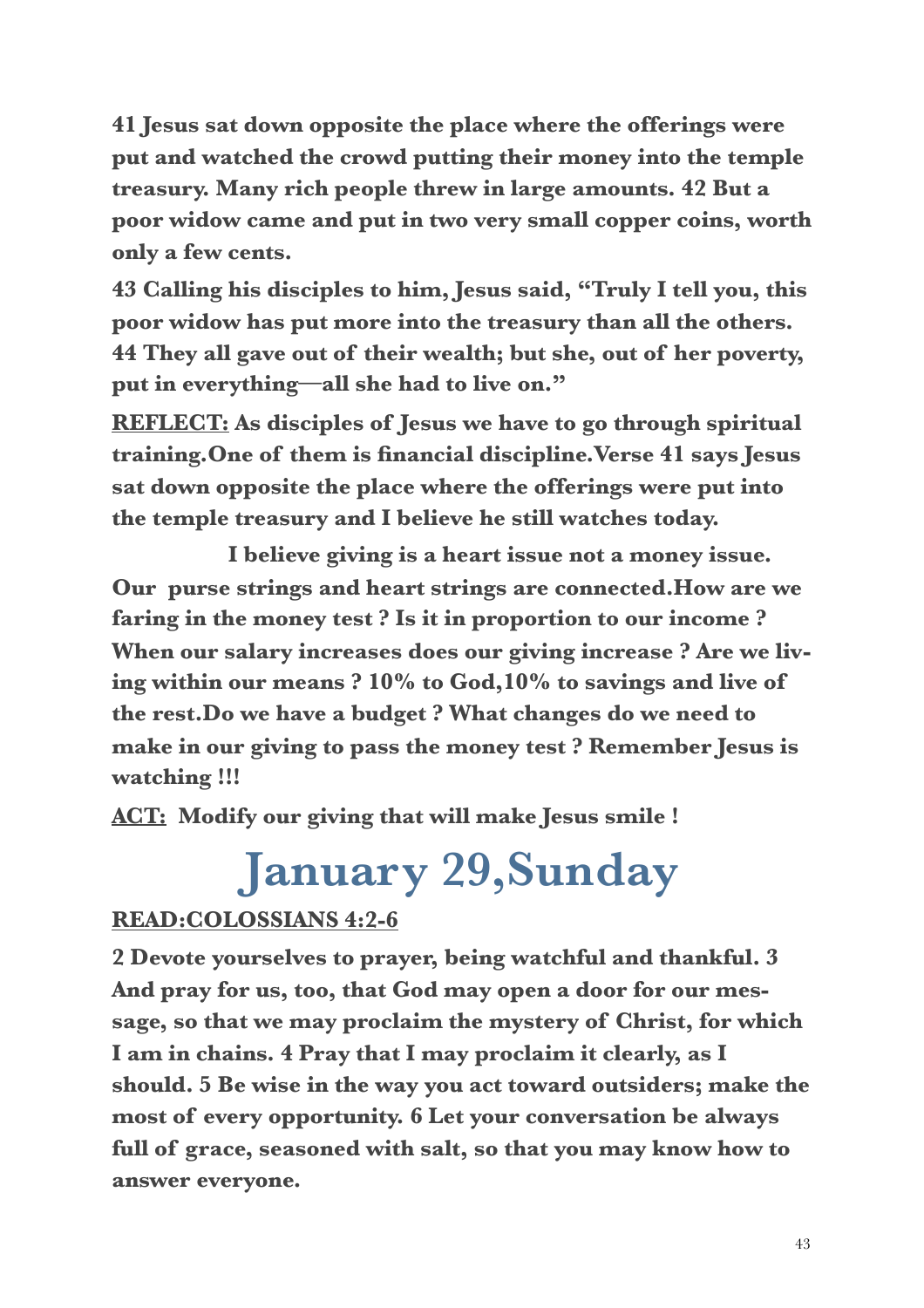**REFLECT: Another aspect of spiritual discipline is the time management.Jesus watches not only what we put in the treasury but also how we use our time.In the words of John Wesley, the master user of time:' Never be unemployed and never be triflingly(unimportantly, trivially) employed.'** 

 **In photography, the quality of picture depends , not only on what you put into it, but what you leave out. Similarly, our capacity to 'No' determines our capacity to say ' Yes'.We have to say 'No' to lesser things in order to say 'Yes' to greater things. Can we pass the 'time' test ? Can we give 10% of our time back to Jesus daily ? He has give us 24 hours, can we give back 2.4 hours to him( prayer, bible study, time spent with disciples and non-disciples)** 

**ACT: Make a list of things that you will start doing and by doing so we are not going to have the time to do certain things.** 

### **January 30, Monday**

#### **READ: JAMES 1:12-18**

**12 Blessed is the one who perseveres under trial because, having stood the test, that person will receive the crown of life that the Lord has promised to those who love him.13 When tempted, no one should say, "God is tempting me." For God cannot be tempted by evil, nor does he tempt anyone; 14 but each person is tempted when they are dragged away by their own evil desire and enticed. 15 Then, after desire has conceived, it gives birth to sin; and sin, when it is full-grown, gives birth to death.** 

**16 Don't be deceived, my dear brothers and sisters. 17 Every good and perfect gift is from above, coming down from the Father of the heavenly lights, who does not change like shifting shadows. 18 He chose to give us birth through the word of truth, that we might be a kind of first fruits of all he created.**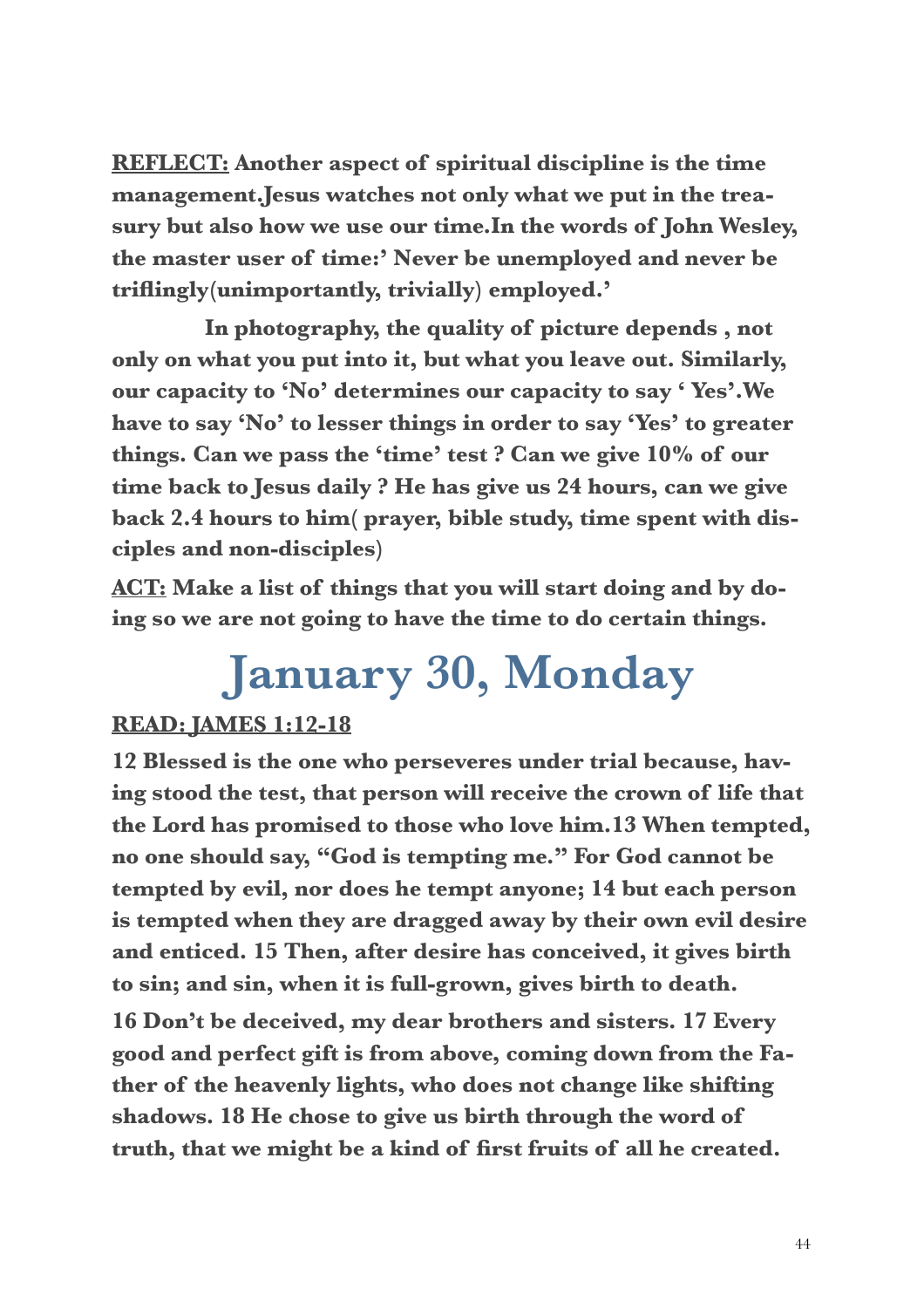**REFLECT: People often ask the question: why does God allow temptation ? The original Greek word for temptation means to test, to try and to prove.Biblically speaking it means to put a person to test for the purpose of deepening his or her qualities of character.Oswald Chambers said,' God can, in one single moment, make a heart pure, but not even God can in a single moment give a person character'.** 

 **Character would not be precious if it could be acquired without a struggle.D.L.Moody says ' Character is what we are the dark'. Reputation is what others think of us - character is what we are on the inside.Let us face our temptations head on and we grow. And as we grow we develop character. ACT: Share your struggles and temptations with someone.** 

### **January 31,Tuesday**

#### **READ: MATTHEW 11:1-19**

**After Jesus had finished instructing his twelve disciples, he went on from there to teach and preach in the towns of Galilee.** 

**2 When John, who was in prison, heard about the deeds of the Messiah, he sent his disciples 3 to ask him, "Are you the one who is to come, or should we expect someone else?"** 

**4 Jesus replied, "Go back and report to John what you hear and see: 5 The blind receive sight, the lame walk, those who have leprosy are cleansed, the deaf hear, the dead are raised, and the good news is proclaimed to the poor. 6 Blessed is anyone who does not stumble on account of me."** 

**7 As John's disciples were leaving, Jesus began to speak to the crowd about John: "What did you go out into the wilderness to see? A reed swayed by the wind? 8 If not, what did you go out to see? A man dressed in fine clothes? No, those who wear fine clothes are in kings' palaces. 9 Then what did you go out to see**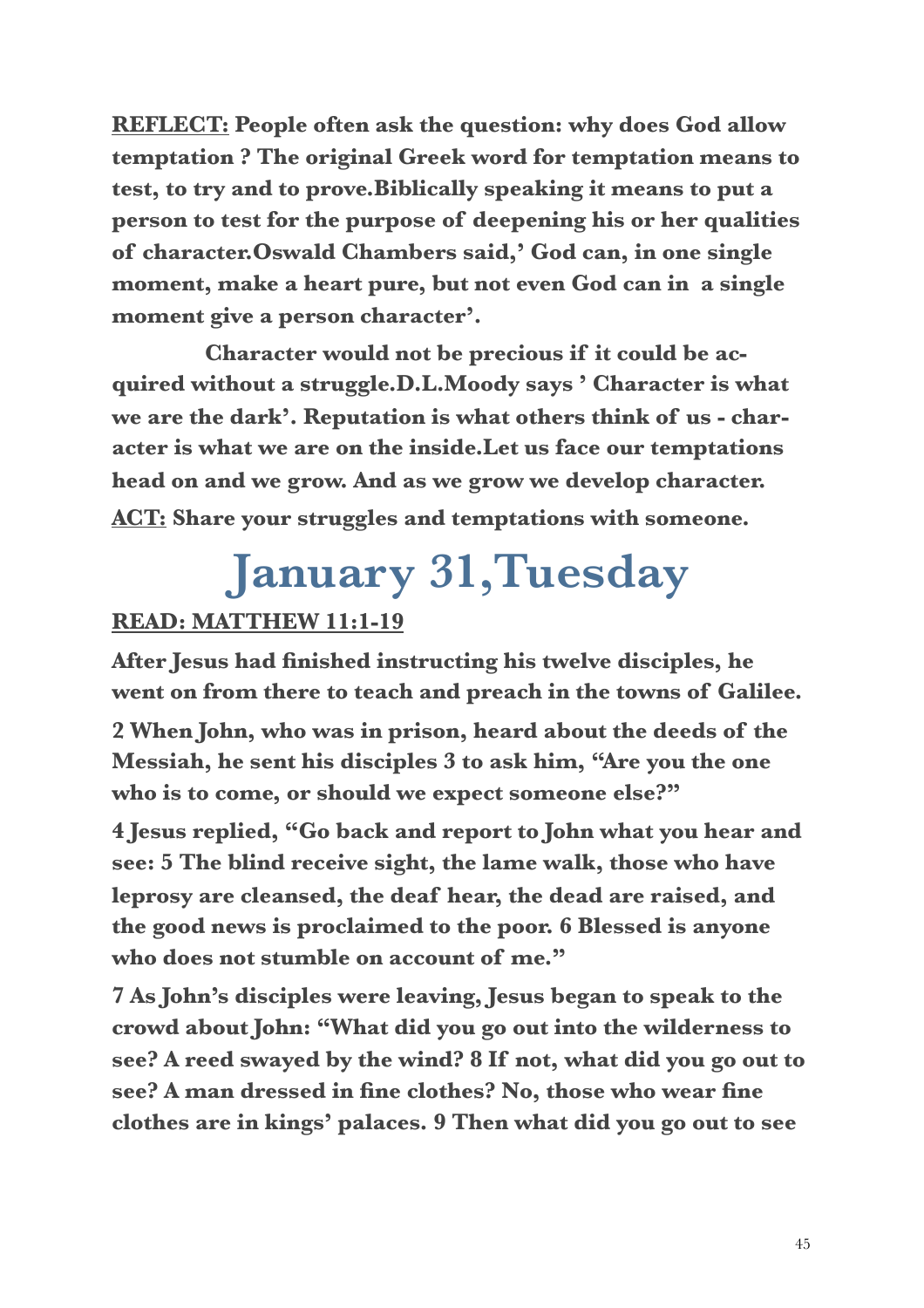**A prophet? Yes, I tell you, and more than a prophet. 10 This is the one about whom it is written:** 

**"'I will send my messenger ahead of you,** 

 **who will prepare your way before you.'** 

**11 Truly I tell you, among those born of women there has not risen anyone greater than John the Baptist; yet whoever is least in the kingdom of heaven is greater than he. 12 From the days of John the Baptist until now, the kingdom of heaven has been subjected to violence, and violent people have been raiding it. 13 For all the Prophets and the Law prophesied until John. 14 And if you are willing to accept it, he is the Elijah who was to come. 15 Whoever has ears, let them hear.** 

**16 "To what can I compare this generation? They are like children sitting in the marketplaces and calling out to others:** 

**17 "'We played the pipe for you, and you did not dance; we sang a dirge, and you did not mourn.'** 

**18 For John came neither eating nor drinking, and they say, 'He has a demon.' 19 The Son of Man came eating and drinking, and they say, 'Here is a glutton and a drunkard, a friend of tax collectors and sinners.' But wisdom is proved right by her deeds."** 

**REFLECT: Doubts are necessarily a bad thing. We can use it to ask questions that in turn will enable us to take firmer grip on Jesus.The disciples asked in our passage today -' are you the one who has to come, or should we expect someone else?' Jesus didn't reject Thomas because of his doubting attitude but invited him to put his finger in his hands and sides and challenged his doubts by saying stop doubting and believe ( John 20:27).** 

 **John the baptist said ,' look the Lamb of God, who takes away the sin of the world !'(John 1:29). But later entertained some doubts Jesus. How did Jesus respond to his**